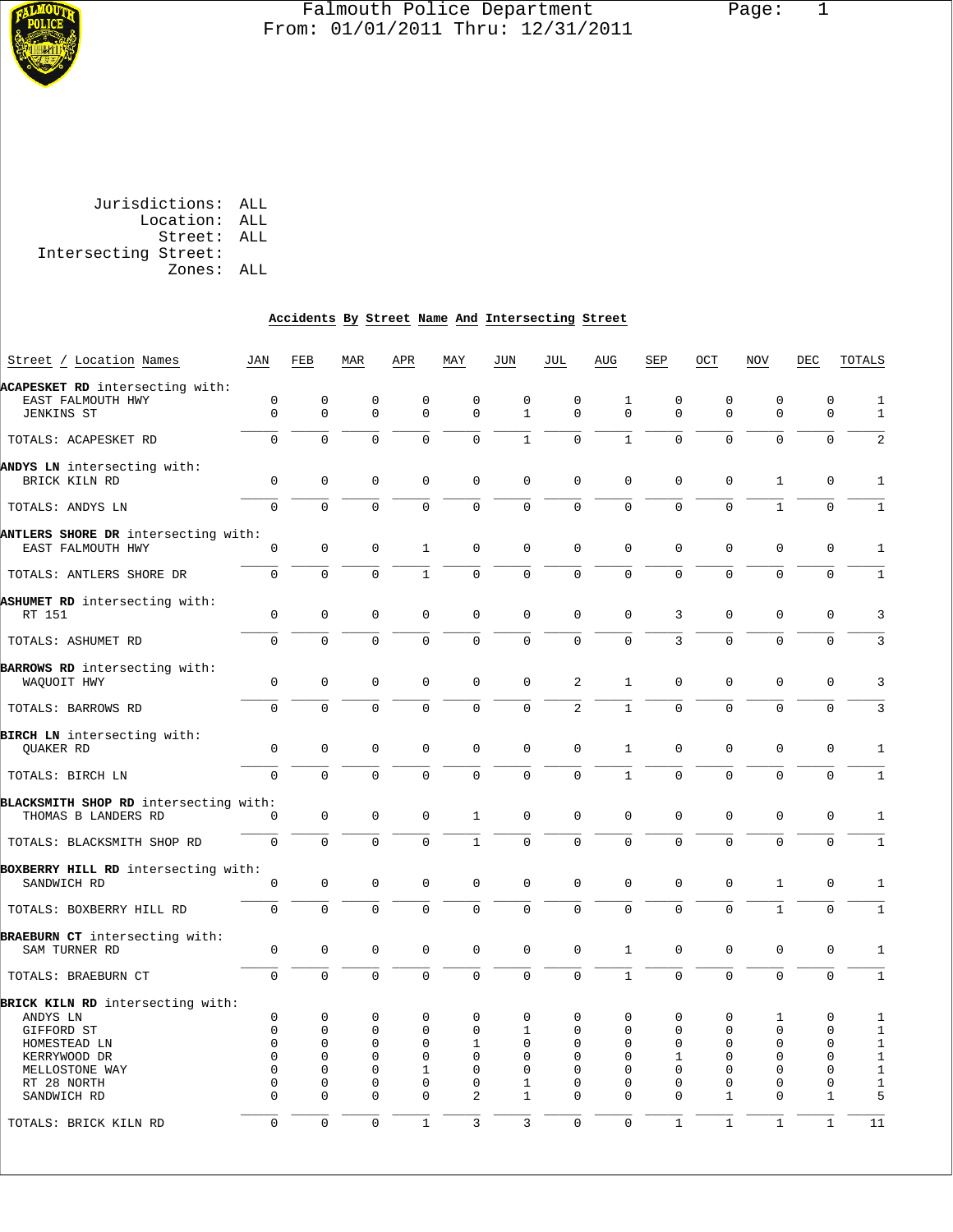## Falmouth Police Department Page: 2 From: 01/01/2011 Thru: 12/31/2011

| 0<br>$\Omega$<br>CARRIAGE SHOP RD intersecting with:<br>0<br>$\mathbf{1}$<br>$\mathbf{1}$<br>0<br>$\Omega$<br>$\Omega$<br>$\mathbf 0$ | $\mathbf 0$<br>$\Omega$<br>1<br>$\mathbf 0$<br>$\mathbf{1}$<br>0<br>$\Omega$<br>$\Omega$ | 0<br>$\mathbf 0$<br>0<br>$\mathbf 0$<br>$\Omega$<br>0<br>$\mathbf 0$<br>$\Omega$ | $\mathbf 0$<br>$\Omega$<br>$\mathbf 0$<br>$\mathbf 0$<br>$\Omega$<br>1<br>$\Omega$ | 0<br>0<br>0<br>$\mathbf{0}$<br>$\Omega$ | 0<br>$\mathbf 0$<br>0<br>$\Omega$<br>$\Omega$ | $\mathbf 0$<br>$\mathbf 0$<br>0<br>$\Omega$<br>$\Omega$ | 1<br>$\mathbf{1}$<br>0<br>$\Omega$<br>$\Omega$         | 0<br>0<br>0<br>$\Omega$<br>0      | 0<br>$\Omega$<br>0<br>$\Omega$                  | 0<br>$\mathbf 0$<br>0<br>$\Omega$<br>$\Omega$ | 0<br>$\Omega$<br>0<br>$\Omega$<br>$\Omega$ | 1<br>$\mathbf{1}$<br>1<br>$\mathbf{1}$ |
|---------------------------------------------------------------------------------------------------------------------------------------|------------------------------------------------------------------------------------------|----------------------------------------------------------------------------------|------------------------------------------------------------------------------------|-----------------------------------------|-----------------------------------------------|---------------------------------------------------------|--------------------------------------------------------|-----------------------------------|-------------------------------------------------|-----------------------------------------------|--------------------------------------------|----------------------------------------|
|                                                                                                                                       |                                                                                          |                                                                                  |                                                                                    |                                         |                                               |                                                         |                                                        |                                   |                                                 |                                               |                                            |                                        |
|                                                                                                                                       |                                                                                          |                                                                                  |                                                                                    |                                         |                                               |                                                         |                                                        |                                   |                                                 |                                               |                                            |                                        |
|                                                                                                                                       |                                                                                          |                                                                                  |                                                                                    |                                         |                                               |                                                         |                                                        |                                   |                                                 |                                               |                                            |                                        |
|                                                                                                                                       |                                                                                          |                                                                                  |                                                                                    |                                         |                                               |                                                         |                                                        |                                   |                                                 |                                               |                                            |                                        |
|                                                                                                                                       |                                                                                          |                                                                                  |                                                                                    |                                         |                                               |                                                         |                                                        |                                   | $\Omega$                                        |                                               |                                            | 2                                      |
|                                                                                                                                       |                                                                                          |                                                                                  |                                                                                    |                                         |                                               |                                                         |                                                        |                                   |                                                 |                                               |                                            |                                        |
|                                                                                                                                       |                                                                                          |                                                                                  |                                                                                    | 1<br>$\Omega$                           | 1<br>$\Omega$                                 | $\mathbf 0$<br>$\Omega$                                 | 0<br>$\mathbf{1}$                                      | 0<br>$\Omega$                     | 0<br>$\Omega$                                   | 0<br>$\Omega$                                 | 1<br>$\Omega$                              | 4<br>$\mathbf{1}$                      |
|                                                                                                                                       |                                                                                          |                                                                                  | $\mathbf{1}$                                                                       | $\mathbf{1}$                            | $\mathbf{1}$                                  | $\Omega$                                                | $\mathbf{1}$                                           | $\Omega$                          | $\Omega$                                        | $\Omega$                                      | $\mathbf{1}$                               | 5                                      |
|                                                                                                                                       |                                                                                          |                                                                                  |                                                                                    |                                         |                                               |                                                         |                                                        |                                   |                                                 |                                               |                                            | 2                                      |
|                                                                                                                                       |                                                                                          |                                                                                  |                                                                                    |                                         |                                               |                                                         |                                                        |                                   |                                                 |                                               |                                            | 2                                      |
|                                                                                                                                       |                                                                                          |                                                                                  |                                                                                    |                                         |                                               |                                                         |                                                        |                                   |                                                 |                                               |                                            |                                        |
| 0                                                                                                                                     | $\mathbf 0$                                                                              | $\mathbf 0$                                                                      | $\Omega$                                                                           | 0                                       | 0                                             | $\mathbf 0$                                             | $\Omega$                                               | 0                                 | $\mathbf 0$                                     | $\mathbf 0$                                   | 1                                          | 1                                      |
| 0                                                                                                                                     | $\mathbf 0$                                                                              | $\mathbf 0$                                                                      | $\mathbf 0$                                                                        | 0                                       | $\mathbf 0$                                   | $\mathbf 0$                                             | $\mathbf{0}$                                           | 0                                 | $\mathbf 0$                                     | $\mathbf 0$                                   | $\mathbf{1}$                               | 1                                      |
| $\mathbf 0$                                                                                                                           | $\mathbf{1}$                                                                             | 0                                                                                | $\mathbf 0$                                                                        | 0                                       | 0                                             | $\mathbf 0$                                             | $\mathbf{0}$                                           | $\mathbf 0$                       | $\mathbf 0$                                     | $\mathbf 0$                                   | $\mathbf 0$                                | 1                                      |
| $\Omega$                                                                                                                              | $\mathbf{1}$                                                                             | $\Omega$                                                                         | $\Omega$                                                                           | $\Omega$                                | $\Omega$                                      | $\Omega$                                                | $\Omega$                                               | 0                                 | $\Omega$                                        | $\Omega$                                      | $\Omega$                                   | $\mathbf{1}$                           |
| 0<br>$\Omega$                                                                                                                         | 1<br>$\Omega$                                                                            | 1<br>$\mathbf 0$                                                                 | $\mathbf 0$<br>$\Omega$                                                            | 0<br>$\mathbf{1}$                       | 0<br>$\Omega$                                 | $\mathbf 0$<br>$\Omega$                                 | 1<br>$\Omega$                                          | 0<br>$\Omega$                     | $\mathbf 0$<br>$\Omega$                         | 0<br>$\Omega$                                 | 0<br>$\Omega$                              | 3<br>$\mathbf{1}$                      |
| $\mathbf 0$                                                                                                                           | $\mathbf{1}$                                                                             | $\mathbf{1}$                                                                     | $\mathbf 0$                                                                        | $\mathbf{1}$                            | $\mathbf 0$                                   | $\mathbf 0$                                             | $\mathbf{1}$                                           | 0                                 | $\Omega$                                        | $\mathbf{0}$                                  | $\mathbf 0$                                | $\overline{4}$                         |
|                                                                                                                                       |                                                                                          |                                                                                  |                                                                                    |                                         |                                               |                                                         |                                                        |                                   |                                                 |                                               |                                            | 1                                      |
| $\mathbf 0$                                                                                                                           | $\mathbf 0$                                                                              | $\mathbf{1}$                                                                     | $\mathbf 0$                                                                        | $\mathbf 0$                             | $\mathbf{1}$                                  | $\mathbf 0$                                             | $\Omega$                                               | $\mathbf 0$                       | $\mathbf 0$                                     | $\mathbf{0}$                                  | $\mathbf 0$                                | 2                                      |
| $\Omega$                                                                                                                              | $\Omega$                                                                                 | $\mathbf{1}$                                                                     | $\Omega$                                                                           | $\mathbf{0}$                            | 1                                             | $\mathbf 0$                                             | $\Omega$                                               | 0                                 | $\Omega$                                        | $\mathbf 0$                                   | $\mathbf{1}$                               | 3                                      |
| 0<br>$\Omega$<br>0<br>0                                                                                                               | 0<br>$\mathbf 0$<br>$\mathbf 0$<br>$\Omega$                                              | 0<br>0<br>$\mathbf 0$<br>$\Omega$                                                | 0<br>$\mathbf 0$<br>$\mathbf 0$<br>$\Omega$                                        | 0<br>0<br>$\mathbf{0}$<br>$\Omega$      | 0<br>$\Omega$<br>1<br>$\Omega$                | $\mathbf 0$<br>$\Omega$<br>$\mathbf 0$<br>$\Omega$      | $\mathbf 0$<br>$\mathbf{1}$<br>$\mathbf 0$<br>$\Omega$ | 0<br>$\Omega$<br>$\mathbf 0$<br>0 | 0<br>$\mathbf 0$<br>$\mathbf 0$<br>$\mathbf{1}$ | 0<br>$\mathbf{0}$<br>$\mathbf 0$<br>$\Omega$  | 1<br>$\mathbf 0$<br>$\mathbf 0$<br>1       | 1<br>$\mathbf{1}$<br>$\mathbf{1}$<br>2 |
| $\mathbf 0$                                                                                                                           | $\Omega$                                                                                 | $\mathbf 0$                                                                      | $\Omega$                                                                           | $\Omega$                                | $\mathbf{1}$                                  | $\mathbf 0$                                             | $\mathbf{1}$                                           | $\Omega$                          | $\mathbf{1}$                                    | $\Omega$                                      | 2                                          | 5                                      |
| 0<br>0<br>0                                                                                                                           | 0<br>$\mathsf 0$<br>$\mathbf 0$                                                          | 1<br>0<br>0                                                                      | 0<br>$\mathbf 0$<br>$\mathbf 0$                                                    | 0<br>$\mathbf{1}$<br>$\mathbf 0$        | 1<br>$\mathbf 0$<br>$\mathbf 0$               | 1<br>$\mathbf 0$<br>$\mathbf 0$                         | 0<br>$\mathbf 0$<br>$\Omega$                           | 0<br>$\mathbf 0$<br>$\Omega$      | 0<br>0<br>$\mathbf{1}$                          | 0<br>0<br>0                                   | 0<br>$\mathbf 0$<br>$\mathbf 0$            | 3<br>$\mathbf{1}$<br>$\mathbf{1}$      |
| $\mathbf 0$                                                                                                                           | $\mathbf 0$                                                                              | $\mathbf{1}$                                                                     | $\mathbf 0$                                                                        | $\mathbf{1}$                            | $\mathbf{1}$                                  | $\mathbf{1}$                                            | $\mathbf 0$                                            | $\mathbf 0$                       | $\mathbf{1}$                                    | $\mathbf 0$                                   | $\mathbf 0$                                | 5                                      |
| 0                                                                                                                                     | $\mathbf 0$                                                                              | 0                                                                                | $\mathbf{1}$                                                                       | $\mathbf 0$                             | 0                                             | $\mathbf 0$                                             | $\mathbf 0$                                            | $\mathbf 0$                       | $\mathbf 0$                                     | $\mathbf 0$                                   | $\mathbf 0$                                | $\mathbf{1}$                           |
| 0                                                                                                                                     | $\mathbf 0$                                                                              | $\mathsf 0$                                                                      | $\mathbf{1}$                                                                       | 0                                       | $\mathsf 0$                                   | $\mathsf 0$                                             | $\mathbf 0$                                            | 0                                 | $\mathsf 0$                                     | $\mathsf{O}\xspace$                           | $\mathbf 0$                                | $\mathbf{1}$                           |
| 0                                                                                                                                     | $\mathbf 0$                                                                              | $\mathsf 0$                                                                      | $\mathsf{O}\xspace$                                                                | 0                                       | 0                                             | $\mathbf 0$                                             | $\mathbf{1}$                                           | 0                                 | $\mathbf 0$                                     | $\mathbf 0$                                   | 0                                          | $\mathbf{1}$                           |
| 0                                                                                                                                     | $\mathbf 0$                                                                              | $\mathsf 0$                                                                      | $\mathsf 0$                                                                        | 0                                       | 0                                             | $\mathsf 0$                                             | $\mathbf{1}$                                           | 0                                 | $\mathbf 0$                                     | $\mathsf{O}\xspace$                           | $\mathbf 0$                                | $1\,$                                  |
| DILLINGHAM AVE intersecting with:<br>$\mathsf{O}\xspace$<br>0                                                                         | $\mathsf{O}\xspace$<br>$\mathbf 0$                                                       | 0<br>0                                                                           | 0<br>$\mathbf 0$                                                                   | 0<br>$\mathbf 0$                        | 0<br>$\mathbf 0$                              | 0<br>$\mathbf{1}$                                       | 0<br>$\mathbf{1}$                                      | 0<br>$\mathbf 0$                  | 0<br>$\Omega$                                   | 0<br>$\mathbf 0$                              | 1<br>$\mathbf 0$                           | $\mathbf{1}$<br>2                      |
| CLUB VALLEY DR intersecting with:                                                                                                     | $\Omega$<br>0                                                                            | $\mathbf 0$<br>$\Omega$<br>0                                                     | $\mathbf 0$<br>$\Omega$<br>0                                                       | $\mathbf 0$<br>$\Omega$<br>0            | 0<br>$\Omega$<br>0                            | 0<br>$\mathbf 0$<br>0                                   | $\mathbf 0$<br>$\mathbf 0$<br>0                        | $\mathbf{0}$<br>$\Omega$<br>0     | $\mathbf 0$<br>$\Omega$<br>0                    | $\mathbf{1}$<br>$\mathbf{1}$<br>$\mathbf 0$   | 0<br>$\Omega$<br>0                         | 1<br>$\mathbf{1}$<br>1                 |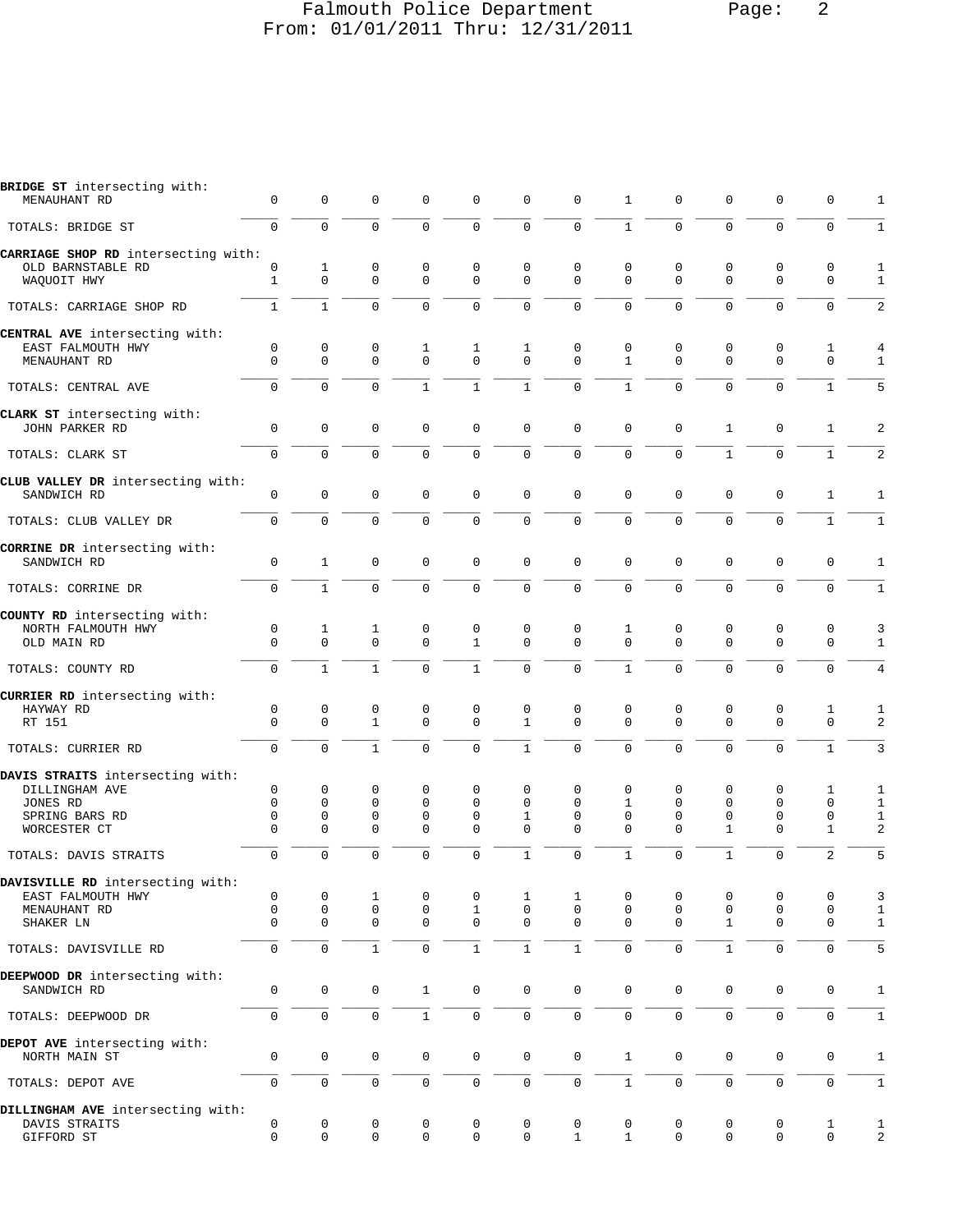### Falmouth Police Department Page: 3 From: 01/01/2011 Thru: 12/31/2011

| TOTALS: DILLINGHAM AVE<br>$\mathbf 0$<br>$\Omega$<br>$\Omega$<br>0<br>0<br>$\mathbf{1}$<br>$\Omega$<br>$\Omega$<br>$\Omega$<br>$\mathbf{1}$<br>0<br>1<br>EAST FALMOUTH HWY intersecting with:<br><b>ACAPESKET RD</b><br>0<br>$\mathbf 0$<br>0<br>0<br>$\mathbf 0$<br>0<br>0<br>0<br>$\mathbf 0$<br>0<br>1<br>0<br>$\Omega$<br>$\mathbf 0$<br>$\mathbf{1}$<br>$\mathbf{0}$<br>$\mathbf 0$<br>$\mathbf 0$<br>$\Omega$<br>$\Omega$<br>$\Omega$<br>$\mathbf{0}$<br>$\mathbf 0$<br>ANTLERS SHORE DR<br>0<br>$\Omega$<br>$\Omega$<br>$\mathbf 0$<br>$\mathbf{1}$<br>$\Omega$<br>$\mathbf{0}$<br>CENTRAL AVE<br>1<br>1<br>0<br>$\Omega$<br>$\Omega$<br>1<br>$\mathbf 1$<br>$\Omega$<br>$\Omega$<br>$\Omega$<br>$\Omega$<br>$\Omega$<br>$\Omega$<br>1<br>1<br>$\Omega$<br>0<br>DAVISVILLE RD<br>$\Omega$<br>$\mathbf{1}$<br>$\mathbf 1$<br>$\Omega$<br>$\mathbf{1}$<br>$\Omega$<br>$\Omega$<br>$\Omega$<br>$\Omega$<br>$\mathbf 0$<br>FRESH POND RD<br>$\Omega$<br>0<br>$\Omega$<br>$\Omega$<br>JUDY ANN DR<br>$\Omega$<br>$\Omega$<br>$\Omega$<br>1<br>0<br>$\Omega$<br>0<br>$\Omega$<br>1<br>$\Omega$<br>0<br>$\Omega$<br>$\Omega$<br>$\Omega$<br>$\Omega$<br>LORRAINE RD<br>$\Omega$<br>$\Omega$<br>$\mathbf{1}$<br>$\Omega$<br>$\Omega$<br>$\Omega$<br>$\Omega$<br>$\Omega$<br>$\Omega$<br>$\Omega$<br>$\Omega$<br>$\mathbf 0$<br>$\Omega$<br>$\mathbf 0$<br>OLD BARNSTABLE RD<br>$\Omega$<br>$\mathbf{1}$<br>0<br>$\Omega$<br>$\mathbf{1}$<br>0<br>$\Omega$<br>$\Omega$<br>OLD MENAUHANT RD<br>$\Omega$<br>$\Omega$<br>$\Omega$<br>$\Omega$<br>$\Omega$<br>$\Omega$<br>$\Omega$<br>1<br>$\Omega$<br>$\Omega$<br>$\mathbf 1$<br>$\mathbf{1}$<br>$\Omega$<br>SEACOAST SHORES BLVD<br>$\Omega$<br>$\Omega$<br>$\Omega$<br>$\Omega$<br>$\Omega$<br>$\mathbf{1}$<br>$\Omega$<br>$\Omega$<br>$\Omega$<br>$\Omega$<br>$\Omega$<br>$\Omega$<br>$\Omega$<br>$\mathbf 1$<br>$\Omega$<br>$\Omega$<br>$\Omega$<br>SHOREWOOD DR<br>$\Omega$<br>$\Omega$<br>0<br>0<br>$\Omega$<br>$\Omega$<br>WHITES LANDING RD<br>$\Omega$<br>0<br>$\Omega$<br>$\mathbf 0$<br>0<br>$\Omega$<br>$\Omega$<br>1<br>$\Omega$<br>0<br>2<br>$\overline{3}$<br>3<br>2<br>$\mathbf{1}$<br>$\overline{a}$<br>$\mathbf{1}$<br>$\Omega$<br>4<br>$\mathbf{1}$<br>$\mathbf{0}$<br>TOTALS: EAST FALMOUTH HWY<br>4<br>ELLSWORTH DR intersecting with:<br>$\mathbf{1}$<br>SEACOAST SHORES BLVD<br>$\mathbf 0$<br>$\mathbf 0$<br>$\mathbf 0$<br>$\mathbf 0$<br>$\mathbf 0$<br>$\mathbf 0$<br>$\Omega$<br>$\Omega$<br>$\mathbf 0$<br>$\Omega$<br>$\mathbf 0$<br>$\mathbf 0$<br>$\mathbf 0$<br>$\mathbf 0$<br>$\Omega$<br>$\Omega$<br>$\mathbf{1}$<br>$\mathbf 0$<br>$\mathbf{0}$<br>$\mathbf 0$<br>$\mathbf 0$<br>$\Omega$<br>$\Omega$<br>TOTALS: ELLSWORTH DR<br>ESKER PL intersecting with:<br>SAM TURNER RD<br>$\mathbf 0$<br>$\mathbf 0$<br>$\mathbf 0$<br>$\mathbf 0$<br>$\mathbf 0$<br>$\mathbf{1}$<br>$\mathbf 0$<br>$\mathbf 0$<br>$\mathbf{0}$<br>$\Omega$<br>0<br>0<br>$\Omega$<br>$\Omega$<br>$\Omega$<br>$\Omega$<br>$\Omega$<br>$\mathbf{1}$<br>$\Omega$<br>$\Omega$<br>$\Omega$<br>$\Omega$<br>$\Omega$<br>$\Omega$<br>TOTALS: ESKER PL<br>FALMOUTH HEIGHTS RD intersecting with:<br>ROBBINS RD<br>$\mathbf 0$<br>$\mathbf 0$<br>$\mathbf 0$<br>$\mathbf{0}$<br>$\mathbf 0$<br>$\mathbf{1}$<br>$\Omega$<br>$\mathbf{1}$<br>$\mathbf{0}$<br>$\mathbf 0$<br>$\Omega$<br>$\Omega$<br>$\Omega$<br>$\Omega$<br>$\Omega$<br>$\Omega$<br>$\Omega$<br>$\mathbf 0$<br>$\mathbf{1}$<br>$\Omega$<br>$\mathbf 0$<br>$\mathbf{1}$<br>$\Omega$<br>$\Omega$<br>TOTALS: FALMOUTH HEIGHTS RD<br>$\mathbf 0$<br>$\mathbf 0$<br>$\mathbf 0$<br>$\mathbf{1}$<br>$\mathbf 0$<br>$\mathbf 0$<br>RT 151<br>0<br>0<br>$\mathbf 0$<br>1<br>0<br>0<br>$\mathbf{1}$<br>$\Omega$<br>$\Omega$<br>$\Omega$<br>$\Omega$<br>$\Omega$<br>$\Omega$<br>$\mathbf{1}$<br>$\Omega$<br>$\Omega$<br>$\Omega$<br>TOTALS: FORDHAM RD<br>$\Omega$<br>FRAZAR RD intersecting with:<br>$\mathbf 0$<br>$\mathbf 0$<br>WEST FALMOUTH HWY<br>$\mathbf 0$<br>$\mathbf 0$<br>$\mathbf 1$<br>$\mathbf 0$<br>$\mathbf 0$<br>$\mathbf{0}$<br>$\mathbf 0$<br>$\mathbf 0$<br>$\mathbf 0$<br>0<br>$\mathbf 0$<br>$\mathbf 0$<br>$\mathbf 0$<br>$\Omega$<br>$\mathbf 0$<br>$\mathbf{1}$<br>$\mathbf 0$<br>$\Omega$<br>$\mathbf 0$<br>$\mathbf{0}$<br>$\mathbf 0$<br>$\Omega$<br>TOTALS: FRAZAR RD<br>EAST FALMOUTH HWY<br>$\mathbf 0$<br>$\mathbf{1}$<br>$\mathbf{1}$<br>$\mathbf 0$<br>$\mathbf{1}$<br>$\mathbf 0$<br>$\mathbf 0$<br>$\mathbf 0$<br>$\mathbf 0$<br>$\mathbf 0$<br>$\mathbf{0}$<br>$\mathbf 0$<br>$\mathbf{1}$<br>$\mathbf 0$<br>$\mathbf 0$<br>$\mathbf 0$<br>$\mathbf{1}$<br>$\Omega$<br>$\mathbf{1}$<br>$\mathbf 0$<br>$\mathbf 0$<br>$\mathbf 0$<br>$\mathbf{0}$<br>$\Omega$<br>TOTALS: FRESH POND RD<br>$\mathbf 0$<br>$\mathbf 0$<br>$\mathbf 0$<br>$\mathbf{1}$<br>$\mathbf 0$<br>$\mathbf 0$<br>$\mathbf 0$<br>$\mathbf 0$<br>$\mathbf 0$<br>$\mathbf 0$<br>$\mathbf 0$<br>$\mathbf 0$<br>HATCHVILLE RD<br>TOTALS: GEGGATT RD<br>BRICK KILN RD<br>0<br>0<br>0<br>0<br>0<br>0<br>1<br>0<br>0<br>0<br>0<br>0<br>$\mathbf 0$<br>0<br>$\mathbf{0}$<br>1<br>0<br>$\mathsf 0$<br>DILLINGHAM AVE<br>$\mathbf 0$<br>0<br>0<br>1<br>0<br>0<br>0<br>$\mathbf 0$<br>0<br>0<br>$\mathsf 0$<br>0<br>$\mathbf{1}$<br>2<br>$\mathbf 0$<br>$\mathbf{1}$<br>JONES RD<br>1<br>0<br>$\mathbf 0$<br>$\mathbf{1}$<br>MAIN ST<br>$\Omega$<br>$\mathbf 0$<br>0<br>$\mathbf 0$<br>0<br>$\Omega$<br>$\Omega$<br>0<br>$\mathbf 0$<br>0<br>$\mathbf 0$<br>$\mathbf 0$<br>$\mathbf{1}$<br>3<br>2<br>2<br>$\mathbf{1}$<br>TOTALS: GIFFORD ST<br>$\mathbf 0$<br>$\mathbf 0$<br>$\mathbf 0$<br>$\mathbf 0$<br>$\mathbf{0}$<br>GINGER ST intersecting with:<br>$\mathsf 0$<br>$\mathsf{O}\xspace$<br>$\mathsf 0$<br>0<br>$\mathsf{O}\xspace$<br>$\mathbf{1}$<br>0<br>$\mathbf 0$<br>0<br>0<br>0<br>VIDAL AVE<br>0<br>0<br>$\mathsf 0$<br>$\mathbf{1}$<br>0<br>0<br>$\mathsf 0$<br>0<br>$\mathsf{O}\xspace$<br>$\mathbf 0$<br>0<br>0<br>0<br>TOTALS: GINGER ST<br>$\mathbf 0$<br>$\mathsf{O}\xspace$<br>$\mathsf 0$<br>$\mathbf{1}$<br>$\mathsf{O}$<br>0<br>$\mathbf 0$<br>0<br>0<br>0<br>$\mathbf 0$<br>0<br>WOODS HOLE RD<br>0<br>0<br>$\mathsf 0$<br>$\mathsf 0$<br>0<br>0<br>$\mathsf{O}\xspace$<br>$\mathsf 0$<br>$\mathbf{1}$<br>0<br>$\mathsf{O}\xspace$<br>0<br>TOTALS: GLENDON RD |  |  |  |  |  |  |                         |
|--------------------------------------------------------------------------------------------------------------------------------------------------------------------------------------------------------------------------------------------------------------------------------------------------------------------------------------------------------------------------------------------------------------------------------------------------------------------------------------------------------------------------------------------------------------------------------------------------------------------------------------------------------------------------------------------------------------------------------------------------------------------------------------------------------------------------------------------------------------------------------------------------------------------------------------------------------------------------------------------------------------------------------------------------------------------------------------------------------------------------------------------------------------------------------------------------------------------------------------------------------------------------------------------------------------------------------------------------------------------------------------------------------------------------------------------------------------------------------------------------------------------------------------------------------------------------------------------------------------------------------------------------------------------------------------------------------------------------------------------------------------------------------------------------------------------------------------------------------------------------------------------------------------------------------------------------------------------------------------------------------------------------------------------------------------------------------------------------------------------------------------------------------------------------------------------------------------------------------------------------------------------------------------------------------------------------------------------------------------------------------------------------------------------------------------------------------------------------------------------------------------------------------------------------------------------------------------------------------------------------------------------------------------------------------------------------------------------------------------------------------------------------------------------------------------------------------------------------------------------------------------------------------------------------------------------------------------------------------------------------------------------------------------------------------------------------------------------------------------------------------------------------------------------------------------------------------------------------------------------------------------------------------------------------------------------------------------------------------------------------------------------------------------------------------------------------------------------------------------------------------------------------------------------------------------------------------------------------------------------------------------------------------------------------------------------------------------------------------------------------------------------------------------------------------------------------------------------------------------------------------------------------------------------------------------------------------------------------------------------------------------------------------------------------------------------------------------------------------------------------------------------------------------------------------------------------------------------------------------------------------------------------------------------------------------------------------------------------------------------------------------------------------------------------------------------------------------------------------------------------------------------------------------------------------------------------------------------------------------------------------------------------------------------------------------------------------------------------------------------------------------------------------------------------------------------------------------------------------------------------------------------------------------------------------------------------------------------------------------------------------------------------------------------------------------------------------------------------------------------------------------------------------------------------------------------------------------------------------------------------------------------------------------------------------------------------------------------------------------------------------------------------------------------------------------------------------------------------------------------------------------------------------------------------------------------------------------------------------------------------------------------------------------------------------------------------------------------------------------------------------------------------------------------------------------------------------------------------------------------------------------------------------------------------------------------------------------------------------------------------------------------------------------------------------------------------------------------------------------------------------------------------------------------------------------------------------------------------------------------------------------------------------------|--|--|--|--|--|--|-------------------------|
|                                                                                                                                                                                                                                                                                                                                                                                                                                                                                                                                                                                                                                                                                                                                                                                                                                                                                                                                                                                                                                                                                                                                                                                                                                                                                                                                                                                                                                                                                                                                                                                                                                                                                                                                                                                                                                                                                                                                                                                                                                                                                                                                                                                                                                                                                                                                                                                                                                                                                                                                                                                                                                                                                                                                                                                                                                                                                                                                                                                                                                                                                                                                                                                                                                                                                                                                                                                                                                                                                                                                                                                                                                                                                                                                                                                                                                                                                                                                                                                                                                                                                                                                                                                                                                                                                                                                                                                                                                                                                                                                                                                                                                                                                                                                                                                                                                                                                                                                                                                                                                                                                                                                                                                                                                                                                                                                                                                                                                                                                                                                                                                                                                                                                                                                                                                                                                                                                                                                                                                                                                                                                                                                                                                                                                                                                      |  |  |  |  |  |  | 3                       |
|                                                                                                                                                                                                                                                                                                                                                                                                                                                                                                                                                                                                                                                                                                                                                                                                                                                                                                                                                                                                                                                                                                                                                                                                                                                                                                                                                                                                                                                                                                                                                                                                                                                                                                                                                                                                                                                                                                                                                                                                                                                                                                                                                                                                                                                                                                                                                                                                                                                                                                                                                                                                                                                                                                                                                                                                                                                                                                                                                                                                                                                                                                                                                                                                                                                                                                                                                                                                                                                                                                                                                                                                                                                                                                                                                                                                                                                                                                                                                                                                                                                                                                                                                                                                                                                                                                                                                                                                                                                                                                                                                                                                                                                                                                                                                                                                                                                                                                                                                                                                                                                                                                                                                                                                                                                                                                                                                                                                                                                                                                                                                                                                                                                                                                                                                                                                                                                                                                                                                                                                                                                                                                                                                                                                                                                                                      |  |  |  |  |  |  |                         |
| FORDHAM RD intersecting with:<br>GIFFORD ST intersecting with:<br>GLENDON RD intersecting with:                                                                                                                                                                                                                                                                                                                                                                                                                                                                                                                                                                                                                                                                                                                                                                                                                                                                                                                                                                                                                                                                                                                                                                                                                                                                                                                                                                                                                                                                                                                                                                                                                                                                                                                                                                                                                                                                                                                                                                                                                                                                                                                                                                                                                                                                                                                                                                                                                                                                                                                                                                                                                                                                                                                                                                                                                                                                                                                                                                                                                                                                                                                                                                                                                                                                                                                                                                                                                                                                                                                                                                                                                                                                                                                                                                                                                                                                                                                                                                                                                                                                                                                                                                                                                                                                                                                                                                                                                                                                                                                                                                                                                                                                                                                                                                                                                                                                                                                                                                                                                                                                                                                                                                                                                                                                                                                                                                                                                                                                                                                                                                                                                                                                                                                                                                                                                                                                                                                                                                                                                                                                                                                                                                                      |  |  |  |  |  |  | 1                       |
|                                                                                                                                                                                                                                                                                                                                                                                                                                                                                                                                                                                                                                                                                                                                                                                                                                                                                                                                                                                                                                                                                                                                                                                                                                                                                                                                                                                                                                                                                                                                                                                                                                                                                                                                                                                                                                                                                                                                                                                                                                                                                                                                                                                                                                                                                                                                                                                                                                                                                                                                                                                                                                                                                                                                                                                                                                                                                                                                                                                                                                                                                                                                                                                                                                                                                                                                                                                                                                                                                                                                                                                                                                                                                                                                                                                                                                                                                                                                                                                                                                                                                                                                                                                                                                                                                                                                                                                                                                                                                                                                                                                                                                                                                                                                                                                                                                                                                                                                                                                                                                                                                                                                                                                                                                                                                                                                                                                                                                                                                                                                                                                                                                                                                                                                                                                                                                                                                                                                                                                                                                                                                                                                                                                                                                                                                      |  |  |  |  |  |  | $\mathbf{1}$            |
|                                                                                                                                                                                                                                                                                                                                                                                                                                                                                                                                                                                                                                                                                                                                                                                                                                                                                                                                                                                                                                                                                                                                                                                                                                                                                                                                                                                                                                                                                                                                                                                                                                                                                                                                                                                                                                                                                                                                                                                                                                                                                                                                                                                                                                                                                                                                                                                                                                                                                                                                                                                                                                                                                                                                                                                                                                                                                                                                                                                                                                                                                                                                                                                                                                                                                                                                                                                                                                                                                                                                                                                                                                                                                                                                                                                                                                                                                                                                                                                                                                                                                                                                                                                                                                                                                                                                                                                                                                                                                                                                                                                                                                                                                                                                                                                                                                                                                                                                                                                                                                                                                                                                                                                                                                                                                                                                                                                                                                                                                                                                                                                                                                                                                                                                                                                                                                                                                                                                                                                                                                                                                                                                                                                                                                                                                      |  |  |  |  |  |  | 4                       |
|                                                                                                                                                                                                                                                                                                                                                                                                                                                                                                                                                                                                                                                                                                                                                                                                                                                                                                                                                                                                                                                                                                                                                                                                                                                                                                                                                                                                                                                                                                                                                                                                                                                                                                                                                                                                                                                                                                                                                                                                                                                                                                                                                                                                                                                                                                                                                                                                                                                                                                                                                                                                                                                                                                                                                                                                                                                                                                                                                                                                                                                                                                                                                                                                                                                                                                                                                                                                                                                                                                                                                                                                                                                                                                                                                                                                                                                                                                                                                                                                                                                                                                                                                                                                                                                                                                                                                                                                                                                                                                                                                                                                                                                                                                                                                                                                                                                                                                                                                                                                                                                                                                                                                                                                                                                                                                                                                                                                                                                                                                                                                                                                                                                                                                                                                                                                                                                                                                                                                                                                                                                                                                                                                                                                                                                                                      |  |  |  |  |  |  | 3                       |
|                                                                                                                                                                                                                                                                                                                                                                                                                                                                                                                                                                                                                                                                                                                                                                                                                                                                                                                                                                                                                                                                                                                                                                                                                                                                                                                                                                                                                                                                                                                                                                                                                                                                                                                                                                                                                                                                                                                                                                                                                                                                                                                                                                                                                                                                                                                                                                                                                                                                                                                                                                                                                                                                                                                                                                                                                                                                                                                                                                                                                                                                                                                                                                                                                                                                                                                                                                                                                                                                                                                                                                                                                                                                                                                                                                                                                                                                                                                                                                                                                                                                                                                                                                                                                                                                                                                                                                                                                                                                                                                                                                                                                                                                                                                                                                                                                                                                                                                                                                                                                                                                                                                                                                                                                                                                                                                                                                                                                                                                                                                                                                                                                                                                                                                                                                                                                                                                                                                                                                                                                                                                                                                                                                                                                                                                                      |  |  |  |  |  |  |                         |
|                                                                                                                                                                                                                                                                                                                                                                                                                                                                                                                                                                                                                                                                                                                                                                                                                                                                                                                                                                                                                                                                                                                                                                                                                                                                                                                                                                                                                                                                                                                                                                                                                                                                                                                                                                                                                                                                                                                                                                                                                                                                                                                                                                                                                                                                                                                                                                                                                                                                                                                                                                                                                                                                                                                                                                                                                                                                                                                                                                                                                                                                                                                                                                                                                                                                                                                                                                                                                                                                                                                                                                                                                                                                                                                                                                                                                                                                                                                                                                                                                                                                                                                                                                                                                                                                                                                                                                                                                                                                                                                                                                                                                                                                                                                                                                                                                                                                                                                                                                                                                                                                                                                                                                                                                                                                                                                                                                                                                                                                                                                                                                                                                                                                                                                                                                                                                                                                                                                                                                                                                                                                                                                                                                                                                                                                                      |  |  |  |  |  |  | 3                       |
|                                                                                                                                                                                                                                                                                                                                                                                                                                                                                                                                                                                                                                                                                                                                                                                                                                                                                                                                                                                                                                                                                                                                                                                                                                                                                                                                                                                                                                                                                                                                                                                                                                                                                                                                                                                                                                                                                                                                                                                                                                                                                                                                                                                                                                                                                                                                                                                                                                                                                                                                                                                                                                                                                                                                                                                                                                                                                                                                                                                                                                                                                                                                                                                                                                                                                                                                                                                                                                                                                                                                                                                                                                                                                                                                                                                                                                                                                                                                                                                                                                                                                                                                                                                                                                                                                                                                                                                                                                                                                                                                                                                                                                                                                                                                                                                                                                                                                                                                                                                                                                                                                                                                                                                                                                                                                                                                                                                                                                                                                                                                                                                                                                                                                                                                                                                                                                                                                                                                                                                                                                                                                                                                                                                                                                                                                      |  |  |  |  |  |  | $\sqrt{2}$              |
|                                                                                                                                                                                                                                                                                                                                                                                                                                                                                                                                                                                                                                                                                                                                                                                                                                                                                                                                                                                                                                                                                                                                                                                                                                                                                                                                                                                                                                                                                                                                                                                                                                                                                                                                                                                                                                                                                                                                                                                                                                                                                                                                                                                                                                                                                                                                                                                                                                                                                                                                                                                                                                                                                                                                                                                                                                                                                                                                                                                                                                                                                                                                                                                                                                                                                                                                                                                                                                                                                                                                                                                                                                                                                                                                                                                                                                                                                                                                                                                                                                                                                                                                                                                                                                                                                                                                                                                                                                                                                                                                                                                                                                                                                                                                                                                                                                                                                                                                                                                                                                                                                                                                                                                                                                                                                                                                                                                                                                                                                                                                                                                                                                                                                                                                                                                                                                                                                                                                                                                                                                                                                                                                                                                                                                                                                      |  |  |  |  |  |  | $\mathbf 1$             |
|                                                                                                                                                                                                                                                                                                                                                                                                                                                                                                                                                                                                                                                                                                                                                                                                                                                                                                                                                                                                                                                                                                                                                                                                                                                                                                                                                                                                                                                                                                                                                                                                                                                                                                                                                                                                                                                                                                                                                                                                                                                                                                                                                                                                                                                                                                                                                                                                                                                                                                                                                                                                                                                                                                                                                                                                                                                                                                                                                                                                                                                                                                                                                                                                                                                                                                                                                                                                                                                                                                                                                                                                                                                                                                                                                                                                                                                                                                                                                                                                                                                                                                                                                                                                                                                                                                                                                                                                                                                                                                                                                                                                                                                                                                                                                                                                                                                                                                                                                                                                                                                                                                                                                                                                                                                                                                                                                                                                                                                                                                                                                                                                                                                                                                                                                                                                                                                                                                                                                                                                                                                                                                                                                                                                                                                                                      |  |  |  |  |  |  |                         |
|                                                                                                                                                                                                                                                                                                                                                                                                                                                                                                                                                                                                                                                                                                                                                                                                                                                                                                                                                                                                                                                                                                                                                                                                                                                                                                                                                                                                                                                                                                                                                                                                                                                                                                                                                                                                                                                                                                                                                                                                                                                                                                                                                                                                                                                                                                                                                                                                                                                                                                                                                                                                                                                                                                                                                                                                                                                                                                                                                                                                                                                                                                                                                                                                                                                                                                                                                                                                                                                                                                                                                                                                                                                                                                                                                                                                                                                                                                                                                                                                                                                                                                                                                                                                                                                                                                                                                                                                                                                                                                                                                                                                                                                                                                                                                                                                                                                                                                                                                                                                                                                                                                                                                                                                                                                                                                                                                                                                                                                                                                                                                                                                                                                                                                                                                                                                                                                                                                                                                                                                                                                                                                                                                                                                                                                                                      |  |  |  |  |  |  | 2                       |
|                                                                                                                                                                                                                                                                                                                                                                                                                                                                                                                                                                                                                                                                                                                                                                                                                                                                                                                                                                                                                                                                                                                                                                                                                                                                                                                                                                                                                                                                                                                                                                                                                                                                                                                                                                                                                                                                                                                                                                                                                                                                                                                                                                                                                                                                                                                                                                                                                                                                                                                                                                                                                                                                                                                                                                                                                                                                                                                                                                                                                                                                                                                                                                                                                                                                                                                                                                                                                                                                                                                                                                                                                                                                                                                                                                                                                                                                                                                                                                                                                                                                                                                                                                                                                                                                                                                                                                                                                                                                                                                                                                                                                                                                                                                                                                                                                                                                                                                                                                                                                                                                                                                                                                                                                                                                                                                                                                                                                                                                                                                                                                                                                                                                                                                                                                                                                                                                                                                                                                                                                                                                                                                                                                                                                                                                                      |  |  |  |  |  |  | $\mathbf{1}$            |
|                                                                                                                                                                                                                                                                                                                                                                                                                                                                                                                                                                                                                                                                                                                                                                                                                                                                                                                                                                                                                                                                                                                                                                                                                                                                                                                                                                                                                                                                                                                                                                                                                                                                                                                                                                                                                                                                                                                                                                                                                                                                                                                                                                                                                                                                                                                                                                                                                                                                                                                                                                                                                                                                                                                                                                                                                                                                                                                                                                                                                                                                                                                                                                                                                                                                                                                                                                                                                                                                                                                                                                                                                                                                                                                                                                                                                                                                                                                                                                                                                                                                                                                                                                                                                                                                                                                                                                                                                                                                                                                                                                                                                                                                                                                                                                                                                                                                                                                                                                                                                                                                                                                                                                                                                                                                                                                                                                                                                                                                                                                                                                                                                                                                                                                                                                                                                                                                                                                                                                                                                                                                                                                                                                                                                                                                                      |  |  |  |  |  |  | 3                       |
|                                                                                                                                                                                                                                                                                                                                                                                                                                                                                                                                                                                                                                                                                                                                                                                                                                                                                                                                                                                                                                                                                                                                                                                                                                                                                                                                                                                                                                                                                                                                                                                                                                                                                                                                                                                                                                                                                                                                                                                                                                                                                                                                                                                                                                                                                                                                                                                                                                                                                                                                                                                                                                                                                                                                                                                                                                                                                                                                                                                                                                                                                                                                                                                                                                                                                                                                                                                                                                                                                                                                                                                                                                                                                                                                                                                                                                                                                                                                                                                                                                                                                                                                                                                                                                                                                                                                                                                                                                                                                                                                                                                                                                                                                                                                                                                                                                                                                                                                                                                                                                                                                                                                                                                                                                                                                                                                                                                                                                                                                                                                                                                                                                                                                                                                                                                                                                                                                                                                                                                                                                                                                                                                                                                                                                                                                      |  |  |  |  |  |  | $\mathbf{1}$            |
|                                                                                                                                                                                                                                                                                                                                                                                                                                                                                                                                                                                                                                                                                                                                                                                                                                                                                                                                                                                                                                                                                                                                                                                                                                                                                                                                                                                                                                                                                                                                                                                                                                                                                                                                                                                                                                                                                                                                                                                                                                                                                                                                                                                                                                                                                                                                                                                                                                                                                                                                                                                                                                                                                                                                                                                                                                                                                                                                                                                                                                                                                                                                                                                                                                                                                                                                                                                                                                                                                                                                                                                                                                                                                                                                                                                                                                                                                                                                                                                                                                                                                                                                                                                                                                                                                                                                                                                                                                                                                                                                                                                                                                                                                                                                                                                                                                                                                                                                                                                                                                                                                                                                                                                                                                                                                                                                                                                                                                                                                                                                                                                                                                                                                                                                                                                                                                                                                                                                                                                                                                                                                                                                                                                                                                                                                      |  |  |  |  |  |  |                         |
|                                                                                                                                                                                                                                                                                                                                                                                                                                                                                                                                                                                                                                                                                                                                                                                                                                                                                                                                                                                                                                                                                                                                                                                                                                                                                                                                                                                                                                                                                                                                                                                                                                                                                                                                                                                                                                                                                                                                                                                                                                                                                                                                                                                                                                                                                                                                                                                                                                                                                                                                                                                                                                                                                                                                                                                                                                                                                                                                                                                                                                                                                                                                                                                                                                                                                                                                                                                                                                                                                                                                                                                                                                                                                                                                                                                                                                                                                                                                                                                                                                                                                                                                                                                                                                                                                                                                                                                                                                                                                                                                                                                                                                                                                                                                                                                                                                                                                                                                                                                                                                                                                                                                                                                                                                                                                                                                                                                                                                                                                                                                                                                                                                                                                                                                                                                                                                                                                                                                                                                                                                                                                                                                                                                                                                                                                      |  |  |  |  |  |  | $\mathbf{1}$            |
|                                                                                                                                                                                                                                                                                                                                                                                                                                                                                                                                                                                                                                                                                                                                                                                                                                                                                                                                                                                                                                                                                                                                                                                                                                                                                                                                                                                                                                                                                                                                                                                                                                                                                                                                                                                                                                                                                                                                                                                                                                                                                                                                                                                                                                                                                                                                                                                                                                                                                                                                                                                                                                                                                                                                                                                                                                                                                                                                                                                                                                                                                                                                                                                                                                                                                                                                                                                                                                                                                                                                                                                                                                                                                                                                                                                                                                                                                                                                                                                                                                                                                                                                                                                                                                                                                                                                                                                                                                                                                                                                                                                                                                                                                                                                                                                                                                                                                                                                                                                                                                                                                                                                                                                                                                                                                                                                                                                                                                                                                                                                                                                                                                                                                                                                                                                                                                                                                                                                                                                                                                                                                                                                                                                                                                                                                      |  |  |  |  |  |  | 23                      |
|                                                                                                                                                                                                                                                                                                                                                                                                                                                                                                                                                                                                                                                                                                                                                                                                                                                                                                                                                                                                                                                                                                                                                                                                                                                                                                                                                                                                                                                                                                                                                                                                                                                                                                                                                                                                                                                                                                                                                                                                                                                                                                                                                                                                                                                                                                                                                                                                                                                                                                                                                                                                                                                                                                                                                                                                                                                                                                                                                                                                                                                                                                                                                                                                                                                                                                                                                                                                                                                                                                                                                                                                                                                                                                                                                                                                                                                                                                                                                                                                                                                                                                                                                                                                                                                                                                                                                                                                                                                                                                                                                                                                                                                                                                                                                                                                                                                                                                                                                                                                                                                                                                                                                                                                                                                                                                                                                                                                                                                                                                                                                                                                                                                                                                                                                                                                                                                                                                                                                                                                                                                                                                                                                                                                                                                                                      |  |  |  |  |  |  |                         |
|                                                                                                                                                                                                                                                                                                                                                                                                                                                                                                                                                                                                                                                                                                                                                                                                                                                                                                                                                                                                                                                                                                                                                                                                                                                                                                                                                                                                                                                                                                                                                                                                                                                                                                                                                                                                                                                                                                                                                                                                                                                                                                                                                                                                                                                                                                                                                                                                                                                                                                                                                                                                                                                                                                                                                                                                                                                                                                                                                                                                                                                                                                                                                                                                                                                                                                                                                                                                                                                                                                                                                                                                                                                                                                                                                                                                                                                                                                                                                                                                                                                                                                                                                                                                                                                                                                                                                                                                                                                                                                                                                                                                                                                                                                                                                                                                                                                                                                                                                                                                                                                                                                                                                                                                                                                                                                                                                                                                                                                                                                                                                                                                                                                                                                                                                                                                                                                                                                                                                                                                                                                                                                                                                                                                                                                                                      |  |  |  |  |  |  | 1                       |
|                                                                                                                                                                                                                                                                                                                                                                                                                                                                                                                                                                                                                                                                                                                                                                                                                                                                                                                                                                                                                                                                                                                                                                                                                                                                                                                                                                                                                                                                                                                                                                                                                                                                                                                                                                                                                                                                                                                                                                                                                                                                                                                                                                                                                                                                                                                                                                                                                                                                                                                                                                                                                                                                                                                                                                                                                                                                                                                                                                                                                                                                                                                                                                                                                                                                                                                                                                                                                                                                                                                                                                                                                                                                                                                                                                                                                                                                                                                                                                                                                                                                                                                                                                                                                                                                                                                                                                                                                                                                                                                                                                                                                                                                                                                                                                                                                                                                                                                                                                                                                                                                                                                                                                                                                                                                                                                                                                                                                                                                                                                                                                                                                                                                                                                                                                                                                                                                                                                                                                                                                                                                                                                                                                                                                                                                                      |  |  |  |  |  |  |                         |
| FRESH POND RD intersecting with:<br>GEGGATT RD intersecting with:                                                                                                                                                                                                                                                                                                                                                                                                                                                                                                                                                                                                                                                                                                                                                                                                                                                                                                                                                                                                                                                                                                                                                                                                                                                                                                                                                                                                                                                                                                                                                                                                                                                                                                                                                                                                                                                                                                                                                                                                                                                                                                                                                                                                                                                                                                                                                                                                                                                                                                                                                                                                                                                                                                                                                                                                                                                                                                                                                                                                                                                                                                                                                                                                                                                                                                                                                                                                                                                                                                                                                                                                                                                                                                                                                                                                                                                                                                                                                                                                                                                                                                                                                                                                                                                                                                                                                                                                                                                                                                                                                                                                                                                                                                                                                                                                                                                                                                                                                                                                                                                                                                                                                                                                                                                                                                                                                                                                                                                                                                                                                                                                                                                                                                                                                                                                                                                                                                                                                                                                                                                                                                                                                                                                                    |  |  |  |  |  |  | $\mathbf{1}$            |
|                                                                                                                                                                                                                                                                                                                                                                                                                                                                                                                                                                                                                                                                                                                                                                                                                                                                                                                                                                                                                                                                                                                                                                                                                                                                                                                                                                                                                                                                                                                                                                                                                                                                                                                                                                                                                                                                                                                                                                                                                                                                                                                                                                                                                                                                                                                                                                                                                                                                                                                                                                                                                                                                                                                                                                                                                                                                                                                                                                                                                                                                                                                                                                                                                                                                                                                                                                                                                                                                                                                                                                                                                                                                                                                                                                                                                                                                                                                                                                                                                                                                                                                                                                                                                                                                                                                                                                                                                                                                                                                                                                                                                                                                                                                                                                                                                                                                                                                                                                                                                                                                                                                                                                                                                                                                                                                                                                                                                                                                                                                                                                                                                                                                                                                                                                                                                                                                                                                                                                                                                                                                                                                                                                                                                                                                                      |  |  |  |  |  |  |                         |
|                                                                                                                                                                                                                                                                                                                                                                                                                                                                                                                                                                                                                                                                                                                                                                                                                                                                                                                                                                                                                                                                                                                                                                                                                                                                                                                                                                                                                                                                                                                                                                                                                                                                                                                                                                                                                                                                                                                                                                                                                                                                                                                                                                                                                                                                                                                                                                                                                                                                                                                                                                                                                                                                                                                                                                                                                                                                                                                                                                                                                                                                                                                                                                                                                                                                                                                                                                                                                                                                                                                                                                                                                                                                                                                                                                                                                                                                                                                                                                                                                                                                                                                                                                                                                                                                                                                                                                                                                                                                                                                                                                                                                                                                                                                                                                                                                                                                                                                                                                                                                                                                                                                                                                                                                                                                                                                                                                                                                                                                                                                                                                                                                                                                                                                                                                                                                                                                                                                                                                                                                                                                                                                                                                                                                                                                                      |  |  |  |  |  |  |                         |
|                                                                                                                                                                                                                                                                                                                                                                                                                                                                                                                                                                                                                                                                                                                                                                                                                                                                                                                                                                                                                                                                                                                                                                                                                                                                                                                                                                                                                                                                                                                                                                                                                                                                                                                                                                                                                                                                                                                                                                                                                                                                                                                                                                                                                                                                                                                                                                                                                                                                                                                                                                                                                                                                                                                                                                                                                                                                                                                                                                                                                                                                                                                                                                                                                                                                                                                                                                                                                                                                                                                                                                                                                                                                                                                                                                                                                                                                                                                                                                                                                                                                                                                                                                                                                                                                                                                                                                                                                                                                                                                                                                                                                                                                                                                                                                                                                                                                                                                                                                                                                                                                                                                                                                                                                                                                                                                                                                                                                                                                                                                                                                                                                                                                                                                                                                                                                                                                                                                                                                                                                                                                                                                                                                                                                                                                                      |  |  |  |  |  |  | 1                       |
|                                                                                                                                                                                                                                                                                                                                                                                                                                                                                                                                                                                                                                                                                                                                                                                                                                                                                                                                                                                                                                                                                                                                                                                                                                                                                                                                                                                                                                                                                                                                                                                                                                                                                                                                                                                                                                                                                                                                                                                                                                                                                                                                                                                                                                                                                                                                                                                                                                                                                                                                                                                                                                                                                                                                                                                                                                                                                                                                                                                                                                                                                                                                                                                                                                                                                                                                                                                                                                                                                                                                                                                                                                                                                                                                                                                                                                                                                                                                                                                                                                                                                                                                                                                                                                                                                                                                                                                                                                                                                                                                                                                                                                                                                                                                                                                                                                                                                                                                                                                                                                                                                                                                                                                                                                                                                                                                                                                                                                                                                                                                                                                                                                                                                                                                                                                                                                                                                                                                                                                                                                                                                                                                                                                                                                                                                      |  |  |  |  |  |  |                         |
|                                                                                                                                                                                                                                                                                                                                                                                                                                                                                                                                                                                                                                                                                                                                                                                                                                                                                                                                                                                                                                                                                                                                                                                                                                                                                                                                                                                                                                                                                                                                                                                                                                                                                                                                                                                                                                                                                                                                                                                                                                                                                                                                                                                                                                                                                                                                                                                                                                                                                                                                                                                                                                                                                                                                                                                                                                                                                                                                                                                                                                                                                                                                                                                                                                                                                                                                                                                                                                                                                                                                                                                                                                                                                                                                                                                                                                                                                                                                                                                                                                                                                                                                                                                                                                                                                                                                                                                                                                                                                                                                                                                                                                                                                                                                                                                                                                                                                                                                                                                                                                                                                                                                                                                                                                                                                                                                                                                                                                                                                                                                                                                                                                                                                                                                                                                                                                                                                                                                                                                                                                                                                                                                                                                                                                                                                      |  |  |  |  |  |  | 1                       |
|                                                                                                                                                                                                                                                                                                                                                                                                                                                                                                                                                                                                                                                                                                                                                                                                                                                                                                                                                                                                                                                                                                                                                                                                                                                                                                                                                                                                                                                                                                                                                                                                                                                                                                                                                                                                                                                                                                                                                                                                                                                                                                                                                                                                                                                                                                                                                                                                                                                                                                                                                                                                                                                                                                                                                                                                                                                                                                                                                                                                                                                                                                                                                                                                                                                                                                                                                                                                                                                                                                                                                                                                                                                                                                                                                                                                                                                                                                                                                                                                                                                                                                                                                                                                                                                                                                                                                                                                                                                                                                                                                                                                                                                                                                                                                                                                                                                                                                                                                                                                                                                                                                                                                                                                                                                                                                                                                                                                                                                                                                                                                                                                                                                                                                                                                                                                                                                                                                                                                                                                                                                                                                                                                                                                                                                                                      |  |  |  |  |  |  |                         |
|                                                                                                                                                                                                                                                                                                                                                                                                                                                                                                                                                                                                                                                                                                                                                                                                                                                                                                                                                                                                                                                                                                                                                                                                                                                                                                                                                                                                                                                                                                                                                                                                                                                                                                                                                                                                                                                                                                                                                                                                                                                                                                                                                                                                                                                                                                                                                                                                                                                                                                                                                                                                                                                                                                                                                                                                                                                                                                                                                                                                                                                                                                                                                                                                                                                                                                                                                                                                                                                                                                                                                                                                                                                                                                                                                                                                                                                                                                                                                                                                                                                                                                                                                                                                                                                                                                                                                                                                                                                                                                                                                                                                                                                                                                                                                                                                                                                                                                                                                                                                                                                                                                                                                                                                                                                                                                                                                                                                                                                                                                                                                                                                                                                                                                                                                                                                                                                                                                                                                                                                                                                                                                                                                                                                                                                                                      |  |  |  |  |  |  |                         |
|                                                                                                                                                                                                                                                                                                                                                                                                                                                                                                                                                                                                                                                                                                                                                                                                                                                                                                                                                                                                                                                                                                                                                                                                                                                                                                                                                                                                                                                                                                                                                                                                                                                                                                                                                                                                                                                                                                                                                                                                                                                                                                                                                                                                                                                                                                                                                                                                                                                                                                                                                                                                                                                                                                                                                                                                                                                                                                                                                                                                                                                                                                                                                                                                                                                                                                                                                                                                                                                                                                                                                                                                                                                                                                                                                                                                                                                                                                                                                                                                                                                                                                                                                                                                                                                                                                                                                                                                                                                                                                                                                                                                                                                                                                                                                                                                                                                                                                                                                                                                                                                                                                                                                                                                                                                                                                                                                                                                                                                                                                                                                                                                                                                                                                                                                                                                                                                                                                                                                                                                                                                                                                                                                                                                                                                                                      |  |  |  |  |  |  | 2                       |
|                                                                                                                                                                                                                                                                                                                                                                                                                                                                                                                                                                                                                                                                                                                                                                                                                                                                                                                                                                                                                                                                                                                                                                                                                                                                                                                                                                                                                                                                                                                                                                                                                                                                                                                                                                                                                                                                                                                                                                                                                                                                                                                                                                                                                                                                                                                                                                                                                                                                                                                                                                                                                                                                                                                                                                                                                                                                                                                                                                                                                                                                                                                                                                                                                                                                                                                                                                                                                                                                                                                                                                                                                                                                                                                                                                                                                                                                                                                                                                                                                                                                                                                                                                                                                                                                                                                                                                                                                                                                                                                                                                                                                                                                                                                                                                                                                                                                                                                                                                                                                                                                                                                                                                                                                                                                                                                                                                                                                                                                                                                                                                                                                                                                                                                                                                                                                                                                                                                                                                                                                                                                                                                                                                                                                                                                                      |  |  |  |  |  |  |                         |
|                                                                                                                                                                                                                                                                                                                                                                                                                                                                                                                                                                                                                                                                                                                                                                                                                                                                                                                                                                                                                                                                                                                                                                                                                                                                                                                                                                                                                                                                                                                                                                                                                                                                                                                                                                                                                                                                                                                                                                                                                                                                                                                                                                                                                                                                                                                                                                                                                                                                                                                                                                                                                                                                                                                                                                                                                                                                                                                                                                                                                                                                                                                                                                                                                                                                                                                                                                                                                                                                                                                                                                                                                                                                                                                                                                                                                                                                                                                                                                                                                                                                                                                                                                                                                                                                                                                                                                                                                                                                                                                                                                                                                                                                                                                                                                                                                                                                                                                                                                                                                                                                                                                                                                                                                                                                                                                                                                                                                                                                                                                                                                                                                                                                                                                                                                                                                                                                                                                                                                                                                                                                                                                                                                                                                                                                                      |  |  |  |  |  |  | $\overline{2}$          |
|                                                                                                                                                                                                                                                                                                                                                                                                                                                                                                                                                                                                                                                                                                                                                                                                                                                                                                                                                                                                                                                                                                                                                                                                                                                                                                                                                                                                                                                                                                                                                                                                                                                                                                                                                                                                                                                                                                                                                                                                                                                                                                                                                                                                                                                                                                                                                                                                                                                                                                                                                                                                                                                                                                                                                                                                                                                                                                                                                                                                                                                                                                                                                                                                                                                                                                                                                                                                                                                                                                                                                                                                                                                                                                                                                                                                                                                                                                                                                                                                                                                                                                                                                                                                                                                                                                                                                                                                                                                                                                                                                                                                                                                                                                                                                                                                                                                                                                                                                                                                                                                                                                                                                                                                                                                                                                                                                                                                                                                                                                                                                                                                                                                                                                                                                                                                                                                                                                                                                                                                                                                                                                                                                                                                                                                                                      |  |  |  |  |  |  |                         |
|                                                                                                                                                                                                                                                                                                                                                                                                                                                                                                                                                                                                                                                                                                                                                                                                                                                                                                                                                                                                                                                                                                                                                                                                                                                                                                                                                                                                                                                                                                                                                                                                                                                                                                                                                                                                                                                                                                                                                                                                                                                                                                                                                                                                                                                                                                                                                                                                                                                                                                                                                                                                                                                                                                                                                                                                                                                                                                                                                                                                                                                                                                                                                                                                                                                                                                                                                                                                                                                                                                                                                                                                                                                                                                                                                                                                                                                                                                                                                                                                                                                                                                                                                                                                                                                                                                                                                                                                                                                                                                                                                                                                                                                                                                                                                                                                                                                                                                                                                                                                                                                                                                                                                                                                                                                                                                                                                                                                                                                                                                                                                                                                                                                                                                                                                                                                                                                                                                                                                                                                                                                                                                                                                                                                                                                                                      |  |  |  |  |  |  |                         |
|                                                                                                                                                                                                                                                                                                                                                                                                                                                                                                                                                                                                                                                                                                                                                                                                                                                                                                                                                                                                                                                                                                                                                                                                                                                                                                                                                                                                                                                                                                                                                                                                                                                                                                                                                                                                                                                                                                                                                                                                                                                                                                                                                                                                                                                                                                                                                                                                                                                                                                                                                                                                                                                                                                                                                                                                                                                                                                                                                                                                                                                                                                                                                                                                                                                                                                                                                                                                                                                                                                                                                                                                                                                                                                                                                                                                                                                                                                                                                                                                                                                                                                                                                                                                                                                                                                                                                                                                                                                                                                                                                                                                                                                                                                                                                                                                                                                                                                                                                                                                                                                                                                                                                                                                                                                                                                                                                                                                                                                                                                                                                                                                                                                                                                                                                                                                                                                                                                                                                                                                                                                                                                                                                                                                                                                                                      |  |  |  |  |  |  |                         |
|                                                                                                                                                                                                                                                                                                                                                                                                                                                                                                                                                                                                                                                                                                                                                                                                                                                                                                                                                                                                                                                                                                                                                                                                                                                                                                                                                                                                                                                                                                                                                                                                                                                                                                                                                                                                                                                                                                                                                                                                                                                                                                                                                                                                                                                                                                                                                                                                                                                                                                                                                                                                                                                                                                                                                                                                                                                                                                                                                                                                                                                                                                                                                                                                                                                                                                                                                                                                                                                                                                                                                                                                                                                                                                                                                                                                                                                                                                                                                                                                                                                                                                                                                                                                                                                                                                                                                                                                                                                                                                                                                                                                                                                                                                                                                                                                                                                                                                                                                                                                                                                                                                                                                                                                                                                                                                                                                                                                                                                                                                                                                                                                                                                                                                                                                                                                                                                                                                                                                                                                                                                                                                                                                                                                                                                                                      |  |  |  |  |  |  | 2                       |
|                                                                                                                                                                                                                                                                                                                                                                                                                                                                                                                                                                                                                                                                                                                                                                                                                                                                                                                                                                                                                                                                                                                                                                                                                                                                                                                                                                                                                                                                                                                                                                                                                                                                                                                                                                                                                                                                                                                                                                                                                                                                                                                                                                                                                                                                                                                                                                                                                                                                                                                                                                                                                                                                                                                                                                                                                                                                                                                                                                                                                                                                                                                                                                                                                                                                                                                                                                                                                                                                                                                                                                                                                                                                                                                                                                                                                                                                                                                                                                                                                                                                                                                                                                                                                                                                                                                                                                                                                                                                                                                                                                                                                                                                                                                                                                                                                                                                                                                                                                                                                                                                                                                                                                                                                                                                                                                                                                                                                                                                                                                                                                                                                                                                                                                                                                                                                                                                                                                                                                                                                                                                                                                                                                                                                                                                                      |  |  |  |  |  |  |                         |
|                                                                                                                                                                                                                                                                                                                                                                                                                                                                                                                                                                                                                                                                                                                                                                                                                                                                                                                                                                                                                                                                                                                                                                                                                                                                                                                                                                                                                                                                                                                                                                                                                                                                                                                                                                                                                                                                                                                                                                                                                                                                                                                                                                                                                                                                                                                                                                                                                                                                                                                                                                                                                                                                                                                                                                                                                                                                                                                                                                                                                                                                                                                                                                                                                                                                                                                                                                                                                                                                                                                                                                                                                                                                                                                                                                                                                                                                                                                                                                                                                                                                                                                                                                                                                                                                                                                                                                                                                                                                                                                                                                                                                                                                                                                                                                                                                                                                                                                                                                                                                                                                                                                                                                                                                                                                                                                                                                                                                                                                                                                                                                                                                                                                                                                                                                                                                                                                                                                                                                                                                                                                                                                                                                                                                                                                                      |  |  |  |  |  |  | 2                       |
|                                                                                                                                                                                                                                                                                                                                                                                                                                                                                                                                                                                                                                                                                                                                                                                                                                                                                                                                                                                                                                                                                                                                                                                                                                                                                                                                                                                                                                                                                                                                                                                                                                                                                                                                                                                                                                                                                                                                                                                                                                                                                                                                                                                                                                                                                                                                                                                                                                                                                                                                                                                                                                                                                                                                                                                                                                                                                                                                                                                                                                                                                                                                                                                                                                                                                                                                                                                                                                                                                                                                                                                                                                                                                                                                                                                                                                                                                                                                                                                                                                                                                                                                                                                                                                                                                                                                                                                                                                                                                                                                                                                                                                                                                                                                                                                                                                                                                                                                                                                                                                                                                                                                                                                                                                                                                                                                                                                                                                                                                                                                                                                                                                                                                                                                                                                                                                                                                                                                                                                                                                                                                                                                                                                                                                                                                      |  |  |  |  |  |  |                         |
|                                                                                                                                                                                                                                                                                                                                                                                                                                                                                                                                                                                                                                                                                                                                                                                                                                                                                                                                                                                                                                                                                                                                                                                                                                                                                                                                                                                                                                                                                                                                                                                                                                                                                                                                                                                                                                                                                                                                                                                                                                                                                                                                                                                                                                                                                                                                                                                                                                                                                                                                                                                                                                                                                                                                                                                                                                                                                                                                                                                                                                                                                                                                                                                                                                                                                                                                                                                                                                                                                                                                                                                                                                                                                                                                                                                                                                                                                                                                                                                                                                                                                                                                                                                                                                                                                                                                                                                                                                                                                                                                                                                                                                                                                                                                                                                                                                                                                                                                                                                                                                                                                                                                                                                                                                                                                                                                                                                                                                                                                                                                                                                                                                                                                                                                                                                                                                                                                                                                                                                                                                                                                                                                                                                                                                                                                      |  |  |  |  |  |  |                         |
|                                                                                                                                                                                                                                                                                                                                                                                                                                                                                                                                                                                                                                                                                                                                                                                                                                                                                                                                                                                                                                                                                                                                                                                                                                                                                                                                                                                                                                                                                                                                                                                                                                                                                                                                                                                                                                                                                                                                                                                                                                                                                                                                                                                                                                                                                                                                                                                                                                                                                                                                                                                                                                                                                                                                                                                                                                                                                                                                                                                                                                                                                                                                                                                                                                                                                                                                                                                                                                                                                                                                                                                                                                                                                                                                                                                                                                                                                                                                                                                                                                                                                                                                                                                                                                                                                                                                                                                                                                                                                                                                                                                                                                                                                                                                                                                                                                                                                                                                                                                                                                                                                                                                                                                                                                                                                                                                                                                                                                                                                                                                                                                                                                                                                                                                                                                                                                                                                                                                                                                                                                                                                                                                                                                                                                                                                      |  |  |  |  |  |  | 1                       |
|                                                                                                                                                                                                                                                                                                                                                                                                                                                                                                                                                                                                                                                                                                                                                                                                                                                                                                                                                                                                                                                                                                                                                                                                                                                                                                                                                                                                                                                                                                                                                                                                                                                                                                                                                                                                                                                                                                                                                                                                                                                                                                                                                                                                                                                                                                                                                                                                                                                                                                                                                                                                                                                                                                                                                                                                                                                                                                                                                                                                                                                                                                                                                                                                                                                                                                                                                                                                                                                                                                                                                                                                                                                                                                                                                                                                                                                                                                                                                                                                                                                                                                                                                                                                                                                                                                                                                                                                                                                                                                                                                                                                                                                                                                                                                                                                                                                                                                                                                                                                                                                                                                                                                                                                                                                                                                                                                                                                                                                                                                                                                                                                                                                                                                                                                                                                                                                                                                                                                                                                                                                                                                                                                                                                                                                                                      |  |  |  |  |  |  |                         |
|                                                                                                                                                                                                                                                                                                                                                                                                                                                                                                                                                                                                                                                                                                                                                                                                                                                                                                                                                                                                                                                                                                                                                                                                                                                                                                                                                                                                                                                                                                                                                                                                                                                                                                                                                                                                                                                                                                                                                                                                                                                                                                                                                                                                                                                                                                                                                                                                                                                                                                                                                                                                                                                                                                                                                                                                                                                                                                                                                                                                                                                                                                                                                                                                                                                                                                                                                                                                                                                                                                                                                                                                                                                                                                                                                                                                                                                                                                                                                                                                                                                                                                                                                                                                                                                                                                                                                                                                                                                                                                                                                                                                                                                                                                                                                                                                                                                                                                                                                                                                                                                                                                                                                                                                                                                                                                                                                                                                                                                                                                                                                                                                                                                                                                                                                                                                                                                                                                                                                                                                                                                                                                                                                                                                                                                                                      |  |  |  |  |  |  |                         |
|                                                                                                                                                                                                                                                                                                                                                                                                                                                                                                                                                                                                                                                                                                                                                                                                                                                                                                                                                                                                                                                                                                                                                                                                                                                                                                                                                                                                                                                                                                                                                                                                                                                                                                                                                                                                                                                                                                                                                                                                                                                                                                                                                                                                                                                                                                                                                                                                                                                                                                                                                                                                                                                                                                                                                                                                                                                                                                                                                                                                                                                                                                                                                                                                                                                                                                                                                                                                                                                                                                                                                                                                                                                                                                                                                                                                                                                                                                                                                                                                                                                                                                                                                                                                                                                                                                                                                                                                                                                                                                                                                                                                                                                                                                                                                                                                                                                                                                                                                                                                                                                                                                                                                                                                                                                                                                                                                                                                                                                                                                                                                                                                                                                                                                                                                                                                                                                                                                                                                                                                                                                                                                                                                                                                                                                                                      |  |  |  |  |  |  | $\mathbf{1}$            |
|                                                                                                                                                                                                                                                                                                                                                                                                                                                                                                                                                                                                                                                                                                                                                                                                                                                                                                                                                                                                                                                                                                                                                                                                                                                                                                                                                                                                                                                                                                                                                                                                                                                                                                                                                                                                                                                                                                                                                                                                                                                                                                                                                                                                                                                                                                                                                                                                                                                                                                                                                                                                                                                                                                                                                                                                                                                                                                                                                                                                                                                                                                                                                                                                                                                                                                                                                                                                                                                                                                                                                                                                                                                                                                                                                                                                                                                                                                                                                                                                                                                                                                                                                                                                                                                                                                                                                                                                                                                                                                                                                                                                                                                                                                                                                                                                                                                                                                                                                                                                                                                                                                                                                                                                                                                                                                                                                                                                                                                                                                                                                                                                                                                                                                                                                                                                                                                                                                                                                                                                                                                                                                                                                                                                                                                                                      |  |  |  |  |  |  |                         |
|                                                                                                                                                                                                                                                                                                                                                                                                                                                                                                                                                                                                                                                                                                                                                                                                                                                                                                                                                                                                                                                                                                                                                                                                                                                                                                                                                                                                                                                                                                                                                                                                                                                                                                                                                                                                                                                                                                                                                                                                                                                                                                                                                                                                                                                                                                                                                                                                                                                                                                                                                                                                                                                                                                                                                                                                                                                                                                                                                                                                                                                                                                                                                                                                                                                                                                                                                                                                                                                                                                                                                                                                                                                                                                                                                                                                                                                                                                                                                                                                                                                                                                                                                                                                                                                                                                                                                                                                                                                                                                                                                                                                                                                                                                                                                                                                                                                                                                                                                                                                                                                                                                                                                                                                                                                                                                                                                                                                                                                                                                                                                                                                                                                                                                                                                                                                                                                                                                                                                                                                                                                                                                                                                                                                                                                                                      |  |  |  |  |  |  |                         |
|                                                                                                                                                                                                                                                                                                                                                                                                                                                                                                                                                                                                                                                                                                                                                                                                                                                                                                                                                                                                                                                                                                                                                                                                                                                                                                                                                                                                                                                                                                                                                                                                                                                                                                                                                                                                                                                                                                                                                                                                                                                                                                                                                                                                                                                                                                                                                                                                                                                                                                                                                                                                                                                                                                                                                                                                                                                                                                                                                                                                                                                                                                                                                                                                                                                                                                                                                                                                                                                                                                                                                                                                                                                                                                                                                                                                                                                                                                                                                                                                                                                                                                                                                                                                                                                                                                                                                                                                                                                                                                                                                                                                                                                                                                                                                                                                                                                                                                                                                                                                                                                                                                                                                                                                                                                                                                                                                                                                                                                                                                                                                                                                                                                                                                                                                                                                                                                                                                                                                                                                                                                                                                                                                                                                                                                                                      |  |  |  |  |  |  | 3                       |
|                                                                                                                                                                                                                                                                                                                                                                                                                                                                                                                                                                                                                                                                                                                                                                                                                                                                                                                                                                                                                                                                                                                                                                                                                                                                                                                                                                                                                                                                                                                                                                                                                                                                                                                                                                                                                                                                                                                                                                                                                                                                                                                                                                                                                                                                                                                                                                                                                                                                                                                                                                                                                                                                                                                                                                                                                                                                                                                                                                                                                                                                                                                                                                                                                                                                                                                                                                                                                                                                                                                                                                                                                                                                                                                                                                                                                                                                                                                                                                                                                                                                                                                                                                                                                                                                                                                                                                                                                                                                                                                                                                                                                                                                                                                                                                                                                                                                                                                                                                                                                                                                                                                                                                                                                                                                                                                                                                                                                                                                                                                                                                                                                                                                                                                                                                                                                                                                                                                                                                                                                                                                                                                                                                                                                                                                                      |  |  |  |  |  |  |                         |
|                                                                                                                                                                                                                                                                                                                                                                                                                                                                                                                                                                                                                                                                                                                                                                                                                                                                                                                                                                                                                                                                                                                                                                                                                                                                                                                                                                                                                                                                                                                                                                                                                                                                                                                                                                                                                                                                                                                                                                                                                                                                                                                                                                                                                                                                                                                                                                                                                                                                                                                                                                                                                                                                                                                                                                                                                                                                                                                                                                                                                                                                                                                                                                                                                                                                                                                                                                                                                                                                                                                                                                                                                                                                                                                                                                                                                                                                                                                                                                                                                                                                                                                                                                                                                                                                                                                                                                                                                                                                                                                                                                                                                                                                                                                                                                                                                                                                                                                                                                                                                                                                                                                                                                                                                                                                                                                                                                                                                                                                                                                                                                                                                                                                                                                                                                                                                                                                                                                                                                                                                                                                                                                                                                                                                                                                                      |  |  |  |  |  |  |                         |
|                                                                                                                                                                                                                                                                                                                                                                                                                                                                                                                                                                                                                                                                                                                                                                                                                                                                                                                                                                                                                                                                                                                                                                                                                                                                                                                                                                                                                                                                                                                                                                                                                                                                                                                                                                                                                                                                                                                                                                                                                                                                                                                                                                                                                                                                                                                                                                                                                                                                                                                                                                                                                                                                                                                                                                                                                                                                                                                                                                                                                                                                                                                                                                                                                                                                                                                                                                                                                                                                                                                                                                                                                                                                                                                                                                                                                                                                                                                                                                                                                                                                                                                                                                                                                                                                                                                                                                                                                                                                                                                                                                                                                                                                                                                                                                                                                                                                                                                                                                                                                                                                                                                                                                                                                                                                                                                                                                                                                                                                                                                                                                                                                                                                                                                                                                                                                                                                                                                                                                                                                                                                                                                                                                                                                                                                                      |  |  |  |  |  |  | 3                       |
|                                                                                                                                                                                                                                                                                                                                                                                                                                                                                                                                                                                                                                                                                                                                                                                                                                                                                                                                                                                                                                                                                                                                                                                                                                                                                                                                                                                                                                                                                                                                                                                                                                                                                                                                                                                                                                                                                                                                                                                                                                                                                                                                                                                                                                                                                                                                                                                                                                                                                                                                                                                                                                                                                                                                                                                                                                                                                                                                                                                                                                                                                                                                                                                                                                                                                                                                                                                                                                                                                                                                                                                                                                                                                                                                                                                                                                                                                                                                                                                                                                                                                                                                                                                                                                                                                                                                                                                                                                                                                                                                                                                                                                                                                                                                                                                                                                                                                                                                                                                                                                                                                                                                                                                                                                                                                                                                                                                                                                                                                                                                                                                                                                                                                                                                                                                                                                                                                                                                                                                                                                                                                                                                                                                                                                                                                      |  |  |  |  |  |  |                         |
|                                                                                                                                                                                                                                                                                                                                                                                                                                                                                                                                                                                                                                                                                                                                                                                                                                                                                                                                                                                                                                                                                                                                                                                                                                                                                                                                                                                                                                                                                                                                                                                                                                                                                                                                                                                                                                                                                                                                                                                                                                                                                                                                                                                                                                                                                                                                                                                                                                                                                                                                                                                                                                                                                                                                                                                                                                                                                                                                                                                                                                                                                                                                                                                                                                                                                                                                                                                                                                                                                                                                                                                                                                                                                                                                                                                                                                                                                                                                                                                                                                                                                                                                                                                                                                                                                                                                                                                                                                                                                                                                                                                                                                                                                                                                                                                                                                                                                                                                                                                                                                                                                                                                                                                                                                                                                                                                                                                                                                                                                                                                                                                                                                                                                                                                                                                                                                                                                                                                                                                                                                                                                                                                                                                                                                                                                      |  |  |  |  |  |  |                         |
|                                                                                                                                                                                                                                                                                                                                                                                                                                                                                                                                                                                                                                                                                                                                                                                                                                                                                                                                                                                                                                                                                                                                                                                                                                                                                                                                                                                                                                                                                                                                                                                                                                                                                                                                                                                                                                                                                                                                                                                                                                                                                                                                                                                                                                                                                                                                                                                                                                                                                                                                                                                                                                                                                                                                                                                                                                                                                                                                                                                                                                                                                                                                                                                                                                                                                                                                                                                                                                                                                                                                                                                                                                                                                                                                                                                                                                                                                                                                                                                                                                                                                                                                                                                                                                                                                                                                                                                                                                                                                                                                                                                                                                                                                                                                                                                                                                                                                                                                                                                                                                                                                                                                                                                                                                                                                                                                                                                                                                                                                                                                                                                                                                                                                                                                                                                                                                                                                                                                                                                                                                                                                                                                                                                                                                                                                      |  |  |  |  |  |  | 1                       |
|                                                                                                                                                                                                                                                                                                                                                                                                                                                                                                                                                                                                                                                                                                                                                                                                                                                                                                                                                                                                                                                                                                                                                                                                                                                                                                                                                                                                                                                                                                                                                                                                                                                                                                                                                                                                                                                                                                                                                                                                                                                                                                                                                                                                                                                                                                                                                                                                                                                                                                                                                                                                                                                                                                                                                                                                                                                                                                                                                                                                                                                                                                                                                                                                                                                                                                                                                                                                                                                                                                                                                                                                                                                                                                                                                                                                                                                                                                                                                                                                                                                                                                                                                                                                                                                                                                                                                                                                                                                                                                                                                                                                                                                                                                                                                                                                                                                                                                                                                                                                                                                                                                                                                                                                                                                                                                                                                                                                                                                                                                                                                                                                                                                                                                                                                                                                                                                                                                                                                                                                                                                                                                                                                                                                                                                                                      |  |  |  |  |  |  |                         |
|                                                                                                                                                                                                                                                                                                                                                                                                                                                                                                                                                                                                                                                                                                                                                                                                                                                                                                                                                                                                                                                                                                                                                                                                                                                                                                                                                                                                                                                                                                                                                                                                                                                                                                                                                                                                                                                                                                                                                                                                                                                                                                                                                                                                                                                                                                                                                                                                                                                                                                                                                                                                                                                                                                                                                                                                                                                                                                                                                                                                                                                                                                                                                                                                                                                                                                                                                                                                                                                                                                                                                                                                                                                                                                                                                                                                                                                                                                                                                                                                                                                                                                                                                                                                                                                                                                                                                                                                                                                                                                                                                                                                                                                                                                                                                                                                                                                                                                                                                                                                                                                                                                                                                                                                                                                                                                                                                                                                                                                                                                                                                                                                                                                                                                                                                                                                                                                                                                                                                                                                                                                                                                                                                                                                                                                                                      |  |  |  |  |  |  |                         |
|                                                                                                                                                                                                                                                                                                                                                                                                                                                                                                                                                                                                                                                                                                                                                                                                                                                                                                                                                                                                                                                                                                                                                                                                                                                                                                                                                                                                                                                                                                                                                                                                                                                                                                                                                                                                                                                                                                                                                                                                                                                                                                                                                                                                                                                                                                                                                                                                                                                                                                                                                                                                                                                                                                                                                                                                                                                                                                                                                                                                                                                                                                                                                                                                                                                                                                                                                                                                                                                                                                                                                                                                                                                                                                                                                                                                                                                                                                                                                                                                                                                                                                                                                                                                                                                                                                                                                                                                                                                                                                                                                                                                                                                                                                                                                                                                                                                                                                                                                                                                                                                                                                                                                                                                                                                                                                                                                                                                                                                                                                                                                                                                                                                                                                                                                                                                                                                                                                                                                                                                                                                                                                                                                                                                                                                                                      |  |  |  |  |  |  | 1                       |
|                                                                                                                                                                                                                                                                                                                                                                                                                                                                                                                                                                                                                                                                                                                                                                                                                                                                                                                                                                                                                                                                                                                                                                                                                                                                                                                                                                                                                                                                                                                                                                                                                                                                                                                                                                                                                                                                                                                                                                                                                                                                                                                                                                                                                                                                                                                                                                                                                                                                                                                                                                                                                                                                                                                                                                                                                                                                                                                                                                                                                                                                                                                                                                                                                                                                                                                                                                                                                                                                                                                                                                                                                                                                                                                                                                                                                                                                                                                                                                                                                                                                                                                                                                                                                                                                                                                                                                                                                                                                                                                                                                                                                                                                                                                                                                                                                                                                                                                                                                                                                                                                                                                                                                                                                                                                                                                                                                                                                                                                                                                                                                                                                                                                                                                                                                                                                                                                                                                                                                                                                                                                                                                                                                                                                                                                                      |  |  |  |  |  |  |                         |
|                                                                                                                                                                                                                                                                                                                                                                                                                                                                                                                                                                                                                                                                                                                                                                                                                                                                                                                                                                                                                                                                                                                                                                                                                                                                                                                                                                                                                                                                                                                                                                                                                                                                                                                                                                                                                                                                                                                                                                                                                                                                                                                                                                                                                                                                                                                                                                                                                                                                                                                                                                                                                                                                                                                                                                                                                                                                                                                                                                                                                                                                                                                                                                                                                                                                                                                                                                                                                                                                                                                                                                                                                                                                                                                                                                                                                                                                                                                                                                                                                                                                                                                                                                                                                                                                                                                                                                                                                                                                                                                                                                                                                                                                                                                                                                                                                                                                                                                                                                                                                                                                                                                                                                                                                                                                                                                                                                                                                                                                                                                                                                                                                                                                                                                                                                                                                                                                                                                                                                                                                                                                                                                                                                                                                                                                                      |  |  |  |  |  |  |                         |
|                                                                                                                                                                                                                                                                                                                                                                                                                                                                                                                                                                                                                                                                                                                                                                                                                                                                                                                                                                                                                                                                                                                                                                                                                                                                                                                                                                                                                                                                                                                                                                                                                                                                                                                                                                                                                                                                                                                                                                                                                                                                                                                                                                                                                                                                                                                                                                                                                                                                                                                                                                                                                                                                                                                                                                                                                                                                                                                                                                                                                                                                                                                                                                                                                                                                                                                                                                                                                                                                                                                                                                                                                                                                                                                                                                                                                                                                                                                                                                                                                                                                                                                                                                                                                                                                                                                                                                                                                                                                                                                                                                                                                                                                                                                                                                                                                                                                                                                                                                                                                                                                                                                                                                                                                                                                                                                                                                                                                                                                                                                                                                                                                                                                                                                                                                                                                                                                                                                                                                                                                                                                                                                                                                                                                                                                                      |  |  |  |  |  |  | 1                       |
|                                                                                                                                                                                                                                                                                                                                                                                                                                                                                                                                                                                                                                                                                                                                                                                                                                                                                                                                                                                                                                                                                                                                                                                                                                                                                                                                                                                                                                                                                                                                                                                                                                                                                                                                                                                                                                                                                                                                                                                                                                                                                                                                                                                                                                                                                                                                                                                                                                                                                                                                                                                                                                                                                                                                                                                                                                                                                                                                                                                                                                                                                                                                                                                                                                                                                                                                                                                                                                                                                                                                                                                                                                                                                                                                                                                                                                                                                                                                                                                                                                                                                                                                                                                                                                                                                                                                                                                                                                                                                                                                                                                                                                                                                                                                                                                                                                                                                                                                                                                                                                                                                                                                                                                                                                                                                                                                                                                                                                                                                                                                                                                                                                                                                                                                                                                                                                                                                                                                                                                                                                                                                                                                                                                                                                                                                      |  |  |  |  |  |  | $\overline{\mathbf{c}}$ |
|                                                                                                                                                                                                                                                                                                                                                                                                                                                                                                                                                                                                                                                                                                                                                                                                                                                                                                                                                                                                                                                                                                                                                                                                                                                                                                                                                                                                                                                                                                                                                                                                                                                                                                                                                                                                                                                                                                                                                                                                                                                                                                                                                                                                                                                                                                                                                                                                                                                                                                                                                                                                                                                                                                                                                                                                                                                                                                                                                                                                                                                                                                                                                                                                                                                                                                                                                                                                                                                                                                                                                                                                                                                                                                                                                                                                                                                                                                                                                                                                                                                                                                                                                                                                                                                                                                                                                                                                                                                                                                                                                                                                                                                                                                                                                                                                                                                                                                                                                                                                                                                                                                                                                                                                                                                                                                                                                                                                                                                                                                                                                                                                                                                                                                                                                                                                                                                                                                                                                                                                                                                                                                                                                                                                                                                                                      |  |  |  |  |  |  |                         |
|                                                                                                                                                                                                                                                                                                                                                                                                                                                                                                                                                                                                                                                                                                                                                                                                                                                                                                                                                                                                                                                                                                                                                                                                                                                                                                                                                                                                                                                                                                                                                                                                                                                                                                                                                                                                                                                                                                                                                                                                                                                                                                                                                                                                                                                                                                                                                                                                                                                                                                                                                                                                                                                                                                                                                                                                                                                                                                                                                                                                                                                                                                                                                                                                                                                                                                                                                                                                                                                                                                                                                                                                                                                                                                                                                                                                                                                                                                                                                                                                                                                                                                                                                                                                                                                                                                                                                                                                                                                                                                                                                                                                                                                                                                                                                                                                                                                                                                                                                                                                                                                                                                                                                                                                                                                                                                                                                                                                                                                                                                                                                                                                                                                                                                                                                                                                                                                                                                                                                                                                                                                                                                                                                                                                                                                                                      |  |  |  |  |  |  | 5                       |
|                                                                                                                                                                                                                                                                                                                                                                                                                                                                                                                                                                                                                                                                                                                                                                                                                                                                                                                                                                                                                                                                                                                                                                                                                                                                                                                                                                                                                                                                                                                                                                                                                                                                                                                                                                                                                                                                                                                                                                                                                                                                                                                                                                                                                                                                                                                                                                                                                                                                                                                                                                                                                                                                                                                                                                                                                                                                                                                                                                                                                                                                                                                                                                                                                                                                                                                                                                                                                                                                                                                                                                                                                                                                                                                                                                                                                                                                                                                                                                                                                                                                                                                                                                                                                                                                                                                                                                                                                                                                                                                                                                                                                                                                                                                                                                                                                                                                                                                                                                                                                                                                                                                                                                                                                                                                                                                                                                                                                                                                                                                                                                                                                                                                                                                                                                                                                                                                                                                                                                                                                                                                                                                                                                                                                                                                                      |  |  |  |  |  |  | $\mathbf{1}$            |
|                                                                                                                                                                                                                                                                                                                                                                                                                                                                                                                                                                                                                                                                                                                                                                                                                                                                                                                                                                                                                                                                                                                                                                                                                                                                                                                                                                                                                                                                                                                                                                                                                                                                                                                                                                                                                                                                                                                                                                                                                                                                                                                                                                                                                                                                                                                                                                                                                                                                                                                                                                                                                                                                                                                                                                                                                                                                                                                                                                                                                                                                                                                                                                                                                                                                                                                                                                                                                                                                                                                                                                                                                                                                                                                                                                                                                                                                                                                                                                                                                                                                                                                                                                                                                                                                                                                                                                                                                                                                                                                                                                                                                                                                                                                                                                                                                                                                                                                                                                                                                                                                                                                                                                                                                                                                                                                                                                                                                                                                                                                                                                                                                                                                                                                                                                                                                                                                                                                                                                                                                                                                                                                                                                                                                                                                                      |  |  |  |  |  |  |                         |
|                                                                                                                                                                                                                                                                                                                                                                                                                                                                                                                                                                                                                                                                                                                                                                                                                                                                                                                                                                                                                                                                                                                                                                                                                                                                                                                                                                                                                                                                                                                                                                                                                                                                                                                                                                                                                                                                                                                                                                                                                                                                                                                                                                                                                                                                                                                                                                                                                                                                                                                                                                                                                                                                                                                                                                                                                                                                                                                                                                                                                                                                                                                                                                                                                                                                                                                                                                                                                                                                                                                                                                                                                                                                                                                                                                                                                                                                                                                                                                                                                                                                                                                                                                                                                                                                                                                                                                                                                                                                                                                                                                                                                                                                                                                                                                                                                                                                                                                                                                                                                                                                                                                                                                                                                                                                                                                                                                                                                                                                                                                                                                                                                                                                                                                                                                                                                                                                                                                                                                                                                                                                                                                                                                                                                                                                                      |  |  |  |  |  |  | 9                       |
|                                                                                                                                                                                                                                                                                                                                                                                                                                                                                                                                                                                                                                                                                                                                                                                                                                                                                                                                                                                                                                                                                                                                                                                                                                                                                                                                                                                                                                                                                                                                                                                                                                                                                                                                                                                                                                                                                                                                                                                                                                                                                                                                                                                                                                                                                                                                                                                                                                                                                                                                                                                                                                                                                                                                                                                                                                                                                                                                                                                                                                                                                                                                                                                                                                                                                                                                                                                                                                                                                                                                                                                                                                                                                                                                                                                                                                                                                                                                                                                                                                                                                                                                                                                                                                                                                                                                                                                                                                                                                                                                                                                                                                                                                                                                                                                                                                                                                                                                                                                                                                                                                                                                                                                                                                                                                                                                                                                                                                                                                                                                                                                                                                                                                                                                                                                                                                                                                                                                                                                                                                                                                                                                                                                                                                                                                      |  |  |  |  |  |  |                         |
|                                                                                                                                                                                                                                                                                                                                                                                                                                                                                                                                                                                                                                                                                                                                                                                                                                                                                                                                                                                                                                                                                                                                                                                                                                                                                                                                                                                                                                                                                                                                                                                                                                                                                                                                                                                                                                                                                                                                                                                                                                                                                                                                                                                                                                                                                                                                                                                                                                                                                                                                                                                                                                                                                                                                                                                                                                                                                                                                                                                                                                                                                                                                                                                                                                                                                                                                                                                                                                                                                                                                                                                                                                                                                                                                                                                                                                                                                                                                                                                                                                                                                                                                                                                                                                                                                                                                                                                                                                                                                                                                                                                                                                                                                                                                                                                                                                                                                                                                                                                                                                                                                                                                                                                                                                                                                                                                                                                                                                                                                                                                                                                                                                                                                                                                                                                                                                                                                                                                                                                                                                                                                                                                                                                                                                                                                      |  |  |  |  |  |  |                         |
|                                                                                                                                                                                                                                                                                                                                                                                                                                                                                                                                                                                                                                                                                                                                                                                                                                                                                                                                                                                                                                                                                                                                                                                                                                                                                                                                                                                                                                                                                                                                                                                                                                                                                                                                                                                                                                                                                                                                                                                                                                                                                                                                                                                                                                                                                                                                                                                                                                                                                                                                                                                                                                                                                                                                                                                                                                                                                                                                                                                                                                                                                                                                                                                                                                                                                                                                                                                                                                                                                                                                                                                                                                                                                                                                                                                                                                                                                                                                                                                                                                                                                                                                                                                                                                                                                                                                                                                                                                                                                                                                                                                                                                                                                                                                                                                                                                                                                                                                                                                                                                                                                                                                                                                                                                                                                                                                                                                                                                                                                                                                                                                                                                                                                                                                                                                                                                                                                                                                                                                                                                                                                                                                                                                                                                                                                      |  |  |  |  |  |  | 1                       |
|                                                                                                                                                                                                                                                                                                                                                                                                                                                                                                                                                                                                                                                                                                                                                                                                                                                                                                                                                                                                                                                                                                                                                                                                                                                                                                                                                                                                                                                                                                                                                                                                                                                                                                                                                                                                                                                                                                                                                                                                                                                                                                                                                                                                                                                                                                                                                                                                                                                                                                                                                                                                                                                                                                                                                                                                                                                                                                                                                                                                                                                                                                                                                                                                                                                                                                                                                                                                                                                                                                                                                                                                                                                                                                                                                                                                                                                                                                                                                                                                                                                                                                                                                                                                                                                                                                                                                                                                                                                                                                                                                                                                                                                                                                                                                                                                                                                                                                                                                                                                                                                                                                                                                                                                                                                                                                                                                                                                                                                                                                                                                                                                                                                                                                                                                                                                                                                                                                                                                                                                                                                                                                                                                                                                                                                                                      |  |  |  |  |  |  |                         |
|                                                                                                                                                                                                                                                                                                                                                                                                                                                                                                                                                                                                                                                                                                                                                                                                                                                                                                                                                                                                                                                                                                                                                                                                                                                                                                                                                                                                                                                                                                                                                                                                                                                                                                                                                                                                                                                                                                                                                                                                                                                                                                                                                                                                                                                                                                                                                                                                                                                                                                                                                                                                                                                                                                                                                                                                                                                                                                                                                                                                                                                                                                                                                                                                                                                                                                                                                                                                                                                                                                                                                                                                                                                                                                                                                                                                                                                                                                                                                                                                                                                                                                                                                                                                                                                                                                                                                                                                                                                                                                                                                                                                                                                                                                                                                                                                                                                                                                                                                                                                                                                                                                                                                                                                                                                                                                                                                                                                                                                                                                                                                                                                                                                                                                                                                                                                                                                                                                                                                                                                                                                                                                                                                                                                                                                                                      |  |  |  |  |  |  |                         |
|                                                                                                                                                                                                                                                                                                                                                                                                                                                                                                                                                                                                                                                                                                                                                                                                                                                                                                                                                                                                                                                                                                                                                                                                                                                                                                                                                                                                                                                                                                                                                                                                                                                                                                                                                                                                                                                                                                                                                                                                                                                                                                                                                                                                                                                                                                                                                                                                                                                                                                                                                                                                                                                                                                                                                                                                                                                                                                                                                                                                                                                                                                                                                                                                                                                                                                                                                                                                                                                                                                                                                                                                                                                                                                                                                                                                                                                                                                                                                                                                                                                                                                                                                                                                                                                                                                                                                                                                                                                                                                                                                                                                                                                                                                                                                                                                                                                                                                                                                                                                                                                                                                                                                                                                                                                                                                                                                                                                                                                                                                                                                                                                                                                                                                                                                                                                                                                                                                                                                                                                                                                                                                                                                                                                                                                                                      |  |  |  |  |  |  | $\mathbf{1}$            |
|                                                                                                                                                                                                                                                                                                                                                                                                                                                                                                                                                                                                                                                                                                                                                                                                                                                                                                                                                                                                                                                                                                                                                                                                                                                                                                                                                                                                                                                                                                                                                                                                                                                                                                                                                                                                                                                                                                                                                                                                                                                                                                                                                                                                                                                                                                                                                                                                                                                                                                                                                                                                                                                                                                                                                                                                                                                                                                                                                                                                                                                                                                                                                                                                                                                                                                                                                                                                                                                                                                                                                                                                                                                                                                                                                                                                                                                                                                                                                                                                                                                                                                                                                                                                                                                                                                                                                                                                                                                                                                                                                                                                                                                                                                                                                                                                                                                                                                                                                                                                                                                                                                                                                                                                                                                                                                                                                                                                                                                                                                                                                                                                                                                                                                                                                                                                                                                                                                                                                                                                                                                                                                                                                                                                                                                                                      |  |  |  |  |  |  |                         |
|                                                                                                                                                                                                                                                                                                                                                                                                                                                                                                                                                                                                                                                                                                                                                                                                                                                                                                                                                                                                                                                                                                                                                                                                                                                                                                                                                                                                                                                                                                                                                                                                                                                                                                                                                                                                                                                                                                                                                                                                                                                                                                                                                                                                                                                                                                                                                                                                                                                                                                                                                                                                                                                                                                                                                                                                                                                                                                                                                                                                                                                                                                                                                                                                                                                                                                                                                                                                                                                                                                                                                                                                                                                                                                                                                                                                                                                                                                                                                                                                                                                                                                                                                                                                                                                                                                                                                                                                                                                                                                                                                                                                                                                                                                                                                                                                                                                                                                                                                                                                                                                                                                                                                                                                                                                                                                                                                                                                                                                                                                                                                                                                                                                                                                                                                                                                                                                                                                                                                                                                                                                                                                                                                                                                                                                                                      |  |  |  |  |  |  |                         |
|                                                                                                                                                                                                                                                                                                                                                                                                                                                                                                                                                                                                                                                                                                                                                                                                                                                                                                                                                                                                                                                                                                                                                                                                                                                                                                                                                                                                                                                                                                                                                                                                                                                                                                                                                                                                                                                                                                                                                                                                                                                                                                                                                                                                                                                                                                                                                                                                                                                                                                                                                                                                                                                                                                                                                                                                                                                                                                                                                                                                                                                                                                                                                                                                                                                                                                                                                                                                                                                                                                                                                                                                                                                                                                                                                                                                                                                                                                                                                                                                                                                                                                                                                                                                                                                                                                                                                                                                                                                                                                                                                                                                                                                                                                                                                                                                                                                                                                                                                                                                                                                                                                                                                                                                                                                                                                                                                                                                                                                                                                                                                                                                                                                                                                                                                                                                                                                                                                                                                                                                                                                                                                                                                                                                                                                                                      |  |  |  |  |  |  |                         |
|                                                                                                                                                                                                                                                                                                                                                                                                                                                                                                                                                                                                                                                                                                                                                                                                                                                                                                                                                                                                                                                                                                                                                                                                                                                                                                                                                                                                                                                                                                                                                                                                                                                                                                                                                                                                                                                                                                                                                                                                                                                                                                                                                                                                                                                                                                                                                                                                                                                                                                                                                                                                                                                                                                                                                                                                                                                                                                                                                                                                                                                                                                                                                                                                                                                                                                                                                                                                                                                                                                                                                                                                                                                                                                                                                                                                                                                                                                                                                                                                                                                                                                                                                                                                                                                                                                                                                                                                                                                                                                                                                                                                                                                                                                                                                                                                                                                                                                                                                                                                                                                                                                                                                                                                                                                                                                                                                                                                                                                                                                                                                                                                                                                                                                                                                                                                                                                                                                                                                                                                                                                                                                                                                                                                                                                                                      |  |  |  |  |  |  | $1\,$                   |
|                                                                                                                                                                                                                                                                                                                                                                                                                                                                                                                                                                                                                                                                                                                                                                                                                                                                                                                                                                                                                                                                                                                                                                                                                                                                                                                                                                                                                                                                                                                                                                                                                                                                                                                                                                                                                                                                                                                                                                                                                                                                                                                                                                                                                                                                                                                                                                                                                                                                                                                                                                                                                                                                                                                                                                                                                                                                                                                                                                                                                                                                                                                                                                                                                                                                                                                                                                                                                                                                                                                                                                                                                                                                                                                                                                                                                                                                                                                                                                                                                                                                                                                                                                                                                                                                                                                                                                                                                                                                                                                                                                                                                                                                                                                                                                                                                                                                                                                                                                                                                                                                                                                                                                                                                                                                                                                                                                                                                                                                                                                                                                                                                                                                                                                                                                                                                                                                                                                                                                                                                                                                                                                                                                                                                                                                                      |  |  |  |  |  |  |                         |
|                                                                                                                                                                                                                                                                                                                                                                                                                                                                                                                                                                                                                                                                                                                                                                                                                                                                                                                                                                                                                                                                                                                                                                                                                                                                                                                                                                                                                                                                                                                                                                                                                                                                                                                                                                                                                                                                                                                                                                                                                                                                                                                                                                                                                                                                                                                                                                                                                                                                                                                                                                                                                                                                                                                                                                                                                                                                                                                                                                                                                                                                                                                                                                                                                                                                                                                                                                                                                                                                                                                                                                                                                                                                                                                                                                                                                                                                                                                                                                                                                                                                                                                                                                                                                                                                                                                                                                                                                                                                                                                                                                                                                                                                                                                                                                                                                                                                                                                                                                                                                                                                                                                                                                                                                                                                                                                                                                                                                                                                                                                                                                                                                                                                                                                                                                                                                                                                                                                                                                                                                                                                                                                                                                                                                                                                                      |  |  |  |  |  |  | $\mathbf{1}$            |
|                                                                                                                                                                                                                                                                                                                                                                                                                                                                                                                                                                                                                                                                                                                                                                                                                                                                                                                                                                                                                                                                                                                                                                                                                                                                                                                                                                                                                                                                                                                                                                                                                                                                                                                                                                                                                                                                                                                                                                                                                                                                                                                                                                                                                                                                                                                                                                                                                                                                                                                                                                                                                                                                                                                                                                                                                                                                                                                                                                                                                                                                                                                                                                                                                                                                                                                                                                                                                                                                                                                                                                                                                                                                                                                                                                                                                                                                                                                                                                                                                                                                                                                                                                                                                                                                                                                                                                                                                                                                                                                                                                                                                                                                                                                                                                                                                                                                                                                                                                                                                                                                                                                                                                                                                                                                                                                                                                                                                                                                                                                                                                                                                                                                                                                                                                                                                                                                                                                                                                                                                                                                                                                                                                                                                                                                                      |  |  |  |  |  |  |                         |
|                                                                                                                                                                                                                                                                                                                                                                                                                                                                                                                                                                                                                                                                                                                                                                                                                                                                                                                                                                                                                                                                                                                                                                                                                                                                                                                                                                                                                                                                                                                                                                                                                                                                                                                                                                                                                                                                                                                                                                                                                                                                                                                                                                                                                                                                                                                                                                                                                                                                                                                                                                                                                                                                                                                                                                                                                                                                                                                                                                                                                                                                                                                                                                                                                                                                                                                                                                                                                                                                                                                                                                                                                                                                                                                                                                                                                                                                                                                                                                                                                                                                                                                                                                                                                                                                                                                                                                                                                                                                                                                                                                                                                                                                                                                                                                                                                                                                                                                                                                                                                                                                                                                                                                                                                                                                                                                                                                                                                                                                                                                                                                                                                                                                                                                                                                                                                                                                                                                                                                                                                                                                                                                                                                                                                                                                                      |  |  |  |  |  |  |                         |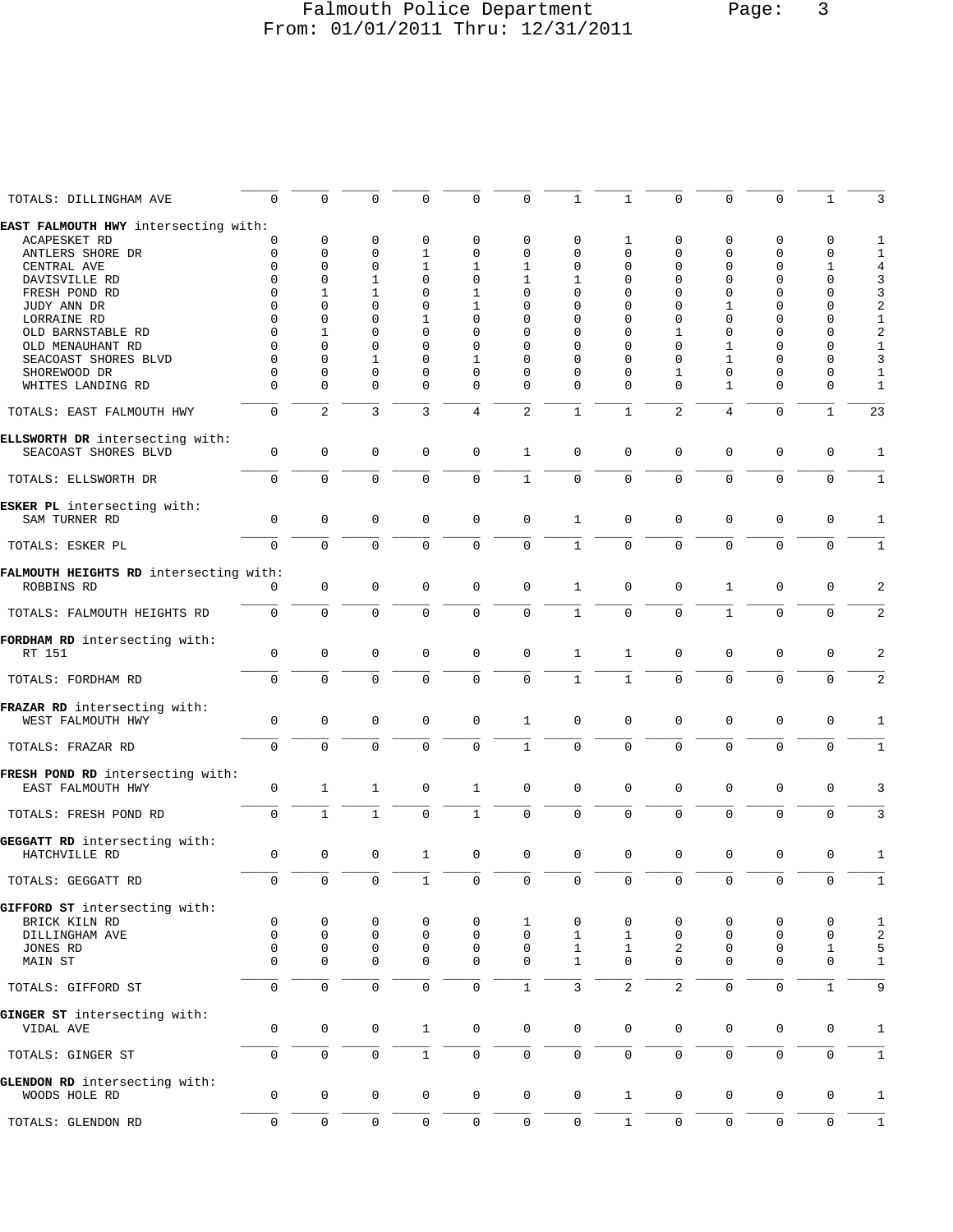## Falmouth Police Department Page: 4 From: 01/01/2011 Thru: 12/31/2011

| GRAND AVE intersecting with:<br>WORCESTER CT          | $\mathbf 0$                | $\mathbf 0$             | $\mathbf 0$             | 0                       | $\mathbf 0$             | $\mathbf 0$                | 1                       | 0                           | 0                       | $\mathbf 0$                | $\mathbf 0$             | 0                          | 1                 |
|-------------------------------------------------------|----------------------------|-------------------------|-------------------------|-------------------------|-------------------------|----------------------------|-------------------------|-----------------------------|-------------------------|----------------------------|-------------------------|----------------------------|-------------------|
| TOTALS: GRAND AVE                                     | $\mathbf 0$                | $\Omega$                | $\Omega$                | $\Omega$                | $\mathbf 0$             | $\mathbf 0$                | $\mathbf{1}$            | $\Omega$                    | $\Omega$                | $\Omega$                   | $\Omega$                | 0                          | $\mathbf{1}$      |
| GREENGATE RD intersecting with:<br>WOODS HOLE RD      | $\Omega$                   | $\mathbf 0$             | $\mathbf 0$             | $\mathbf 0$             | $\mathbf 0$             | $\mathbf 0$                | $\Omega$                | $\mathbf{1}$                | $\mathbf 0$             | $\mathbf 0$                | $\Omega$                | 0                          | 1                 |
| TOTALS: GREENGATE RD                                  | $\Omega$                   | $\Omega$                | $\Omega$                | $\Omega$                | $\mathbf 0$             | $\mathbf 0$                | $\mathbf 0$             | $\mathbf{1}$                | $\Omega$                | $\mathbf 0$                | $\Omega$                | $\mathbf 0$                | $\mathbf{1}$      |
| GUNNING POINT AVE intersecting with:                  |                            |                         |                         |                         |                         |                            |                         |                             |                         |                            |                         |                            |                   |
| SIPPEWISSETT RD                                       | $\mathbf 0$                | $\mathbf{0}$            | $\Omega$                | $\mathbf 0$             | $\mathbf 0$             | $\mathbf 0$                | $\Omega$                | $\mathbf 0$                 | $\mathbf 0$             | $\mathbf{1}$               | $\mathbf 0$             | $\mathbf 0$                | $\mathbf{1}$      |
| TOTALS: GUNNING POINT AVE                             | $\Omega$                   | $\Omega$                | $\Omega$                | $\Omega$                | $\mathbf 0$             | $\mathbf 0$                | $\Omega$                | $\Omega$                    | $\Omega$                | $\mathbf{1}$               | $\Omega$                | 0                          | $\mathbf{1}$      |
| HARVARD DR intersecting with:<br>SEACOAST SHORES BLVD | $\mathbf 0$                | $\mathbf{0}$            | $\mathbf 0$             | $\mathbf{1}$            | $\mathbf 0$             | $\mathbf 0$                | $\mathbf 0$             | $\mathbf 0$                 | $\mathbf 0$             | $\mathbf 0$                | $\mathbf 0$             | $\mathbf 0$                | $\mathbf{1}$      |
| TOTALS: HARVARD DR                                    | $\Omega$                   | $\Omega$                | $\mathbf 0$             | $\mathbf{1}$            | $\mathbf 0$             | $\mathbf 0$                | $\overline{0}$          | 0                           | $\Omega$                | $\mathbf 0$                | $\Omega$                | $\Omega$                   | $\mathbf{1}$      |
| HATCHVILLE RD intersecting with:                      |                            |                         |                         |                         |                         |                            |                         |                             |                         |                            |                         |                            |                   |
| GEGGATT RD<br>SOLAR WAY                               | $\mathbf 0$<br>$\Omega$    | 0<br>$\Omega$           | 0<br>$\Omega$           | 1<br>$\Omega$           | 0<br>$\Omega$           | $\mathbf 0$<br>$\Omega$    | $\mathbf 0$<br>$\Omega$ | 0<br>$\Omega$               | 0<br>$\mathbf{1}$       | 0<br>$\mathbf 0$           | 0<br>$\Omega$           | 0<br>$\mathbf 0$           | 1<br>$\mathbf{1}$ |
| TOTALS: HATCHVILLE RD                                 | $\Omega$                   | $\Omega$                | $\Omega$                | $\mathbf{1}$            | $\Omega$                | $\mathbf 0$                | $\Omega$                | $\Omega$                    | $\mathbf{1}$            | $\Omega$                   | $\Omega$                | $\Omega$                   | 2                 |
| HAYWAY RD intersecting with:                          |                            |                         |                         |                         |                         |                            |                         |                             |                         |                            |                         |                            |                   |
| CURRIER RD                                            | $\mathbf 0$                | $\mathbf 0$             | $\mathbf 0$             | 0                       | $\Omega$                | $\Omega$                   | $\mathbf 0$             | $\mathbf 0$                 | 0                       | $\mathbf 0$                | 0                       | 1                          | 1                 |
| OLD BARNSTABLE RD<br>SANDWICH RD                      | $\mathbf{1}$<br>$\Omega$   | $\mathbf 0$<br>$\Omega$ | $\mathsf 0$<br>$\Omega$ | $\mathbf 0$<br>$\Omega$ | $\mathbf 0$<br>$\Omega$ | $\mathbf 0$<br>$\Omega$    | 2<br>$\mathbf{1}$       | $\mathbf 0$<br>$\mathbf{1}$ | $\mathbf 0$<br>$\Omega$ | $\mathbf 0$<br>$\mathbf 0$ | $\mathbf 0$<br>$\Omega$ | $\mathbf 0$<br>$\mathbf 0$ | 3<br>2            |
| TOTALS: HAYWAY RD                                     | $\mathbf{1}$               | $\Omega$                | $\Omega$                | $\Omega$                | $\Omega$                | $\Omega$                   | 3                       | $\mathbf{1}$                | $\Omega$                | $\Omega$                   | $\Omega$                | $\mathbf{1}$               | 6                 |
|                                                       |                            |                         |                         |                         |                         |                            |                         |                             |                         |                            |                         |                            |                   |
| HOMESTEAD LN intersecting with:<br>BRICK KILN RD      | $\mathbf 0$                | $\mathbf 0$             | 0                       | 0                       | 1                       | 0                          | $\Omega$                | 0                           | 0                       | $\mathbf 0$                | $\mathbf 0$             | 0                          | 1                 |
| TEATICKET HWY                                         | $\mathbf 0$                | $\Omega$                | $\Omega$                | $\mathbf{1}$            | $\mathbf 0$             | $\Omega$                   | $\Omega$                | $\Omega$                    | $\Omega$                | $\Omega$                   | $\Omega$                | $\mathbf 0$                | $\mathbf{1}$      |
| TOTALS: HOMESTEAD LN                                  | $\Omega$                   | $\Omega$                | $\Omega$                | $\mathbf{1}$            | $\mathbf{1}$            | $\mathbf 0$                | $\Omega$                | $\mathbf 0$                 | $\Omega$                | $\Omega$                   | $\Omega$                | $\mathbf 0$                | 2                 |
| HUETTNER RD intersecting with:<br>WOODS HOLE RD       | $\mathbf 0$                | $\mathbf{0}$            | $\mathbf 0$             | $\mathbf 0$             | $\mathbf 0$             | $\mathbf 0$                | $\mathbf{1}$            | $\mathbf 0$                 | $\mathbf 0$             | $\mathbf 0$                | $\mathbf 0$             | $\mathbf 0$                | $\mathbf{1}$      |
| TOTALS: HUETTNER RD                                   | $\Omega$                   | $\Omega$                | $\Omega$                | $\Omega$                | $\Omega$                | $\Omega$                   | $\mathbf{1}$            | $\mathbf 0$                 | $\Omega$                | $\Omega$                   | $\Omega$                | $\mathbf 0$                | $\mathbf{1}$      |
| JEFFREY LN intersecting with:<br>MARAVISTA AVE EXT    | $\Omega$                   | $\mathbf 0$             | $\mathbf 0$             | 0                       | $\mathbf 0$             | $\mathbf 0$                | $\Omega$                | $\mathbf 0$                 | $\Omega$                | $\mathbf 0$                | 1                       | 0                          | 1                 |
| TOTALS: JEFFREY LN                                    | $\mathbf 0$                | $\mathbf{0}$            | $\Omega$                | $\Omega$                | $\mathbf 0$             | $\mathbf 0$                | $\mathbf 0$             | $\mathbf 0$                 | $\mathbf 0$             | $\mathbf 0$                | $\mathbf{1}$            | $\mathbf 0$                | $\mathbf{1}$      |
| JENKINS ST intersecting with:                         |                            |                         |                         |                         |                         |                            |                         |                             |                         |                            |                         |                            |                   |
| <b>ACAPESKET RD</b>                                   | $\mathbf 0$                | $\Omega$                | $\Omega$                | $\Omega$                | $\mathbf 0$             | $\mathbf{1}$               | $\mathbf 0$             | $\mathbf 0$                 | $\mathbf 0$             | $\mathbf 0$                | $\mathbf 0$             | 0                          | 1                 |
| TOTALS: JENKINS ST                                    | $\overline{0}$             | $\overline{0}$          | $\overline{0}$          | $\overline{0}$          | $\mathbf{0}$            | $\mathbf{1}$               | $\overline{0}$          | $\overline{0}$              | $\mathbf 0$             | $\mathbf 0$                | $\mathbf 0$             | 0                          | 1                 |
| JOHN PARKER RD intersecting with:                     |                            |                         |                         |                         |                         |                            |                         |                             |                         |                            |                         |                            |                   |
| CLARK ST<br>SANDWICH RD                               | 0<br>$\mathbf 0$           | 0<br>$\mathbf 0$        | 0<br>$\mathbf 0$        | 0<br>$\mathbf{1}$       | 0<br>$\mathbf 0$        | $\mathbf 0$<br>$\mathbf 0$ | 0<br>$\mathbf 0$        | 0<br>$\mathbf 0$            | 0<br>$\mathbf 0$        | 1<br>$\mathbf 0$           | 0<br>$\mathbf 0$        | 1<br>$\mathsf 0$           | 2<br>$\mathbf{1}$ |
| TOTALS: JOHN PARKER RD                                | 0                          | $\mathbf 0$             | $\mathsf{O}\xspace$     | $\mathbf{1}$            | $\mathsf{O}\xspace$     | $\mathsf{O}\xspace$        | $\mathbf 0$             | $\mathbf 0$                 | $\mathbf 0$             | $\mathbf{1}$               | $\mathsf{O}\xspace$     | $\mathbf{1}$               | 3                 |
| JONES RD intersecting with:                           |                            |                         |                         |                         |                         |                            |                         |                             |                         |                            |                         |                            |                   |
| DAVIS STRAITS                                         | $\mathbf 0$<br>$\mathbf 0$ | 0<br>$\mathbf 0$        | 0<br>$\mathbf 0$        | 0<br>$\mathbf 0$        | 0<br>$\mathbf 0$        | 0<br>$\mathbf 0$           | 0<br>$\mathbf{1}$       | 1<br>$\mathbf{1}$           | 0                       | 0<br>$\mathbf 0$           | 0<br>$\mathbf 0$        | 0<br>$\mathbf{1}$          | 1                 |
| GIFFORD ST<br>NURSERY RD                              | $\Omega$                   | $\mathbf 0$             | $\mathbf 0$             | 0                       | 0                       | 0                          | $\mathbf{1}$            | $\mathbf 0$                 | 2<br>0                  | $\mathbf 0$                | 0                       | $\mathbf 0$                | 5<br>$\mathbf{1}$ |
| PALMER AVE                                            | $\Omega$                   | $\mathbf{0}$            | $\mathbf 0$             | $\mathbf 0$             | $\mathbf 0$             | $\mathbf{1}$               | $\mathbf 0$             | $\mathbf 0$                 | $\mathbf 0$             | $\mathbf 0$                | 0                       | 0                          | $\mathbf{1}$      |
| TEATICKET HWY                                         | $\mathbf 0$                | $\mathbf 0$             | $\mathbf{1}$            | $\mathbf 0$             | 0                       | $\mathbf{1}$               | $\mathbf 0$             | $\mathbf 0$                 | $\mathbf{1}$            | $\mathbf{1}$               | $\mathbf 0$             | $\mathbf 0$                | $\overline{4}$    |
| TOTALS: JONES RD                                      | $\mathbf 0$                | $\mathbf 0$             | $\mathbf{1}$            | 0                       | $\mathsf 0$             | $\overline{c}$             | $\overline{c}$          | $\overline{2}$              | $\mathbf{3}$            | $\mathbf{1}$               | $\mathsf 0$             | $\mathbf{1}$               | 12                |
| JUDY ANN DR intersecting with:<br>EAST FALMOUTH HWY   | 0                          | $\mathbf 0$             | $\mathbf 0$             | $\mathsf{O}$            | $\mathbf{1}$            | $\mathbf 0$                | $\mathbf 0$             | $\mathbf 0$                 | 0                       | $\mathbf{1}$               | 0                       | 0                          | $\overline{a}$    |
|                                                       |                            |                         |                         |                         |                         |                            |                         |                             |                         |                            |                         |                            |                   |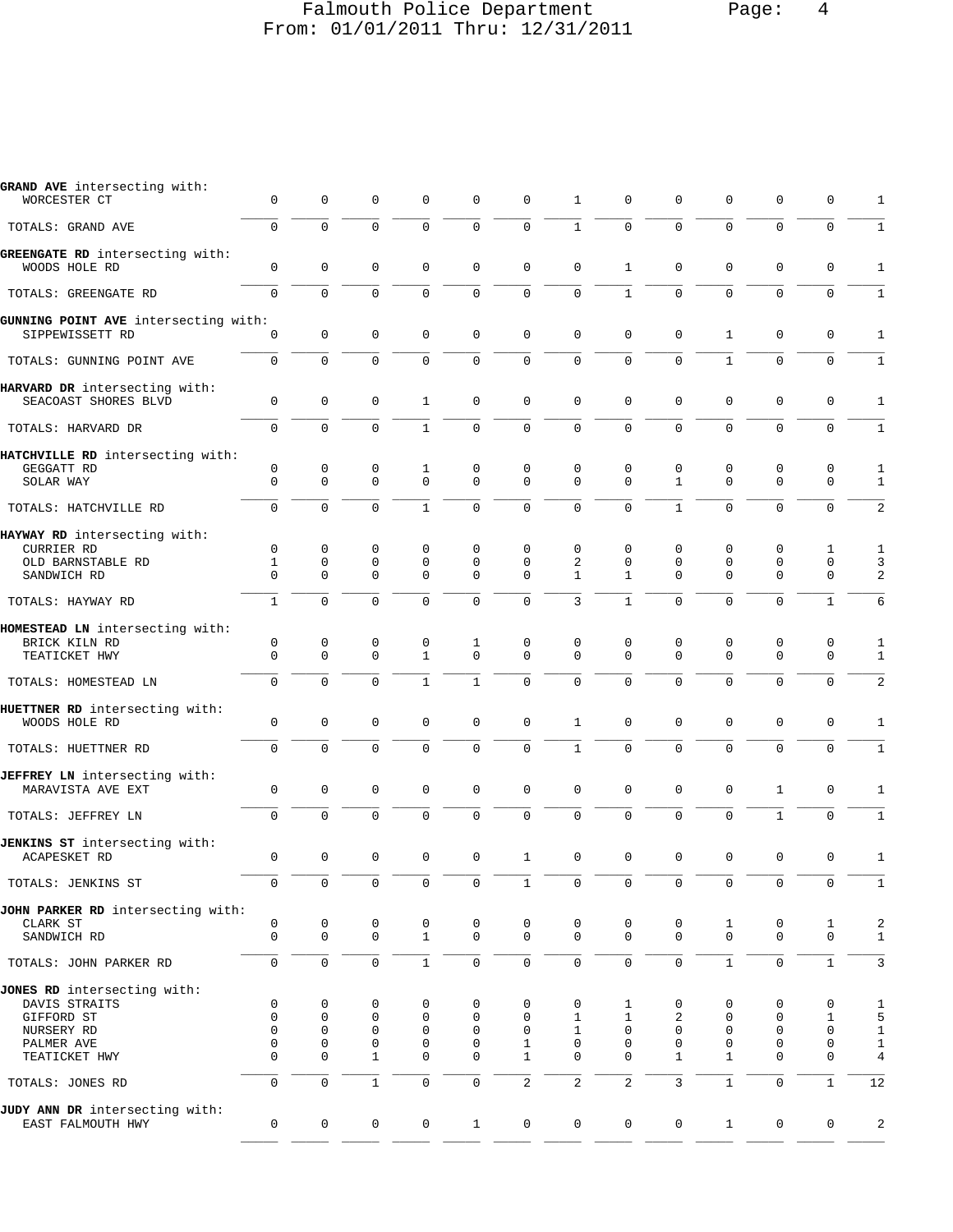### Falmouth Police Department Page: 5 From: 01/01/2011 Thru: 12/31/2011

| TOTALS: JUDY ANN DR                                                                                | $\mathbf 0$                                            | 0                                                      | $\mathbf 0$                                 | $\Omega$                                    | $\mathbf{1}$                                       | $\mathbf 0$                  | $\mathbf 0$                                  | $\Omega$                                    | $\Omega$                                    | $\mathbf{1}$                                 | $\Omega$                                              | 0                          | 2                                      |
|----------------------------------------------------------------------------------------------------|--------------------------------------------------------|--------------------------------------------------------|---------------------------------------------|---------------------------------------------|----------------------------------------------------|------------------------------|----------------------------------------------|---------------------------------------------|---------------------------------------------|----------------------------------------------|-------------------------------------------------------|----------------------------|----------------------------------------|
| KERRYWOOD DR intersecting with:                                                                    |                                                        |                                                        |                                             |                                             |                                                    |                              |                                              |                                             |                                             |                                              |                                                       |                            |                                        |
| BRICK KILN RD                                                                                      | $\mathbf 0$                                            | 0                                                      | $\mathbf 0$                                 | 0                                           | $\mathbf 0$                                        | $\mathbf 0$                  | $\Omega$                                     | $\mathbf 0$                                 | $\mathbf{1}$                                | $\mathbf 0$                                  | $\mathbf 0$                                           | 0                          | 1                                      |
| TOTALS: KERRYWOOD DR                                                                               | $\mathbf 0$                                            | $\Omega$                                               | $\mathbf 0$                                 | $\Omega$                                    | $\mathbf 0$                                        | $\mathbf 0$                  | $\mathbf 0$                                  | $\Omega$                                    | $\mathbf{1}$                                | $\mathbf 0$                                  | $\Omega$                                              | $\mathbf 0$                | $\mathbf{1}$                           |
| LAKEVIEW AVE intersecting with:<br>PALMER AVE                                                      | $\mathbf{0}$                                           | 0                                                      | $\mathbf 0$                                 | 0                                           | $\mathbf 0$                                        | $\mathbf{1}$                 | $\mathbf 0$                                  | $\mathbf 0$                                 | $\mathbf 0$                                 | $\mathbf{0}$                                 | $\mathbf 0$                                           | 0                          | 1                                      |
| TOTALS: LAKEVIEW AVE                                                                               | $\Omega$                                               | $\Omega$                                               | $\Omega$                                    | $\Omega$                                    | $\Omega$                                           | $\mathbf{1}$                 | $\Omega$                                     | $\Omega$                                    | $\Omega$                                    | $\Omega$                                     | $\Omega$                                              | $\mathbf 0$                | $\mathbf{1}$                           |
| LOCUST ST intersecting with:<br>SIDERS POND RD                                                     | $\mathbf 0$                                            | $\mathbf 0$                                            | $\mathbf 0$                                 | $\mathbf 0$                                 | $\mathbf 0$                                        | $\mathbf 0$                  | $\mathbf{1}$                                 | $\mathbf 0$                                 | $\mathbf 0$                                 | $\mathbf{0}$                                 | $\mathbf 0$                                           | $\mathsf 0$                | 1                                      |
| TOTALS: LOCUST ST                                                                                  | $\Omega$                                               | $\Omega$                                               | $\Omega$                                    | $\Omega$                                    | $\mathbf 0$                                        | $\mathbf 0$                  | $\mathbf{1}$                                 | $\Omega$                                    | $\Omega$                                    | $\mathsf{O}$                                 | $\Omega$                                              | $\Omega$                   | $\mathbf{1}$                           |
| LORRAINE RD intersecting with:<br>EAST FALMOUTH HWY                                                | $\mathbf 0$                                            | $\mathbf 0$                                            | $\mathbf 0$                                 | $\mathbf{1}$                                | $\mathbf 0$                                        | $\mathbf 0$                  | $\mathbf 0$                                  | $\mathbf{0}$                                | $\mathbf 0$                                 | $\mathbf{0}$                                 | $\mathbf 0$                                           | $\mathbf 0$                | 1                                      |
| TOTALS: LORRAINE RD                                                                                | $\Omega$                                               | $\Omega$                                               | $\Omega$                                    | $\mathbf{1}$                                | $\Omega$                                           | $\Omega$                     | $\mathbf 0$                                  | $\mathbf 0$                                 | $\Omega$                                    | $\Omega$                                     | $\Omega$                                              | $\Omega$                   | $\mathbf{1}$                           |
| LUSCOMBE AVE intersecting with:<br>WATER ST                                                        | $\mathbf 0$                                            | $\mathbf 0$                                            | $\mathbf 0$                                 | $\mathbf 0$                                 | $\mathbf 0$                                        | $\mathbf 0$                  | $\mathbf{1}$                                 | $\mathbf{0}$                                | $\mathbf 0$                                 | $\mathbf{0}$                                 | $\mathbf 0$                                           | $\mathbf 0$                | $\mathbf{1}$                           |
| TOTALS: LUSCOMBE AVE                                                                               | $\Omega$                                               | $\Omega$                                               | $\Omega$                                    | $\Omega$                                    | $\mathbf 0$                                        | $\mathbf 0$                  | $\mathbf{1}$                                 | $\Omega$                                    | $\Omega$                                    | $\Omega$                                     | $\Omega$                                              | $\mathbf 0$                | $\mathbf{1}$                           |
| MAIN ST intersecting with:<br>GIFFORD ST<br>POST OFFICE RD                                         | $\mathbf 0$<br>$\mathbf 0$                             | $\mathbf 0$<br>$\mathbf{0}$                            | 0                                           | 0<br>$\mathbf 0$                            | $\mathbf 0$<br>$\mathbf 0$                         | 0<br>$\Omega$                | 1<br>$\mathbf 0$                             | $\mathbf 0$<br>$\mathbf 0$                  | $\mathbf 0$<br>$\mathbf 0$                  | 0<br>$\mathbf 0$                             | 0<br>$\mathbf 0$                                      | 0<br>$\mathbf 0$           | 1                                      |
| <b>SCRANTON AVE</b>                                                                                | $\Omega$                                               | $\mathbf 0$                                            | $\mathbf{1}$<br>$\Omega$                    | $\Omega$                                    | $\Omega$                                           | $\Omega$                     | $\mathbf{1}$                                 | $\Omega$                                    | $\Omega$                                    | $\mathbf{0}$                                 | $\mathbf 0$                                           | $\mathbf 0$                | $\mathbf{1}$<br>$\mathbf{1}$           |
| TOTALS: MAIN ST                                                                                    | $\mathbf 0$                                            | $\Omega$                                               | $\mathbf{1}$                                | $\Omega$                                    | $\Omega$                                           | $\Omega$                     | 2                                            | $\Omega$                                    | $\Omega$                                    | $\Omega$                                     | $\Omega$                                              | $\mathbf 0$                | 3                                      |
| MARAVISTA AVE intersecting with:<br>MARAVISTA AVE EXT<br>MONTAUK ST<br>NICKERSON ST<br>RANDOLPH ST | $\mathbf 0$<br>$\mathbf 0$<br>$\mathbf{0}$<br>$\Omega$ | $\mathbf 0$<br>$\mathbf{0}$<br>$\mathbf 0$<br>$\Omega$ | 0<br>$\mathbf 0$<br>$\mathbf 0$<br>$\Omega$ | 1<br>$\mathbf 0$<br>$\mathbf 0$<br>$\Omega$ | $\mathbf 0$<br>$\Omega$<br>$\mathbf 0$<br>$\Omega$ | 0<br>1<br>0<br>$\Omega$      | $\mathbf 0$<br>$\Omega$<br>1<br>$\mathbf{1}$ | $\mathbf 0$<br>$\Omega$<br>$\mathbf 0$<br>1 | 0<br>$\mathbf 0$<br>$\mathbf 0$<br>$\Omega$ | 1<br>$\mathbf 0$<br>$\mathbf{0}$<br>$\Omega$ | $\mathbf 0$<br>$\mathbf 0$<br>$\mathbf 0$<br>$\Omega$ | 0<br>0<br>0<br>$\mathbf 0$ | 2<br>$\mathbf{1}$<br>$\mathbf{1}$<br>2 |
| TOTALS: MARAVISTA AVE                                                                              | $\Omega$                                               | $\mathbf 0$                                            | $\Omega$                                    | 1                                           | $\Omega$                                           | $\mathbf{1}$                 | 2                                            | $\mathbf{1}$                                | $\Omega$                                    | $\mathbf{1}$                                 | $\mathbf 0$                                           | 0                          | 6                                      |
| MARAVISTA AVE EXT intersecting with:<br>JEFFREY LN<br>MARAVISTA AVE<br>TEATICKET HWY               | 0<br>$\mathbf 0$<br>1                                  | 0<br>$\mathbf 0$<br>$\Omega$                           | $\mathbf 0$<br>$\mathbf 0$<br>$\mathbf 0$   | 0<br>$\mathbf{1}$<br>$\Omega$               | $\mathbf 0$<br>$\mathbf 0$<br>$\Omega$             | 0<br>$\mathbf 0$<br>$\Omega$ | $\mathbf 0$<br>$\mathbf 0$<br>1              | 0<br>$\mathbf 0$<br>$\Omega$                | $\mathbf 0$<br>$\mathbf 0$<br>$\Omega$      | 0<br>$\mathbf{1}$<br>$\Omega$                | 1<br>$\mathbf 0$<br>$\mathbf 0$                       | 0<br>0<br>$\mathbf 0$      | 1<br>$\overline{a}$<br>2               |
| TOTALS: MARAVISTA AVE EXT                                                                          | $\mathbf 1$                                            | $\mathbf 0$                                            | $\Omega$                                    | 1                                           | $\Omega$                                           | $\mathbf 0$                  | 1                                            | $\Omega$                                    | $\Omega$                                    | $\mathbf{1}$                                 | $\mathbf{1}$                                          | 0                          | 5                                      |
| MARTIN RD intersecting with:<br>WAQUOIT HWY                                                        | 0                                                      | $\mathbf 0$                                            | $\mathbf 0$                                 | $\mathbf 0$                                 | $\mathbf{1}$                                       | $\mathbf 0$                  | $\mathbf 0$                                  | $\mathbf 0$                                 | $\mathbf 0$                                 | $\mathbf 0$                                  | $\mathbf 0$                                           | 0                          | 1                                      |
| TOTALS: MARTIN RD                                                                                  | 0                                                      | $\mathsf{O}\xspace$                                    | 0                                           | 0                                           | $\mathbf{1}$                                       | 0                            | 0                                            | 0                                           | $\mathbf 0$                                 | 0                                            | 0                                                     | 0                          | $\mathbf{1}$                           |
| MELLOSTONE WAY intersecting with:<br>BRICK KILN RD                                                 | 0                                                      | $\mathsf{O}$                                           | 0                                           | $\mathbf{1}$                                | $\mathsf{O}\xspace$                                | $\mathbf 0$                  | $\mathsf{O}\xspace$                          | $\mathbf 0$                                 | $\mathbf 0$                                 | $\mathbf 0$                                  | $\mathbf 0$                                           | $\mathbf 0$                | $\mathbf{1}$                           |
| TOTALS: MELLOSTONE WAY                                                                             | $\mathsf{O}$                                           | $\mathsf 0$                                            | 0                                           | $\mathbf{1}$                                | $\mathsf{O}$                                       | 0                            | $\mathbf 0$                                  | $\mathsf{O}$                                | $\mathsf{O}$                                | $\mathsf{O}\xspace$                          | $\mathsf{O}\xspace$                                   | $\mathsf 0$                | $1\,$                                  |
| MENAUHANT RD intersecting with:<br>BRIDGE ST                                                       | 0                                                      | 0                                                      | 0                                           | 0                                           | 0                                                  | 0                            | 0                                            | 1                                           | 0                                           | 0                                            | 0                                                     | 0                          | $\mathbf{1}$                           |
| CENTRAL AVE<br>DAVISVILLE RD                                                                       | 0<br>$\mathbf 0$                                       | 0<br>$\mathbf 0$                                       | 0<br>$\mathbf 0$                            | 0<br>$\mathbf 0$                            | 0<br>$\mathbf{1}$                                  | 0<br>$\mathbf 0$             | 0<br>$\mathbf 0$                             | $\mathbf{1}$<br>$\mathbf{0}$                | 0<br>$\mathbf 0$                            | 0<br>$\mathbf{0}$                            | 0<br>$\mathbf 0$                                      | 0<br>$\mathbf 0$           | $\mathbf{1}$<br>$\mathbf{1}$           |
| TOTALS: MENAUHANT RD                                                                               | $\mathbf 0$                                            | $\mathbf 0$                                            | $\mathsf 0$                                 | 0                                           | $\mathbf{1}$                                       | $\mathsf 0$                  | $\mathbf 0$                                  | $\overline{2}$                              | $\mathbf 0$                                 | $\mathsf 0$                                  | $\mathsf 0$                                           | $\mathsf 0$                | $\mathbf{3}$                           |
| METOXIT RD intersecting with:<br>WAQUOIT HWY                                                       | 0                                                      | $\mathbf{1}$                                           | $\mathbf 0$                                 | $\mathsf{O}$                                | $\mathbf 0$                                        | $\mathbf 0$                  | $\mathbf 0$                                  | 0                                           | $\mathbf 0$                                 | $\mathbf 0$                                  | 0                                                     | 0                          | $\mathbf{1}$                           |
| TOTALS: METOXIT RD                                                                                 | 0                                                      | $\mathbf{1}$                                           | $\mathsf{O}\xspace$                         | 0                                           | $\mathsf{O}$                                       | 0                            | $\mathsf{O}\xspace$                          | $\mathsf{O}$                                | $\mathsf{O}$                                | $\mathsf{O}\xspace$                          | $\mathbf 0$                                           | 0                          | $\mathbf 1$                            |
| MONTAIN OF intersecting with:                                                                      |                                                        |                                                        |                                             |                                             |                                                    |                              |                                              |                                             |                                             |                                              |                                                       |                            |                                        |

**MONTAUK ST** intersecting with: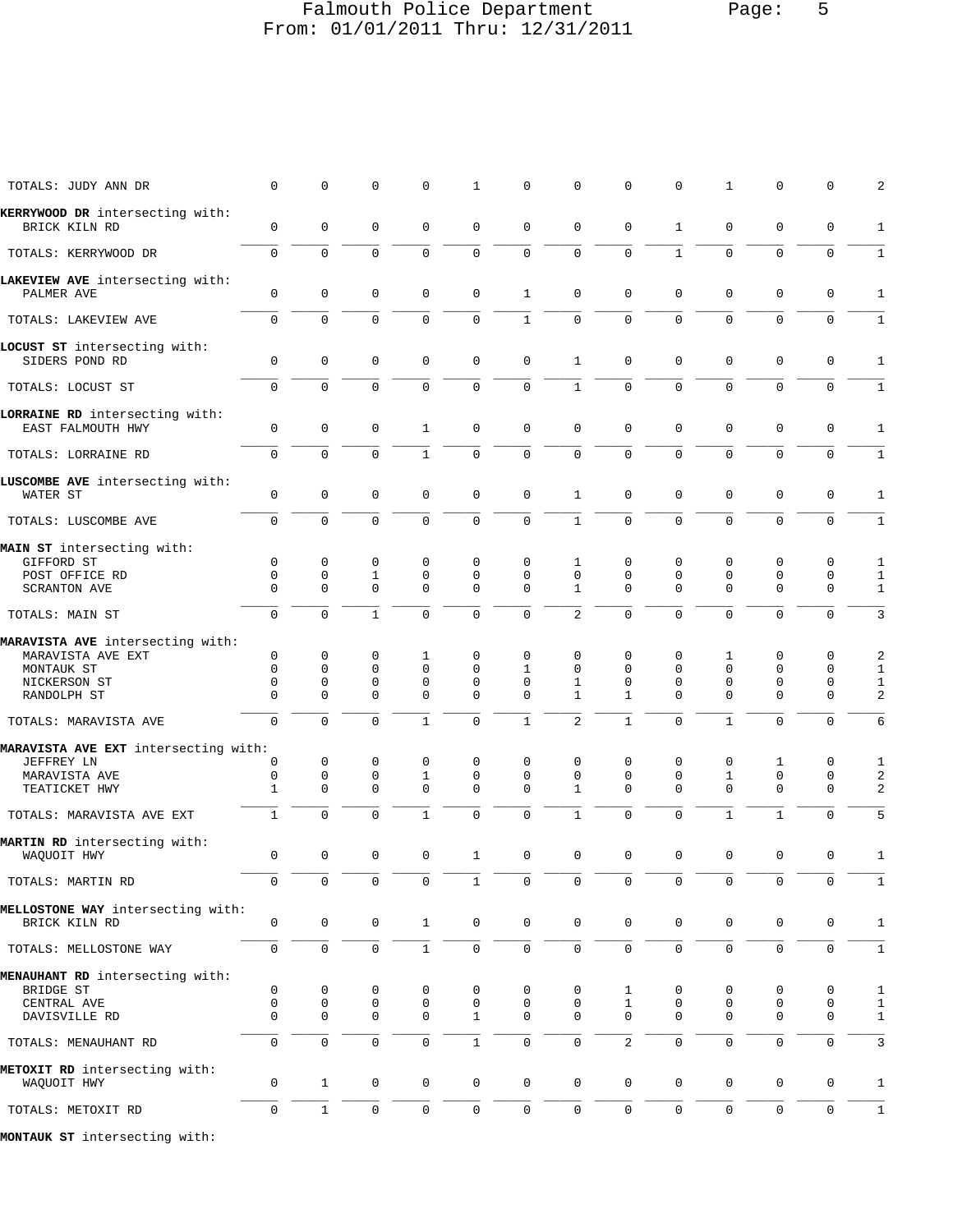## Falmouth Police Department Page: 6 From: 01/01/2011 Thru: 12/31/2011

| MARAVISTA AVE                                            | 0            | 0              | 0                   | 0            | 0              | 1           | $\mathbf 0$    | $\Omega$     | 0            | 0            | 0            | 0            | 1            |
|----------------------------------------------------------|--------------|----------------|---------------------|--------------|----------------|-------------|----------------|--------------|--------------|--------------|--------------|--------------|--------------|
| TOTALS: MONTAUK ST                                       | $\Omega$     | $\overline{0}$ | $\mathbf 0$         | $\mathbf 0$  | $\mathbf{0}$   | $\mathbf 1$ | $\mathbf 0$    | $\Omega$     | 0            | $\mathbf 0$  | $\mathbf 0$  | $\Omega$     | $1\,$        |
| NICKERSON ST intersecting with:<br>MARAVISTA AVE         | 0            | $\mathbf 0$    | 0                   | 0            | 0              | 0           | 1              | 0            | 0            | 0            | 0            | 0            | 1            |
| TOTALS: NICKERSON ST                                     | $\mathbf 0$  | $\mathbf{0}$   | $\mathbf 0$         | $\mathbf 0$  | $\mathbf 0$    | $\mathbf 0$ | $\mathbf{1}$   | 0            | $\mathbf 0$  | $\mathbf 0$  | $\mathbf{0}$ | $\mathbf 0$  | $\mathbf{1}$ |
| NORTH FALMOUTH HWY intersecting with:                    |              |                |                     |              |                |             |                |              |              |              |              |              |              |
| COUNTY RD                                                | 0            | $\mathbf{1}$   | 1                   | 0            | 0              | 0           | $\mathbf 0$    | 1            | 0            | 0            | 0            | $\mathbf 0$  | 3            |
| RT 151                                                   | 0            | $\mathbf 0$    | $\mathsf 0$         | $\mathbf 0$  | $\mathbf{0}$   | $\mathbf 0$ | $\mathbf{1}$   | $\mathbf 0$  | $\mathbf 0$  | $\mathbf 0$  | $\mathbf{0}$ | 0            | 1            |
| WINSLOW RD                                               | 1            | 0              | 0                   | $\mathbf 0$  | 0              | 0           | $\Omega$       | $\Omega$     | 0            | $\mathbf 1$  | 0            | 0            | 2            |
| TOTALS: NORTH FALMOUTH HWY                               | $\mathbf{1}$ | $\mathbf{1}$   | $\mathbf{1}$        | $\mathbf 0$  | $\mathbf 0$    | $\mathbf 0$ | $\mathbf{1}$   | $\mathbf{1}$ | $\mathbf 0$  | $\mathbf{1}$ | $\mathbf{0}$ | $\mathbf 0$  | 6            |
| NORTH MAIN ST intersecting with:                         |              |                |                     |              |                |             |                |              |              |              |              |              |              |
| DEPOT AVE                                                | 0            | $\mathbf 0$    | $\mathbf 0$         | $\mathbf 0$  | $\mathbf{0}$   | $\mathsf 0$ | $\mathbf 0$    | $\mathbf{1}$ | 0            | $\mathbf 0$  | 0            | $\mathbf 0$  | 1            |
| TOTALS: NORTH MAIN ST                                    | 0            | 0              | $\mathbf 0$         | $\mathbf 0$  | $\mathbf 0$    | 0           | $\mathbf 0$    | $\mathbf{1}$ | $\mathbf 0$  | $\mathbf 0$  | $\mathbf{0}$ | 0            | $1\,$        |
| NURSERY RD intersecting with:<br>JONES RD                | 0            | 0              | $\mathbf 0$         | 0            | $\mathbf 0$    | $\mathbf 0$ | 1              | 0            | $\mathbf 0$  | $\mathbf 0$  | 0            | $\mathbf 0$  | 1            |
| TOTALS: NURSERY RD                                       | $\mathbf 0$  | 0              | $\mathbf 0$         | $\Omega$     | $\mathbf 0$    | $\mathbf 0$ | $\mathbf{1}$   | $\mathbf 0$  | $\mathbf 0$  | $\mathbf 0$  | $\mathbf 0$  | $\mathbf 0$  | $\mathbf{1}$ |
| OLD BARNSTABLE RD intersecting with:                     |              |                |                     |              |                |             |                |              |              |              |              |              |              |
| CARRIAGE SHOP RD                                         | 0            | $\mathbf{1}$   | 0                   | 0            | 0              | 0           | $\mathbf 0$    | 0            | 0            | 0            | 0            | 0            | 1            |
| EAST FALMOUTH HWY                                        | 0            | 1              | 0                   | 0            | 0              | 0           | $\mathbf 0$    | 0            | 1            | $\mathbf 0$  | $\mathbf 0$  | 0            | 2            |
| HAYWAY RD                                                | 1            | $\Omega$       | $\Omega$            | $\Omega$     | $\mathbf{0}$   | 0           | 2              | $\Omega$     | $\Omega$     | $\Omega$     | $\Omega$     | 0            | 3            |
| TOTALS: OLD BARNSTABLE RD                                | $\mathbf{1}$ | $\overline{2}$ | $\mathbf 0$         | $\Omega$     | $\mathbf 0$    | $\mathbf 0$ | $\overline{2}$ | $\mathbf{0}$ | $\mathbf{1}$ | $\Omega$     | $\mathbf 0$  | $\mathbf 0$  | 6            |
| OLD MAIN RD intersecting with:                           |              |                |                     |              |                |             |                |              |              |              |              |              |              |
| COUNTY RD                                                | 0            | 0              | 0                   | $\mathbf 0$  | 1              | 0           | $\mathbf 0$    | 0            | 0            | $\mathbf 0$  | 0            | 0            | 1            |
| WILD HARBOR RD                                           | 0            | 0              | 0                   | 0            | 0              | 0           | $\mathbf 0$    | 0            | $\mathbf 0$  | $\mathbf 0$  | 0            | 1            | 1            |
| WINSLOW RD                                               | $\Omega$     | $\Omega$       | 1                   | $\Omega$     | $\Omega$       | $\Omega$    | $\Omega$       | $\Omega$     | $\Omega$     | $\Omega$     | $\Omega$     | 0            | $\mathbf{1}$ |
| TOTALS: OLD MAIN RD                                      | 0            | 0              | $\mathbf{1}$        | $\mathbf 0$  | $\mathbf{1}$   | $\mathbf 0$ | $\mathbf 0$    | $\mathbf{0}$ | 0            | $\mathbf 0$  | $\mathbf 0$  | $\mathbf{1}$ | 3            |
|                                                          |              |                |                     |              |                |             |                |              |              |              |              |              |              |
| OLD MENAUHANT RD intersecting with:<br>EAST FALMOUTH HWY | $\mathbf 0$  | 0              | $\mathbf 0$         | 0            | $\mathbf{0}$   | $\mathbf 0$ | $\mathbf{0}$   | $\mathbf 0$  | $\mathbf 0$  | $\mathbf{1}$ | $\mathbf{0}$ | $\mathbf 0$  | 1            |
| TOTALS: OLD MENAUHANT RD                                 | $\mathbf 0$  | $\mathbf 0$    | $\mathbf 0$         | $\mathbf 0$  | $\mathbf 0$    | $\mathbf 0$ | $\mathbf 0$    | $\Omega$     | 0            | $\mathbf{1}$ | $\mathbf 0$  | $\mathbf 0$  | $\mathbf{1}$ |
| OX BOW RD intersecting with:                             |              |                |                     |              |                |             |                |              |              |              |              |              |              |
| TEATICKET HWY                                            | 0            | 0              | $\mathsf 0$         | 0            | 1              | $\mathsf 0$ | 1              | 2            | 1            | 0            | 0            | 0            | 5            |
| TOTALS: OX BOW RD                                        | $\mathbf 0$  | $\mathbf 0$    | $\mathbf 0$         | $\mathbf 0$  | $\mathbf{1}$   | $\mathbf 0$ | $\mathbf{1}$   | 2            | $\mathbf{1}$ | $\mathbf 0$  | $\mathbf 0$  | $\mathbf 0$  | 5            |
| OYSTER POND RD intersecting with:                        |              |                |                     |              |                |             |                |              |              |              |              |              |              |
| WOODS HOLE RD                                            | $\cap$       | $\bigcap$      | $\cap$              | $\cap$       | $\overline{1}$ | $\cap$      | $\cap$         | $\cap$       | $\cap$       | $\cap$       | $\cap$       |              | 2            |
| TOTALS: OYSTER POND RD                                   | $\mathbf 0$  | 0              | $\mathbf 0$         | 0            | 1              | 0           | $\mathbf 0$    | $\Omega$     | 0            | $\mathbf 0$  | 0            | 1            | 2            |
| PALMER AVE intersecting with:                            |              |                |                     |              |                |             |                |              |              |              |              |              |              |
| JONES RD                                                 | 0            | 0              | 0                   | 0            | 0              | 1           | 0              | 0            | 0            | 0            | 0            | 0            | 1            |
| LAKEVIEW AVE                                             | 0            | 0              | 0                   | 0            | $\mathbf 0$    | 1           | 0              | 0            | 0            | 0            | $\mathbf 0$  | 0            | 1            |
| SWIFT LN                                                 | 0            | 0              | 0                   | 0            | 0              | 0           | 0              | 0            | 0            | 1            | $\mathbf 0$  | 0            | 1            |
| WEST FALMOUTH HWY                                        | $\Omega$     | $\Omega$       | 0                   | 1            | 0              | 0           | $\Omega$       | $\Omega$     | 0            | $\Omega$     | $\Omega$     | 0            | 1            |
| TOTALS: PALMER AVE                                       | 0            | $\mathbf 0$    | $\mathsf 0$         | $\mathbf{1}$ | $\mathbf 0$    | 2           | $\mathsf 0$    | $\mathbf 0$  | $\mathbf 0$  | $\mathbf{1}$ | $\mathbf 0$  | $\mathbf 0$  | 4            |
| PERCIVAL RD intersecting with:                           |              |                |                     |              |                |             |                |              |              |              |              |              |              |
| SANDWICH RD                                              | $\mathbf 0$  | 0              | $\mathsf 0$         | 0            | $\mathsf 0$    | 0           | $\mathsf 0$    | 0            | 0            | 0            | 0            | $\mathbf 1$  | 1            |
| TOTALS: PERCIVAL RD                                      | $\mathbf 0$  | $\mathbf 0$    | $\mathbf 0$         | $\mathbf 0$  | $\mathbf 0$    | $\mathbf 0$ | $\mathbf 0$    | 0            | 0            | $\mathbf 0$  | $\mathsf 0$  | $\mathbf{1}$ | $\mathbf{1}$ |
| PINECREST BEACH DR intersecting with:                    | 0            | 0              | $\mathbf 0$         | 0            | $\mathbf{1}$   | 0           | $\mathsf 0$    | 0            | 0            | $\mathbf{1}$ | $\mathsf 0$  | $\mathbf 0$  | 2            |
| SANDWICH RD                                              |              |                |                     |              |                |             |                |              |              |              |              |              |              |
| TOTALS: PINECREST BEACH DR                               | 0            | $\mathsf 0$    | $\mathsf{O}\xspace$ | 0            | $1\,$          | $\mathbb O$ | $\mathsf 0$    | $\mathbf 0$  | $\mathbf 0$  | $1\,$        | $\mathsf 0$  | $\mathbf 0$  | 2            |
|                                                          |              |                |                     |              |                |             |                |              |              |              |              |              |              |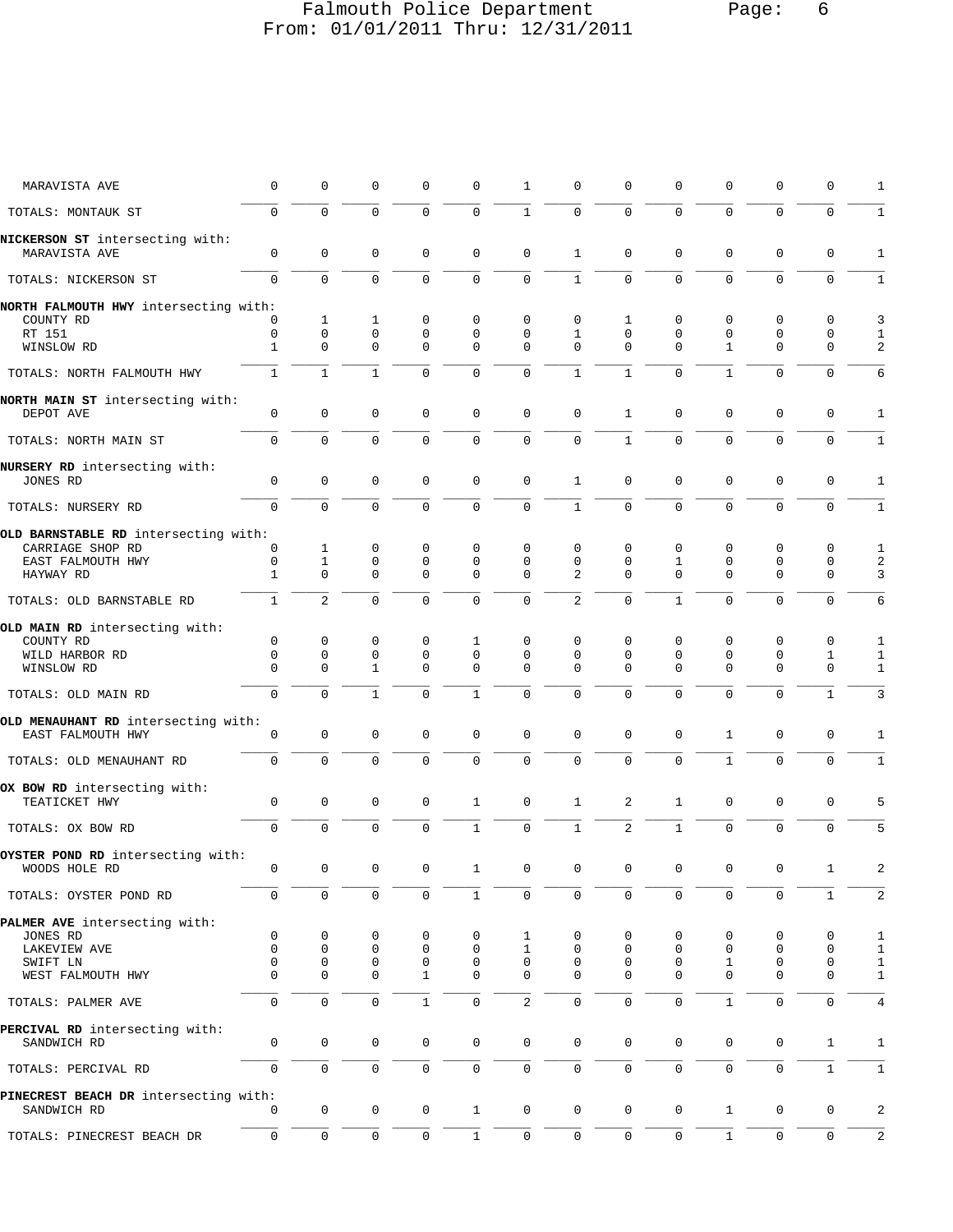### Falmouth Police Department Page: 7 From: 01/01/2011 Thru: 12/31/2011

| PINEWOOD DR intersecting with:<br>SANDWICH RD                                                                                                                  | $\mathbf{1}$                                                               | $\mathbf 0$                                                                           | $\mathbf 0$                                                                          | 0                                           | $\mathbf 0$                                                      | $\mathbf 0$                                                                           | $\mathsf 0$                                                                | 0                                                      | $\mathbf 0$                                              | $\mathbf 0$                                                                                   | $\mathbf 0$                                                                                     | $\mathbf 0$                                                                                   | 1                                                                         |
|----------------------------------------------------------------------------------------------------------------------------------------------------------------|----------------------------------------------------------------------------|---------------------------------------------------------------------------------------|--------------------------------------------------------------------------------------|---------------------------------------------|------------------------------------------------------------------|---------------------------------------------------------------------------------------|----------------------------------------------------------------------------|--------------------------------------------------------|----------------------------------------------------------|-----------------------------------------------------------------------------------------------|-------------------------------------------------------------------------------------------------|-----------------------------------------------------------------------------------------------|---------------------------------------------------------------------------|
| TOTALS: PINEWOOD DR                                                                                                                                            | $\mathbf{1}$                                                               | $\mathbf 0$                                                                           | 0                                                                                    | 0                                           | $\mathbf 0$                                                      | $\mathbf 0$                                                                           | $\mathbf 0$                                                                | $\mathbf 0$                                            | $\mathbf 0$                                              | $\mathbf 0$                                                                                   | 0                                                                                               | $\mathbf 0$                                                                                   | $\mathbf{1}$                                                              |
| POST OFFICE RD intersecting with:<br>MAIN ST                                                                                                                   | $\mathbf 0$                                                                | $\mathsf 0$                                                                           | 1                                                                                    | 0                                           | $\mathbf 0$                                                      | $\mathbf 0$                                                                           | $\mathbf 0$                                                                | 0                                                      | $\Omega$                                                 | $\mathbf 0$                                                                                   | $\mathbf 0$                                                                                     | $\mathbf 0$                                                                                   | 1                                                                         |
| TOTALS: POST OFFICE RD                                                                                                                                         | $\mathbf 0$                                                                | $\mathbf 0$                                                                           | $\mathbf{1}$                                                                         | $\Omega$                                    | $\mathbf 0$                                                      | $\mathbf 0$                                                                           | $\mathbf 0$                                                                | 0                                                      | $\Omega$                                                 | $\Omega$                                                                                      | $\Omega$                                                                                        | $\mathbf 0$                                                                                   | $\mathbf{1}$                                                              |
| QUAKER RD intersecting with:<br>BIRCH LN                                                                                                                       | $\mathbf 0$                                                                | $\mathsf 0$                                                                           | 0                                                                                    | 0                                           | $\mathbf 0$                                                      | $\mathbf 0$                                                                           | $\mathbf 0$                                                                | 1                                                      | $\mathbf 0$                                              | $\mathbf 0$                                                                                   | $\mathbf 0$                                                                                     | 0                                                                                             | $\mathbf{1}$                                                              |
| TOTALS: QUAKER RD                                                                                                                                              | $\mathbf 0$                                                                | $\mathbf 0$                                                                           | $\Omega$                                                                             | 0                                           | $\mathbf 0$                                                      | $\mathbf 0$                                                                           | $\mathbf 0$                                                                | $\mathbf{1}$                                           | $\Omega$                                                 | $\mathbf 0$                                                                                   | $\Omega$                                                                                        | $\mathbf 0$                                                                                   | $\mathbf{1}$                                                              |
| QUEEN ST intersecting with:<br><b>SCRANTON AVE</b>                                                                                                             | $\mathbf 0$                                                                | $\mathbf 0$                                                                           | $\mathbf 0$                                                                          | 0                                           | $\mathbf{1}$                                                     | $\mathbf 0$                                                                           | $\mathbf{1}$                                                               | 0                                                      | $\mathbf 0$                                              | $\mathbf{0}$                                                                                  | $\Omega$                                                                                        | $\mathbf 0$                                                                                   | $\sqrt{2}$                                                                |
| TOTALS: QUEEN ST                                                                                                                                               | $\mathbf 0$                                                                | 0                                                                                     | 0                                                                                    | 0                                           | $\mathbf{1}$                                                     | $\mathsf 0$                                                                           | $\mathbf{1}$                                                               | 0                                                      | $\mathbf 0$                                              | $\mathbf 0$                                                                                   | $\mathbf{0}$                                                                                    | $\mathbf 0$                                                                                   | 2                                                                         |
| QUISSETT HARBOR RD intersecting with:<br>WOODS HOLE RD                                                                                                         | 0                                                                          | $\mathsf 0$                                                                           | $\mathbf 0$                                                                          | 0                                           | $\mathbf 0$                                                      | $\mathbf 0$                                                                           | $\mathbf{1}$                                                               | 0                                                      | $\mathbf 0$                                              | $\mathbf 0$                                                                                   | $\mathbf 0$                                                                                     | $\mathbf 0$                                                                                   | 1                                                                         |
| TOTALS: QUISSETT HARBOR RD                                                                                                                                     | $\mathbf 0$                                                                | $\Omega$                                                                              | $\Omega$                                                                             | $\Omega$                                    | $\Omega$                                                         | $\mathbf 0$                                                                           | $\mathbf{1}$                                                               | $\Omega$                                               | $\Omega$                                                 | $\Omega$                                                                                      | $\Omega$                                                                                        | $\mathbf 0$                                                                                   | $\mathbf{1}$                                                              |
| RANDOLPH ST intersecting with:<br>MARAVISTA AVE                                                                                                                | $\mathsf{O}\xspace$                                                        | $\mathsf 0$                                                                           | $\mathbf 0$                                                                          | 0                                           | $\mathsf 0$                                                      | $\mathbf 0$                                                                           | $\mathbf{1}$                                                               | 1                                                      | $\mathbf 0$                                              | $\mathbf 0$                                                                                   | 0                                                                                               | $\mathbf 0$                                                                                   | 2                                                                         |
| TOTALS: RANDOLPH ST                                                                                                                                            | $\mathbf 0$                                                                | $\mathbf 0$                                                                           | 0                                                                                    | 0                                           | $\mathbf 0$                                                      | $\mathbf 0$                                                                           | $\mathbf{1}$                                                               | $\mathbf{1}$                                           | $\mathbf 0$                                              | $\mathbf 0$                                                                                   | $\Omega$                                                                                        | $\mathbf 0$                                                                                   | 2                                                                         |
| RANSOM RD intersecting with:<br>SIPPEWISSETT RD<br>WOODS HOLE RD                                                                                               | $\mathbf 0$<br>$\Omega$                                                    | $\mathsf 0$<br>$\mathbf 0$                                                            | 0<br>$\Omega$                                                                        | 0<br>$\Omega$                               | 0<br>$\Omega$                                                    | 0<br>$\Omega$                                                                         | 0<br>$\Omega$                                                              | 1<br>$\Omega$                                          | 0<br>$\mathbf{1}$                                        | 0<br>$\mathbf 0$                                                                              | 0<br>$\Omega$                                                                                   | 0<br>$\mathbf 0$                                                                              | 1<br>$\mathbf{1}$                                                         |
| TOTALS: RANSOM RD                                                                                                                                              | $\mathbf 0$                                                                | $\Omega$                                                                              | $\Omega$                                                                             | $\Omega$                                    | $\Omega$                                                         | $\Omega$                                                                              | $\Omega$                                                                   | $\mathbf{1}$                                           | $\mathbf{1}$                                             | $\Omega$                                                                                      | $\Omega$                                                                                        | $\mathbf 0$                                                                                   | 2                                                                         |
| RED BROOK RD intersecting with:<br>WAQUOIT HWY                                                                                                                 | $\mathbf 0$                                                                | $\mathsf 0$                                                                           | $\mathbf 0$                                                                          | 1                                           | $\mathbf 0$                                                      | 2                                                                                     | 1                                                                          | 0                                                      | $\mathbf 0$                                              | $\mathbf 0$                                                                                   | $\mathbf 0$                                                                                     | $\mathbf 0$                                                                                   | 4                                                                         |
| TOTALS: RED BROOK RD                                                                                                                                           | $\mathbf 0$                                                                | $\mathbf 0$                                                                           | $\Omega$                                                                             | $\mathbf{1}$                                | $\mathbf 0$                                                      | $\overline{2}$                                                                        | $\mathbf{1}$                                                               | 0                                                      | $\mathbf 0$                                              | $\mathbf 0$                                                                                   | $\mathbf 0$                                                                                     | $\mathbf 0$                                                                                   | 4                                                                         |
| ROBBINS RD intersecting with:<br>FALMOUTH HEIGHTS RD<br><b>SCRANTON AVE</b>                                                                                    | 0<br>$\mathbf 0$                                                           | 0<br>$\mathbf 0$                                                                      | 0<br>$\Omega$                                                                        | 0<br>$\mathbf 0$                            | 0<br>$\mathbf 0$                                                 | 0<br>$\mathbf 0$                                                                      | 1<br>$\mathbf{1}$                                                          | 0<br>$\Omega$                                          | 0<br>$\Omega$                                            | 1<br>$\mathbf 0$                                                                              | 0<br>$\Omega$                                                                                   | 0<br>$\mathbf 0$                                                                              | $\overline{\mathbf{c}}$<br>$\mathbf{1}$                                   |
| TOTALS: ROBBINS RD                                                                                                                                             | $\mathbf 0$                                                                | $\Omega$                                                                              | $\Omega$                                                                             | $\Omega$                                    | $\mathbf 0$                                                      | $\mathbf 0$                                                                           | $\overline{2}$                                                             | $\Omega$                                               | $\Omega$                                                 | $\mathbf{1}$                                                                                  | $\Omega$                                                                                        | $\Omega$                                                                                      | 3                                                                         |
| RT 151 intersecting with:<br><b>ASHUMET RD</b><br>CURRIER RD<br>FORDHAM RD<br>NORTH FALMOUTH HWY<br>RT 28 NORTH<br>RT 28 SOUTH<br>SAM TURNER RD<br>SANDWICH RD | $\mathsf 0$<br>$\mathsf 0$<br>$\Omega$<br>0<br>0<br>$\mathbf{1}$<br>0<br>0 | $\mathbf 0$<br>0<br>$\Omega$<br>0<br>0<br>$\mathbf{1}$<br>$\mathsf 0$<br>$\mathbf{1}$ | 0<br>$\mathbf{1}$<br>$\Omega$<br>0<br>$\mathbf 0$<br>0<br>$\mathsf 0$<br>$\mathbf 0$ | 0<br>0<br>$\Omega$<br>0<br>0<br>1<br>0<br>0 | 0<br>$\mathbf 0$<br>$\Omega$<br>0<br>0<br>2<br>0<br>$\mathbf{1}$ | 0<br>$\mathbf{1}$<br>$\Omega$<br>0<br>$\mathbf 0$<br>$\mathbf 0$<br>0<br>$\mathbf{1}$ | 0<br>$\mathbf 0$<br>$\mathbf{1}$<br>1<br>3<br>1<br>$\mathsf 0$<br>$\Omega$ | 0<br>0<br>$\mathbf{1}$<br>0<br>1<br>0<br>0<br>$\Omega$ | 3<br>$\mathbf 0$<br>$\Omega$<br>0<br>0<br>0<br>2<br>2    | $\mathbf 0$<br>$\mathbf 0$<br>$\Omega$<br>0<br>0<br>$\mathbf 0$<br>$\mathsf 0$<br>$\mathbf 0$ | 0<br>$\mathbf 0$<br>$\Omega$<br>0<br>$\mathbf{0}$<br>$\mathbf 0$<br>$\mathbf{1}$<br>$\mathbf 0$ | 0<br>$\mathbf 0$<br>$\Omega$<br>$\mathbf 0$<br>$\mathbf 0$<br>0<br>$\mathbf 0$<br>$\mathbf 0$ | 3<br>2<br>$\overline{a}$<br>$\mathbf{1}$<br>$\overline{4}$<br>6<br>3<br>5 |
| TOTALS: RT 151                                                                                                                                                 | $\mathbf{1}$                                                               | $\overline{2}$                                                                        | $\mathbf{1}$                                                                         | $\mathbf{1}$                                | 3                                                                | $\sqrt{2}$                                                                            | 6                                                                          | $\overline{a}$                                         | $\overline{7}$                                           | $\mathsf 0$                                                                                   | $1\,$                                                                                           | $\mathbf 0$                                                                                   | 26                                                                        |
| RT 28 NORTH intersecting with:<br>BRICK KILN RD<br>RT 151<br>THOMAS B LANDERS RD<br>TOTALS: RT 28 NORTH                                                        | $\mathsf 0$<br>$\mathbf 0$<br>0<br>$\mathbf 0$                             | $\mathsf 0$<br>$\mathsf 0$<br>$\mathbf 0$<br>$\mathbf 0$                              | 0<br>0<br>$\mathbf 0$<br>$\mathbf 0$                                                 | 0<br>0<br>0<br>0                            | $\mathsf 0$<br>$\mathbf 0$<br>$\mathbf 0$<br>$\mathsf{O}\xspace$ | 1<br>$\mathbf 0$<br>$\mathbf 0$<br>$\mathbf{1}$                                       | 0<br>3<br>$\Omega$<br>3                                                    | 0<br>$\mathbf{1}$<br>0<br>$\mathbf{1}$                 | $\mathbf 0$<br>$\mathbf 0$<br>$\mathbf 0$<br>$\mathbf 0$ | 0<br>$\mathbf 0$<br>$\mathbf{1}$<br>$\mathbf{1}$                                              | $\mathbf 0$<br>$\mathbf 0$<br>$\mathbf 0$<br>$\mathbf 0$                                        | 0<br>$\mathbf 0$<br>$\mathbf 0$<br>$\mathbf 0$                                                | 1<br>$\overline{4}$<br>$\mathbf{1}$<br>6                                  |
| RT 28 SOUTH intersecting with:<br>RT 151<br>THOMAS B LANDERS RD<br>WEST FALMOUTH HWY                                                                           | $\mathbf{1}$<br>$\mathbf{1}$<br>0                                          | 1<br>$\mathbf{1}$<br>$\mathbf 0$                                                      | 0<br>0<br>$\mathbf 0$                                                                | 1<br>0<br>0                                 | 2<br>$\mathbf 0$<br>$\mathbf 0$                                  | 0<br>$\mathbf 0$<br>$\mathbf{1}$                                                      | 1<br>$\mathbf{1}$<br>$\mathbf 0$                                           | 0<br>$\mathsf 0$<br>$\mathbf 0$                        | $\mathbf 0$<br>$\mathbf 0$<br>$\mathbf 0$                | 0<br>$\mathbf 0$<br>$\mathbf 0$                                                               | $\mathbf 0$<br>$\mathbf 0$<br>$\mathbf 0$                                                       | 0<br>$\mathbf 0$<br>$\mathbf 0$                                                               | 6<br>3<br>$\mathbf{1}$                                                    |
|                                                                                                                                                                |                                                                            |                                                                                       |                                                                                      |                                             |                                                                  |                                                                                       |                                                                            |                                                        |                                                          |                                                                                               |                                                                                                 |                                                                                               |                                                                           |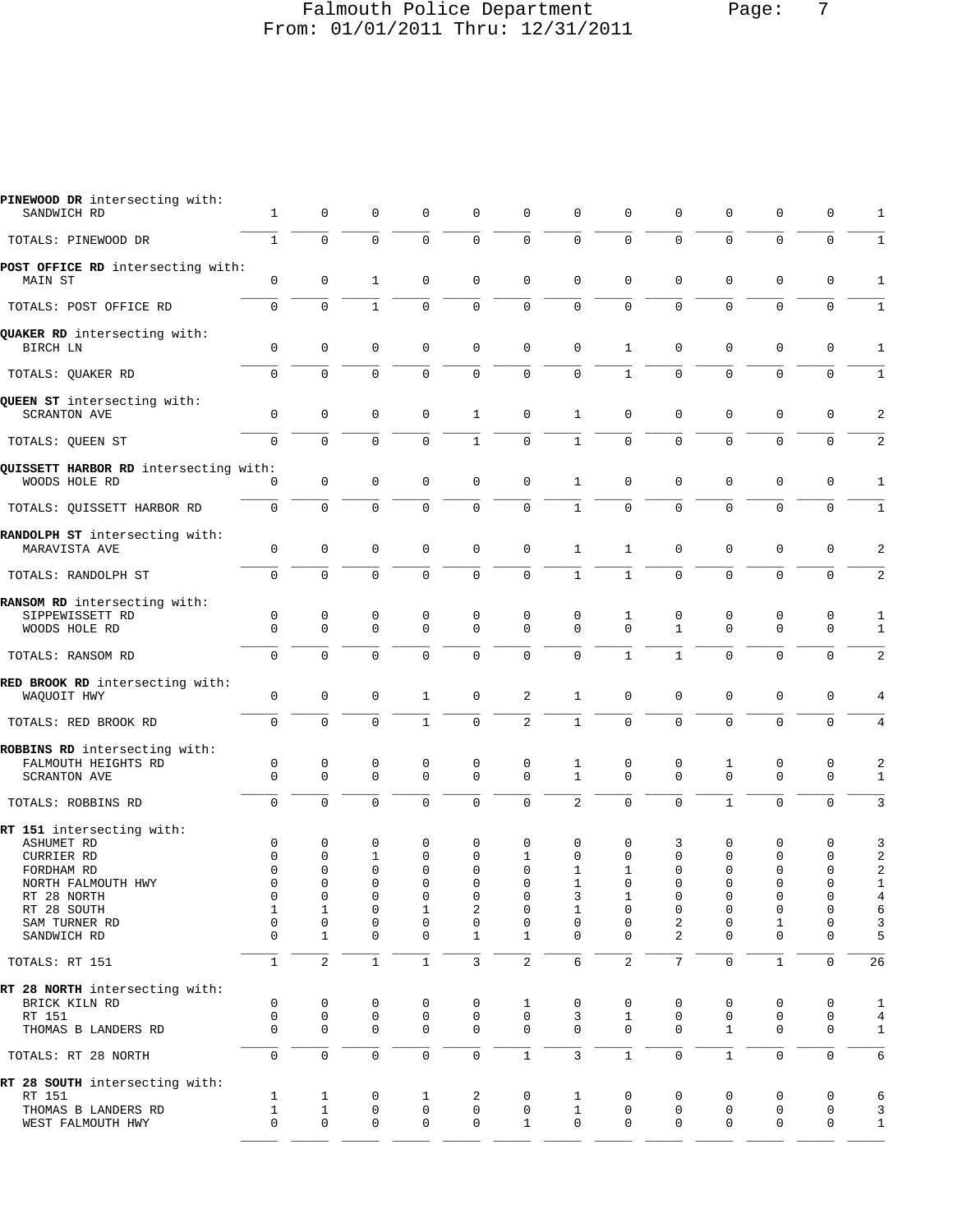## Falmouth Police Department Page: 8 From: 01/01/2011 Thru: 12/31/2011

| TOTALS: RT 28 SOUTH                           | 2            | 2                   | $\mathbf 0$         | $\mathbf{1}$ | 2              | $\mathbf{1}$        | 2            | $\mathbf 0$  | $\mathsf 0$    | $\mathbf 0$    | $\mathbf 0$  | 0            | 10             |
|-----------------------------------------------|--------------|---------------------|---------------------|--------------|----------------|---------------------|--------------|--------------|----------------|----------------|--------------|--------------|----------------|
| RYDER RD intersecting with:                   |              |                     |                     |              |                |                     |              |              |                |                |              |              |                |
| WILD HARBOR RD                                | 0            | $\mathbf 0$         | $\mathbf 0$         | $\mathbf 0$  | $\mathbf 0$    | $\mathbf 0$         | $\mathbf 0$  | $\mathbf 0$  | $\mathbf{1}$   | $\mathbf 0$    | $\mathbf 0$  | 0            | 1              |
| TOTALS: RYDER RD                              | $\mathbf 0$  | $\mathbf 0$         | $\Omega$            | $\mathbf 0$  | 0              | $\mathbf 0$         | $\mathbf 0$  | $\Omega$     | $\mathbf{1}$   | $\Omega$       | $\Omega$     | $\mathbf 0$  | $\mathbf{1}$   |
| SAM TURNER RD intersecting with:              |              |                     |                     |              |                |                     |              |              |                |                |              |              |                |
| BRAEBURN CT                                   | 0            | 0                   | 0                   | $\mathbf 0$  | 0              | 0                   | 0            | 1            | 0              | 0              | $\mathbf 0$  | 0            | 1              |
| ESKER PL                                      | $\mathbf 0$  | $\mathbf 0$         | $\mathbf 0$         | $\mathbf 0$  | 0              | $\mathbf 0$         | $\mathbf{1}$ | $\Omega$     | $\mathbf 0$    | $\mathbf 0$    | $\mathbf 0$  | $\mathbf 0$  | $\mathbf{1}$   |
| RT 151                                        | $\Omega$     | $\Omega$            | $\Omega$            | $\Omega$     | $\mathbf 0$    | $\mathbf 0$         | $\Omega$     | $\Omega$     | $\overline{2}$ | $\Omega$       | $\mathbf{1}$ | $\mathbf 0$  | 3              |
| TOTALS: SAM TURNER RD                         | $\mathbf 0$  | $\mathbf 0$         | $\mathbf 0$         | $\Omega$     | 0              | $\mathbf 0$         | $\mathbf{1}$ | $\mathbf{1}$ | 2              | $\Omega$       | $\mathbf{1}$ | $\mathbf 0$  | 5              |
| SANDWICH RD intersecting with:                |              |                     |                     |              |                |                     |              |              |                |                |              |              |                |
| BOXBERRY HILL RD                              | 0            | 0                   | $\mathbf 0$         | $\mathbf 0$  | 0              | 0                   | 0            | 0            | 0              | 0              | 1            | 0            | 1              |
| BRICK KILN RD                                 | $\mathbf 0$  | $\Omega$            | $\Omega$            | $\Omega$     | $\overline{c}$ | 1                   | $\Omega$     | $\Omega$     | $\Omega$       | $\mathbf{1}$   | $\Omega$     | $\mathbf{1}$ | 5              |
| CLUB VALLEY DR                                | $\Omega$     | $\mathbf 0$         | $\Omega$            | $\Omega$     | 0              | 0                   | $\Omega$     | $\Omega$     | $\Omega$       | $\mathbf 0$    | $\mathbf 0$  | $\mathbf{1}$ | $\mathbf{1}$   |
| CORRINE DR                                    | $\Omega$     | $\mathbf{1}$        | $\Omega$            | $\Omega$     | $\Omega$       | $\Omega$            | $\Omega$     | $\Omega$     | $\Omega$       | $\Omega$       | $\Omega$     | $\mathbf 0$  | $\mathbf{1}$   |
| DEEPWOOD DR                                   | $\Omega$     | $\Omega$            | $\Omega$            | $\mathbf{1}$ | $\Omega$       | $\Omega$            | $\Omega$     | $\Omega$     | $\Omega$       | $\Omega$       | $\Omega$     | 0            | $\mathbf{1}$   |
| HAYWAY RD                                     | $\Omega$     | $\Omega$            | $\Omega$            | $\Omega$     | $\Omega$       | 0                   | 1            | 1            | $\Omega$       | $\Omega$       | $\Omega$     | 0            | $\overline{a}$ |
| JOHN PARKER RD                                | $\Omega$     | $\Omega$            | $\Omega$            | 1            | $\Omega$       | $\Omega$            | $\Omega$     | $\Omega$     | $\Omega$       | $\Omega$       | $\Omega$     | $\mathsf 0$  | $\mathbf 1$    |
| PERCIVAL RD                                   | $\Omega$     | $\Omega$            | $\Omega$            | $\Omega$     | $\Omega$       | $\Omega$            | $\Omega$     | $\Omega$     | $\Omega$       | $\Omega$       | $\Omega$     | $\mathbf{1}$ | $1\,$          |
| PINECREST BEACH DR                            | $\Omega$     | $\Omega$            | $\Omega$            | $\Omega$     | 1              | $\Omega$            | $\Omega$     | $\Omega$     | $\Omega$       | 1              | $\Omega$     | $\mathbf 0$  | $\sqrt{2}$     |
| PINEWOOD DR                                   | $\mathbf{1}$ | $\Omega$            | $\Omega$            | $\Omega$     | $\Omega$       | 0                   | $\Omega$     | $\Omega$     | $\Omega$       | $\Omega$       | $\Omega$     | $\mathbf 0$  | $\mathbf{1}$   |
| RT 151                                        | $\Omega$     | 1                   | $\Omega$            | $\Omega$     | 1              | $\mathbf{1}$        | $\Omega$     | $\Omega$     | $\overline{a}$ | $\Omega$       | $\Omega$     | $\mathbf 0$  | 5              |
| TEATICKET HWY                                 | $\Omega$     | $\mathbf 0$         | $\Omega$            | $\mathbf 0$  | 0              | $\mathbf{1}$        | $\mathbf{0}$ | $\Omega$     | $\Omega$       | $\mathbf 0$    | $\mathbf 0$  | $\mathbf 0$  | $\mathbf{1}$   |
| TOTALS: SANDWICH RD                           | $\mathbf{1}$ | $\mathbf{2}$        | $\Omega$            | 2            | 4              | 3                   | $\mathbf{1}$ | $\mathbf{1}$ | 2              | $\overline{2}$ | $\mathbf{1}$ | 3            | 22             |
| <b>SCRANTON AVE</b> intersecting with:        |              |                     |                     |              |                |                     |              |              |                |                |              |              |                |
| MAIN ST                                       | 0            | $\mathbf 0$         | 0                   | $\mathbf{0}$ | 0              | $\mathbf 0$         | 1            | $\mathbf 0$  | $\mathbf 0$    | $\mathbf 0$    | 0            | 0            | 1              |
| QUEEN ST                                      | $\mathbf 0$  | 0                   | $\Omega$            | $\Omega$     | $\mathbf{1}$   | $\Omega$            | $\mathbf{1}$ | $\Omega$     | $\mathbf 0$    | $\Omega$       | $\mathbf 0$  | $\mathbf 0$  | 2              |
| ROBBINS RD                                    | $\mathbf 0$  | 0                   | $\Omega$            | $\Omega$     | $\Omega$       | $\Omega$            | $\mathbf{1}$ | $\Omega$     | $\Omega$       | $\Omega$       | $\mathbf 0$  | $\mathbf 0$  | $\mathbf{1}$   |
| TOTALS: SCRANTON AVE                          | $\mathbf 0$  | $\Omega$            | $\Omega$            | $\Omega$     | $\mathbf{1}$   | $\Omega$            | 3            | $\Omega$     | $\Omega$       | $\Omega$       | $\Omega$     | $\mathbf 0$  | 4              |
| SEACOAST SHORES BLVD intersecting with:       |              |                     |                     |              |                |                     |              |              |                |                |              |              |                |
| EAST FALMOUTH HWY                             | 0            | 0                   | 1                   | $\mathbf 0$  | 1              | 0                   | $\mathbf 0$  | 0            | 0              | 1              | 0            | 0            | 3              |
| ELLSWORTH DR                                  | $\mathbf 0$  | $\mathbf 0$         | $\mathbf 0$         | $\Omega$     | $\mathbf 0$    | $\mathbf{1}$        | $\Omega$     | $\Omega$     | $\mathbf 0$    | $\Omega$       | $\mathbf 0$  | $\mathbf 0$  | $\mathbf{1}$   |
| HARVARD DR                                    | $\mathbf 0$  | 0                   | $\Omega$            | $\mathbf{1}$ | $\Omega$       | $\Omega$            | $\Omega$     | $\Omega$     | $\Omega$       | $\Omega$       | $\mathbf 0$  | $\mathbf 0$  | $\mathbf{1}$   |
| TOTALS: SEACOAST SHORES BLVD                  | 0            | $\Omega$            | $\mathbf{1}$        | $\mathbf{1}$ | $\mathbf{1}$   | $\mathbf{1}$        | $\Omega$     | $\Omega$     | $\Omega$       | $\mathbf{1}$   | $\Omega$     | $\mathbf 0$  | 5              |
| SHAKER LN intersecting with:                  |              |                     |                     |              |                |                     |              |              |                |                |              |              |                |
| DAVISVILLE RD                                 | 0            | $\mathbf 0$         | 0                   | $\mathbf 0$  | $\mathbf{0}$   | $\mathbf 0$         | $\mathbf 0$  | $\mathbf 0$  | $\mathbf 0$    | $\mathbf{1}$   | $\mathbf 0$  | 0            | 1              |
| TOTALS: SHAKER LN                             | $\mathbf 0$  | $\mathbf 0$         | $\mathbf 0$         | $\mathbf 0$  | $\mathbf 0$    | $\mathbf 0$         | $\mathbf 0$  | $\mathbf 0$  | $\mathbf 0$    | $\mathbf{1}$   | $\mathbf 0$  | $\mathbf 0$  | $1\,$          |
| SHALLOW POND LN intersecting with:            |              |                     |                     |              |                |                     |              |              |                |                |              |              |                |
| THOMAS B LANDERS RD                           | 0            | 0                   | 1                   | $\mathbf 0$  | $\mathbf 0$    | $\mathbf 0$         | $\mathbf 0$  | $\mathbf 0$  | $\mathbf 0$    | $\mathbf 0$    | $\mathbf 0$  | 0            | $\mathbf{1}$   |
|                                               |              |                     |                     |              |                |                     |              |              |                |                |              |              |                |
| TOTALS: SHALLOW POND LN                       | U            |                     | $\pm$               | 0            | U              | U                   | 0            | U            | 0              | 0              |              |              | $\perp$        |
| SHOREWOOD DR intersecting with:               |              |                     |                     |              |                |                     |              |              |                |                |              |              |                |
| EAST FALMOUTH HWY                             | 0            | $\mathsf 0$         | 0                   | 0            | 0              | $\mathbf 0$         | $\mathbf 0$  | 0            | 1              | $\mathbf 0$    | 0            | 0            | 1              |
| TOTALS: SHOREWOOD DR                          | 0            | $\mathsf 0$         | $\mathbf 0$         | $\mathbf 0$  | 0              | $\mathsf{O}\xspace$ | $\mathbf 0$  | 0            | $\mathbf{1}$   | $\mathbf 0$    | $\mathbf 0$  | 0            | $\mathbf{1}$   |
| SIDERS POND RD intersecting with:             |              |                     |                     |              |                |                     |              |              |                |                |              |              |                |
|                                               | 0            | 0                   | $\mathbf 0$         | 0            | $\mathbf 0$    | $\mathsf{O}$        | $\mathbf{1}$ | $\mathbf 0$  | $\mathbf 0$    | 0              | $\mathbf 0$  | $\mathbf 0$  | $\mathbf{1}$   |
| LOCUST ST                                     |              |                     |                     |              |                |                     |              |              |                |                |              |              |                |
| TOTALS: SIDERS POND RD                        | $\mathbf 0$  | $\mathsf{O}\xspace$ | $\mathsf{O}\xspace$ | $\mathbf 0$  | 0              | $\mathsf{O}\xspace$ | $1\,$        | $\mathbf 0$  | $\mathbf 0$    | $\mathsf 0$    | $\mathbf 0$  | $\mathbf 0$  | $\mathbf 1$    |
|                                               |              |                     |                     |              |                |                     |              |              |                |                |              |              |                |
| SIPPEWISSETT RD intersecting with:            |              |                     |                     |              |                |                     |              |              |                |                |              |              |                |
| GUNNING POINT AVE                             | 0            | 0                   | 0                   | 0            | 0              | 0                   | 0            | 0            | 0              | 1              | 0            | 0            | 1              |
| RANSOM RD                                     | $\mathbf 0$  | 0                   | $\mathbf 0$         | $\Omega$     | $\mathbf 0$    | $\mathbf 0$         | $\Omega$     | $\mathbf{1}$ | $\Omega$       | $\mathbf 0$    | $\mathbf 0$  | $\mathbf 0$  | 1              |
| TOTALS: SIPPEWISSETT RD                       | 0            | 0                   | $\mathbf 0$         | 0            | $\mathbf 0$    | 0                   | $\mathbf 0$  | $\mathbf{1}$ | $\mathbf 0$    | $\mathbf{1}$   | $\mathbf 0$  | 0            | 2              |
|                                               |              |                     |                     |              |                |                     |              |              |                |                |              |              |                |
| SOLAR WAY intersecting with:<br>HATCHVILLE RD | 0            | $\mathbf 0$         | $\mathbf 0$         | 0            | $\mathbf 0$    | $\mathbf 0$         | $\mathbf 0$  | 0            | 1              | 0              | $\mathbf 0$  | 0            | $\mathbf{1}$   |
|                                               |              |                     |                     |              |                |                     |              |              |                |                |              |              |                |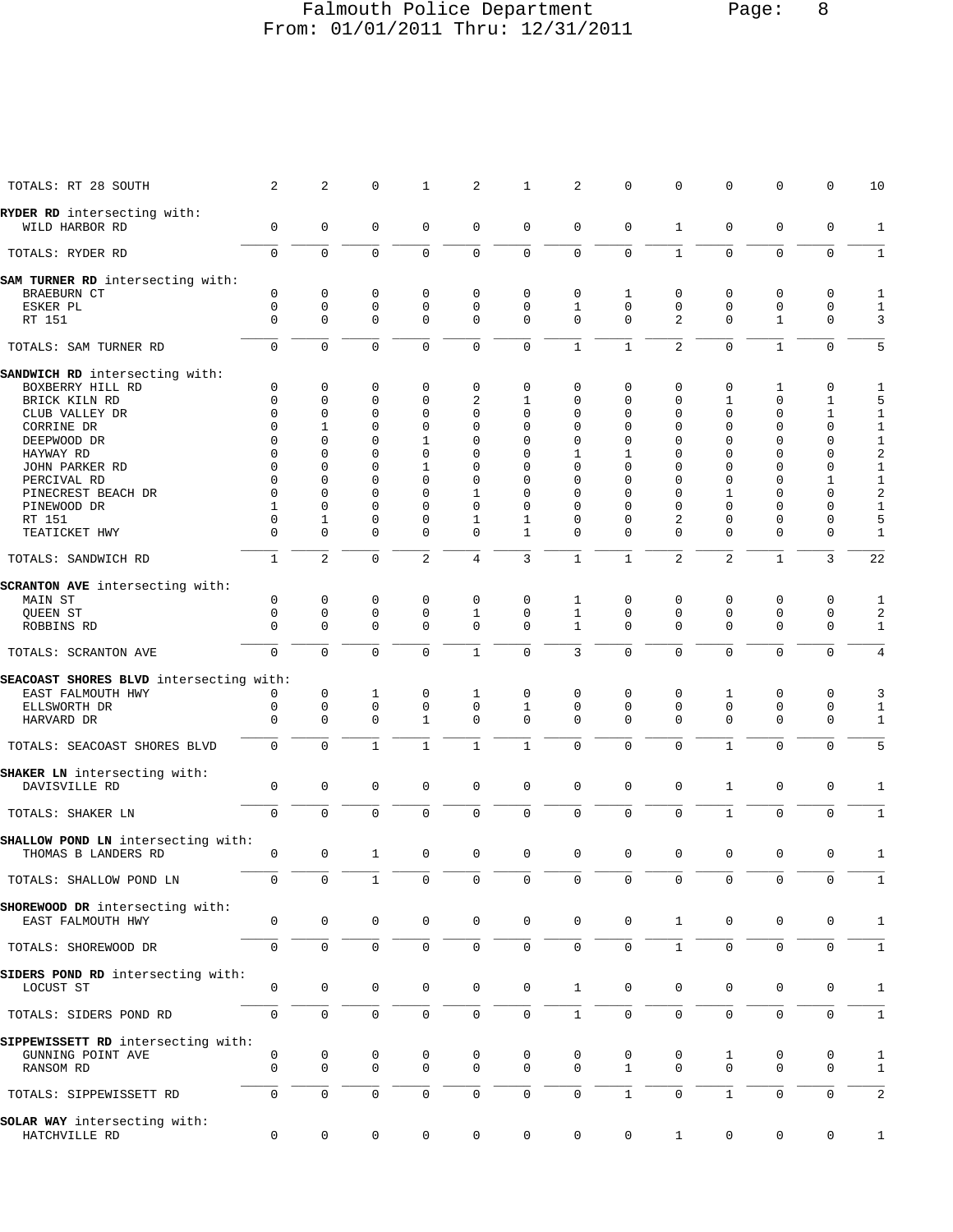## Falmouth Police Department Page: 9 From: 01/01/2011 Thru: 12/31/2011

| $\Omega$                             | 0                                                                                                                                                                                                                          | $\Omega$                                                                               | 0                                                                                                                           | 0                                                                                               | 0                                                                                 | 0                                                                                           | 0                                                                                                       | $\mathbf{1}$                                                                                    | $\mathbf 0$                                                                              | $\Omega$                                                                                        | $\mathbf 0$                                                                                                         | $\mathbf{1}$                                                                                                    |
|--------------------------------------|----------------------------------------------------------------------------------------------------------------------------------------------------------------------------------------------------------------------------|----------------------------------------------------------------------------------------|-----------------------------------------------------------------------------------------------------------------------------|-------------------------------------------------------------------------------------------------|-----------------------------------------------------------------------------------|---------------------------------------------------------------------------------------------|---------------------------------------------------------------------------------------------------------|-------------------------------------------------------------------------------------------------|------------------------------------------------------------------------------------------|-------------------------------------------------------------------------------------------------|---------------------------------------------------------------------------------------------------------------------|-----------------------------------------------------------------------------------------------------------------|
|                                      |                                                                                                                                                                                                                            |                                                                                        |                                                                                                                             |                                                                                                 |                                                                                   |                                                                                             |                                                                                                         |                                                                                                 |                                                                                          |                                                                                                 |                                                                                                                     |                                                                                                                 |
|                                      |                                                                                                                                                                                                                            |                                                                                        |                                                                                                                             |                                                                                                 |                                                                                   |                                                                                             |                                                                                                         |                                                                                                 |                                                                                          |                                                                                                 |                                                                                                                     | 1                                                                                                               |
| $\mathbf 0$                          | $\mathbf{1}$                                                                                                                                                                                                               | $\mathbf{1}$                                                                           | $\mathbf{1}$                                                                                                                | $\mathbf{1}$                                                                                    | $\overline{2}$                                                                    | $\Omega$                                                                                    | $\mathbf{1}$                                                                                            | $\Omega$                                                                                        | $\mathbf{0}$                                                                             | $\mathbf 0$                                                                                     | 2                                                                                                                   | 9                                                                                                               |
| $\mathbf 0$                          | $1\,$                                                                                                                                                                                                                      | $\mathbf{1}$                                                                           | $\mathbf{1}$                                                                                                                | $\mathbf{1}$                                                                                    | $\mathsf 3$                                                                       | $\mathbf 0$                                                                                 | $\mathbf{1}$                                                                                            | $\mathbf 0$                                                                                     | $\mathbf 0$                                                                              | $\mathbf 0$                                                                                     | $\overline{2}$                                                                                                      | 10                                                                                                              |
|                                      |                                                                                                                                                                                                                            |                                                                                        |                                                                                                                             |                                                                                                 |                                                                                   |                                                                                             |                                                                                                         |                                                                                                 |                                                                                          |                                                                                                 |                                                                                                                     |                                                                                                                 |
| $\mathbf 0$                          | $\mathbf 0$                                                                                                                                                                                                                | $\mathbf 0$                                                                            | 0                                                                                                                           | $\mathbf 0$                                                                                     | $\mathbf 0$                                                                       | $\mathsf 0$                                                                                 | 0                                                                                                       | $\mathbf 0$                                                                                     | $\mathbf{1}$                                                                             | $\mathbf 0$                                                                                     | 0                                                                                                                   | $\mathbf{1}$                                                                                                    |
| $\mathbf 0$                          | 0                                                                                                                                                                                                                          | $\mathbf 0$                                                                            | 0                                                                                                                           | $\mathbf 0$                                                                                     | $\mathbf 0$                                                                       | 0                                                                                           | 0                                                                                                       | $\mathbf 0$                                                                                     | $\mathbf{1}$                                                                             | $\Omega$                                                                                        | $\mathbf 0$                                                                                                         | $\mathbf{1}$                                                                                                    |
|                                      |                                                                                                                                                                                                                            |                                                                                        |                                                                                                                             |                                                                                                 |                                                                                   |                                                                                             |                                                                                                         |                                                                                                 |                                                                                          |                                                                                                 |                                                                                                                     |                                                                                                                 |
|                                      |                                                                                                                                                                                                                            |                                                                                        |                                                                                                                             |                                                                                                 |                                                                                   |                                                                                             |                                                                                                         |                                                                                                 |                                                                                          |                                                                                                 |                                                                                                                     |                                                                                                                 |
|                                      |                                                                                                                                                                                                                            |                                                                                        |                                                                                                                             |                                                                                                 |                                                                                   |                                                                                             |                                                                                                         |                                                                                                 |                                                                                          |                                                                                                 |                                                                                                                     | 1                                                                                                               |
|                                      |                                                                                                                                                                                                                            |                                                                                        |                                                                                                                             |                                                                                                 |                                                                                   |                                                                                             |                                                                                                         |                                                                                                 |                                                                                          |                                                                                                 |                                                                                                                     | 4                                                                                                               |
|                                      |                                                                                                                                                                                                                            |                                                                                        |                                                                                                                             |                                                                                                 |                                                                                   |                                                                                             |                                                                                                         |                                                                                                 |                                                                                          |                                                                                                 |                                                                                                                     | 2                                                                                                               |
| $\Omega$                             |                                                                                                                                                                                                                            |                                                                                        |                                                                                                                             |                                                                                                 |                                                                                   |                                                                                             |                                                                                                         |                                                                                                 |                                                                                          |                                                                                                 |                                                                                                                     | 5                                                                                                               |
|                                      |                                                                                                                                                                                                                            |                                                                                        |                                                                                                                             |                                                                                                 |                                                                                   |                                                                                             |                                                                                                         |                                                                                                 |                                                                                          |                                                                                                 |                                                                                                                     | 1                                                                                                               |
|                                      |                                                                                                                                                                                                                            |                                                                                        |                                                                                                                             |                                                                                                 |                                                                                   |                                                                                             |                                                                                                         |                                                                                                 |                                                                                          |                                                                                                 |                                                                                                                     |                                                                                                                 |
|                                      |                                                                                                                                                                                                                            |                                                                                        |                                                                                                                             |                                                                                                 |                                                                                   |                                                                                             |                                                                                                         |                                                                                                 |                                                                                          |                                                                                                 |                                                                                                                     | 1                                                                                                               |
| $\mathbf{1}$                         | $\overline{0}$                                                                                                                                                                                                             | $\mathbf{1}$                                                                           | $\mathbf{1}$                                                                                                                | $\mathbf{1}$                                                                                    | 3                                                                                 | 2                                                                                           | $\overline{2}$                                                                                          | $\overline{c}$                                                                                  | $\mathbf{1}$                                                                             | $\Omega$                                                                                        | $\mathbf 0$                                                                                                         | 14                                                                                                              |
|                                      |                                                                                                                                                                                                                            |                                                                                        |                                                                                                                             |                                                                                                 |                                                                                   |                                                                                             |                                                                                                         |                                                                                                 |                                                                                          |                                                                                                 |                                                                                                                     |                                                                                                                 |
| 0                                    | 0                                                                                                                                                                                                                          | $\mathbf 0$                                                                            | 0                                                                                                                           | $\mathsf 0$                                                                                     | $\mathbf{1}$                                                                      | $\mathbf 0$                                                                                 | 0                                                                                                       | $\mathbf 0$                                                                                     | $\mathbf 0$                                                                              | $\mathbf 0$                                                                                     | 0                                                                                                                   | 1                                                                                                               |
| $\Omega$                             | $\mathbf 0$                                                                                                                                                                                                                | $\Omega$                                                                               | 0                                                                                                                           | $\mathbf 0$                                                                                     | $\mathbf{1}$                                                                      | $\Omega$                                                                                    | $\Omega$                                                                                                | $\Omega$                                                                                        | $\mathbf{0}$                                                                             | $\mathbf 0$                                                                                     | $\mathbf 0$                                                                                                         | $\mathbf{1}$                                                                                                    |
|                                      |                                                                                                                                                                                                                            |                                                                                        |                                                                                                                             |                                                                                                 |                                                                                   |                                                                                             |                                                                                                         |                                                                                                 |                                                                                          |                                                                                                 |                                                                                                                     |                                                                                                                 |
|                                      |                                                                                                                                                                                                                            |                                                                                        |                                                                                                                             |                                                                                                 |                                                                                   |                                                                                             |                                                                                                         |                                                                                                 |                                                                                          |                                                                                                 |                                                                                                                     | 1                                                                                                               |
|                                      |                                                                                                                                                                                                                            |                                                                                        |                                                                                                                             |                                                                                                 |                                                                                   |                                                                                             |                                                                                                         |                                                                                                 |                                                                                          |                                                                                                 |                                                                                                                     |                                                                                                                 |
|                                      |                                                                                                                                                                                                                            |                                                                                        |                                                                                                                             |                                                                                                 |                                                                                   |                                                                                             |                                                                                                         |                                                                                                 |                                                                                          |                                                                                                 |                                                                                                                     | $1\,$                                                                                                           |
|                                      |                                                                                                                                                                                                                            |                                                                                        |                                                                                                                             |                                                                                                 |                                                                                   |                                                                                             |                                                                                                         |                                                                                                 |                                                                                          |                                                                                                 |                                                                                                                     | 3                                                                                                               |
| 0                                    | 0                                                                                                                                                                                                                          |                                                                                        |                                                                                                                             | 0                                                                                               | 0                                                                                 | $\Omega$                                                                                    | 0                                                                                                       | 0                                                                                               | 0                                                                                        | 0                                                                                               |                                                                                                                     | 1                                                                                                               |
| $\Omega$                             | 0                                                                                                                                                                                                                          | $\Omega$                                                                               | $\Omega$                                                                                                                    | $\Omega$                                                                                        | $\Omega$                                                                          | $\Omega$                                                                                    | $\mathbf{1}$                                                                                            | $\Omega$                                                                                        | $\Omega$                                                                                 | $\Omega$                                                                                        | $\mathbf 0$                                                                                                         | 1                                                                                                               |
| $\mathbf{1}$                         | $\mathbf{1}$                                                                                                                                                                                                               | $\mathbf{1}$                                                                           | 0                                                                                                                           | $\mathbf{1}$                                                                                    | $\mathbf 0$                                                                       | $\mathbf{1}$                                                                                | $\mathbf{1}$                                                                                            | $\mathbf 0$                                                                                     | $\mathbf{1}$                                                                             | $\Omega$                                                                                        | $\mathbf 0$                                                                                                         | 7                                                                                                               |
|                                      |                                                                                                                                                                                                                            |                                                                                        |                                                                                                                             |                                                                                                 |                                                                                   |                                                                                             |                                                                                                         |                                                                                                 |                                                                                          |                                                                                                 |                                                                                                                     |                                                                                                                 |
| $\mathbf 0$                          | 0                                                                                                                                                                                                                          | $\mathbf 0$                                                                            | $\mathbf{1}$                                                                                                                | $\mathsf 0$                                                                                     | $\mathbf 0$                                                                       | $\mathbf 0$                                                                                 | 0                                                                                                       | $\mathbf 0$                                                                                     | $\mathbf 0$                                                                              | $\mathbf 0$                                                                                     | 0                                                                                                                   | 1                                                                                                               |
| $\mathbf 0$                          | 0                                                                                                                                                                                                                          | $\mathbf 0$                                                                            | $\mathbf{1}$                                                                                                                | $\mathbf 0$                                                                                     | $\mathbf 0$                                                                       | $\Omega$                                                                                    | $\Omega$                                                                                                | $\Omega$                                                                                        | $\mathbf 0$                                                                              | $\mathbf 0$                                                                                     | $\mathbf 0$                                                                                                         | $\mathbf{1}$                                                                                                    |
|                                      |                                                                                                                                                                                                                            |                                                                                        |                                                                                                                             |                                                                                                 |                                                                                   |                                                                                             |                                                                                                         |                                                                                                 |                                                                                          |                                                                                                 |                                                                                                                     |                                                                                                                 |
|                                      |                                                                                                                                                                                                                            |                                                                                        |                                                                                                                             |                                                                                                 |                                                                                   |                                                                                             |                                                                                                         |                                                                                                 |                                                                                          |                                                                                                 |                                                                                                                     | 3                                                                                                               |
|                                      |                                                                                                                                                                                                                            |                                                                                        |                                                                                                                             |                                                                                                 |                                                                                   |                                                                                             |                                                                                                         |                                                                                                 |                                                                                          |                                                                                                 |                                                                                                                     |                                                                                                                 |
|                                      |                                                                                                                                                                                                                            |                                                                                        |                                                                                                                             |                                                                                                 |                                                                                   |                                                                                             |                                                                                                         |                                                                                                 |                                                                                          |                                                                                                 |                                                                                                                     | 1                                                                                                               |
|                                      |                                                                                                                                                                                                                            |                                                                                        |                                                                                                                             |                                                                                                 |                                                                                   |                                                                                             |                                                                                                         |                                                                                                 |                                                                                          |                                                                                                 |                                                                                                                     | 1                                                                                                               |
| $\Omega$                             | 1                                                                                                                                                                                                                          | 0                                                                                      | 0                                                                                                                           | 0                                                                                               | 0                                                                                 | 0                                                                                           | $\Omega$                                                                                                | $\Omega$                                                                                        | 0                                                                                        | 0                                                                                               | 0                                                                                                                   | 1                                                                                                               |
| 0                                    |                                                                                                                                                                                                                            | 0                                                                                      |                                                                                                                             | 0                                                                                               |                                                                                   | 1                                                                                           | 0                                                                                                       | 0                                                                                               | 0                                                                                        | 0                                                                                               |                                                                                                                     | 4                                                                                                               |
| 0                                    | 0                                                                                                                                                                                                                          | 0                                                                                      | 0                                                                                                                           | 0                                                                                               | $\mathbf{1}$                                                                      | 0                                                                                           | 0                                                                                                       | $\Omega$                                                                                        | $\mathbf 0$                                                                              | 0                                                                                               | 0                                                                                                                   | 1                                                                                                               |
| $\mathbf{1}$                         | $\mathbf{1}$                                                                                                                                                                                                               | $\mathbf 0$                                                                            | $\mathbf{1}$                                                                                                                | $\mathbf{1}$                                                                                    | 3                                                                                 | 3                                                                                           | $\mathbf{1}$                                                                                            | $\mathbf 0$                                                                                     | $\mathbf 0$                                                                              | $\mathbf 0$                                                                                     | $\mathbf 0$                                                                                                         | 11                                                                                                              |
|                                      |                                                                                                                                                                                                                            |                                                                                        |                                                                                                                             |                                                                                                 |                                                                                   |                                                                                             |                                                                                                         |                                                                                                 |                                                                                          |                                                                                                 |                                                                                                                     |                                                                                                                 |
| 0                                    | 0                                                                                                                                                                                                                          | 0                                                                                      | 0                                                                                                                           | 0                                                                                               | $\mathbf{1}$                                                                      | $\mathbf 0$                                                                                 | 0                                                                                                       | 0                                                                                               | 0                                                                                        | 0                                                                                               | 0                                                                                                                   | 1                                                                                                               |
| $\mathsf{O}\xspace$                  | $\mathsf 0$                                                                                                                                                                                                                | 0                                                                                      | 0                                                                                                                           | $\mathsf{O}$                                                                                    | $\mathbf{1}$                                                                      | $\mathsf{O}$                                                                                | 0                                                                                                       | $\mathsf{O}\xspace$                                                                             | $\mathsf{O}\xspace$                                                                      | 0                                                                                               | 0                                                                                                                   | $\mathbf{1}$                                                                                                    |
|                                      |                                                                                                                                                                                                                            |                                                                                        |                                                                                                                             |                                                                                                 |                                                                                   |                                                                                             |                                                                                                         |                                                                                                 |                                                                                          |                                                                                                 |                                                                                                                     |                                                                                                                 |
|                                      |                                                                                                                                                                                                                            |                                                                                        |                                                                                                                             |                                                                                                 |                                                                                   |                                                                                             |                                                                                                         |                                                                                                 |                                                                                          |                                                                                                 |                                                                                                                     | 1                                                                                                               |
|                                      |                                                                                                                                                                                                                            |                                                                                        |                                                                                                                             |                                                                                                 |                                                                                   |                                                                                             |                                                                                                         |                                                                                                 |                                                                                          |                                                                                                 |                                                                                                                     |                                                                                                                 |
| $\mathbf 0$                          | 0                                                                                                                                                                                                                          | 0                                                                                      | 0                                                                                                                           | $\mathsf 0$                                                                                     | $\mathsf 0$                                                                       | $\mathbf{1}$                                                                                | 0                                                                                                       | $\mathsf 0$                                                                                     | $\mathbf 0$                                                                              | 0                                                                                               | $\mathsf 0$                                                                                                         | $\mathbf 1$                                                                                                     |
| WEST FALMOUTH HWY intersecting with: |                                                                                                                                                                                                                            |                                                                                        |                                                                                                                             |                                                                                                 |                                                                                   |                                                                                             |                                                                                                         |                                                                                                 |                                                                                          |                                                                                                 |                                                                                                                     |                                                                                                                 |
|                                      |                                                                                                                                                                                                                            |                                                                                        |                                                                                                                             |                                                                                                 |                                                                                   |                                                                                             |                                                                                                         |                                                                                                 |                                                                                          |                                                                                                 |                                                                                                                     | 1                                                                                                               |
| 0                                    | 0                                                                                                                                                                                                                          | 0                                                                                      | 1                                                                                                                           | 0                                                                                               |                                                                                   | 0                                                                                           | 0                                                                                                       | 0                                                                                               | $\mathbf 0$                                                                              | 0                                                                                               | 0                                                                                                                   | 1                                                                                                               |
| 0                                    | 0                                                                                                                                                                                                                          | 0                                                                                      | 0                                                                                                                           | 0                                                                                               | 1                                                                                 | $\mathbf 0$                                                                                 | 0                                                                                                       | 0                                                                                               | $\mathbf 0$                                                                              | $\mathbf 0$                                                                                     | 0                                                                                                                   | 1                                                                                                               |
| $\Omega$                             | 0                                                                                                                                                                                                                          | 0                                                                                      | 0                                                                                                                           | 0                                                                                               | $\mathbf 0$                                                                       | $\Omega$                                                                                    | $\mathbf{1}$                                                                                            | $\Omega$                                                                                        | $\mathbf{0}$                                                                             | $\mathbf 0$                                                                                     | $\mathbf 0$                                                                                                         | $\mathbf{1}$                                                                                                    |
| $\mathbf 0$                          | $\mathsf 0$                                                                                                                                                                                                                | $\mathbf 0$                                                                            | $\mathbf{1}$                                                                                                                | $\mathsf{O}\xspace$                                                                             | $\overline{c}$                                                                    | 0                                                                                           | $\mathbf{1}$                                                                                            | $\mathbf 0$                                                                                     | $\mathbf{0}$                                                                             | $\mathbf 0$                                                                                     | $\mathsf 0$                                                                                                         | 4                                                                                                               |
| WHITES LANDING RD intersecting with: |                                                                                                                                                                                                                            |                                                                                        |                                                                                                                             |                                                                                                 |                                                                                   |                                                                                             |                                                                                                         |                                                                                                 |                                                                                          |                                                                                                 |                                                                                                                     |                                                                                                                 |
|                                      | $\mathbf 0$<br>$\mathbf 0$<br>$\Omega$<br>1<br>0<br>$\Omega$<br>THOMAS B LANDERS RD intersecting with:<br>0<br>$\mathbf 0$<br>1<br>0<br>1<br>$\Omega$<br>WAQUOIT LANDING RD intersecting with:<br>$\mathsf{O}\xspace$<br>0 | 0<br>0<br>0<br>0<br>0<br>0<br>0<br>0<br>0<br>1<br>0<br>0<br>0<br>0<br>$\mathsf 0$<br>0 | 0<br>0<br>1<br>0<br>0<br>0<br>$\Omega$<br>$\mathbf 0$<br>$\mathbf 0$<br>$\mathbf 0$<br>1<br>0<br>0<br>0<br>$\mathbf 0$<br>0 | 0<br>1<br>$\Omega$<br>0<br>0<br>0<br>$\Omega$<br>0<br>0<br>0<br>0<br>0<br>0<br>0<br>1<br>0<br>0 | 0<br>0<br>0<br>0<br>1<br>0<br>0<br>1<br>0<br>0<br>0<br>0<br>1<br>$\mathsf 0$<br>0 | 1<br>0<br>1<br>0<br>0<br>1<br>1<br>0<br>0<br>0<br>0<br>0<br>0<br>2<br>$\mathsf 0$<br>1<br>0 | 0<br>0<br>$\Omega$<br>1<br>1<br>$\Omega$<br>$\Omega$<br>0<br>0<br>1<br>2<br>0<br>0<br>$\mathbf{1}$<br>0 | 0<br>0<br>$\Omega$<br>0<br>2<br>0<br>$\Omega$<br>0<br>0<br>0<br>1<br>0<br>0<br>$\mathbf 0$<br>0 | 0<br>0<br>1<br>0<br>1<br>0<br>$\Omega$<br>0<br>0<br>0<br>0<br>0<br>0<br>$\mathbf 0$<br>0 | 0<br>0<br>1<br>0<br>0<br>$\Omega$<br>$\Omega$<br>0<br>1<br>0<br>0<br>0<br>0<br>$\mathbf 0$<br>0 | 0<br>0<br>$\Omega$<br>0<br>0<br>0<br>$\Omega$<br>$\mathbf 0$<br>0<br>0<br>$\mathbf 0$<br>0<br>0<br>$\mathbf 0$<br>0 | 0<br>0<br>0<br>0<br>0<br>$\mathbf 0$<br>0<br>0<br>$\mathbf 0$<br>0<br>0<br>0<br>0<br>0<br>0<br>$\mathbf 0$<br>0 |